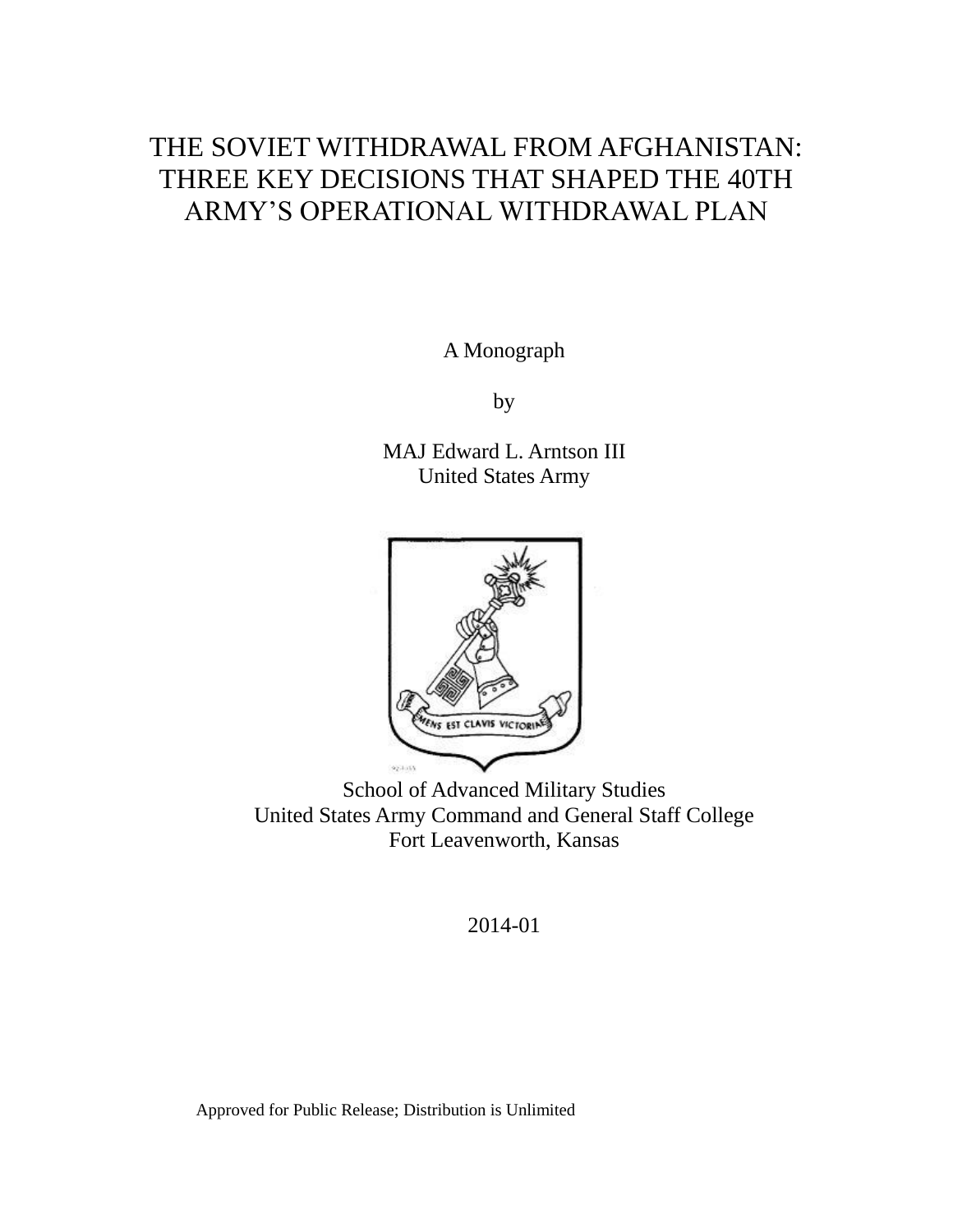| <b>REPORT DOCUMENTATION PAGE</b>                                                                                                                                                                                                                                                                                                                             |  |                                      | Form Approved<br>OMB No. 0704-0188                |                                                                                                                                                                                                                                                                                                                                                                                                                                                                                                                                                                                                                                                                                                                           |
|--------------------------------------------------------------------------------------------------------------------------------------------------------------------------------------------------------------------------------------------------------------------------------------------------------------------------------------------------------------|--|--------------------------------------|---------------------------------------------------|---------------------------------------------------------------------------------------------------------------------------------------------------------------------------------------------------------------------------------------------------------------------------------------------------------------------------------------------------------------------------------------------------------------------------------------------------------------------------------------------------------------------------------------------------------------------------------------------------------------------------------------------------------------------------------------------------------------------------|
| aspect of this collection of information, including suggestions for reducing this burden to Department of Defense, Washington Headquarters Services, Directorate for<br>number. PLEASE DO NOT RETURN YOUR FORM TO THE ABOVE ADDRESS.                                                                                                                         |  |                                      |                                                   | Public reporting burden for this collection of information is estimated to average 1 hour per response, including the time for reviewing instructions, searching existing data<br>sources, gathering and maintaining the data needed, and completing and reviewing this collection of information. Send comments regarding this burden estimate or any other<br>Information Operations and Reports (0704-0188), 1215 Jefferson Davis Highway, Suite 1204, Arlington, VA 22202-4302. Respondents should be aware that notwithstanding<br>any other provision of law, no person shall be subject to any penalty for failing to comply with a collection of information if it does not display a currently valid OMB control |
| 1. REPORT DATE (DD-MM-YYYY)                                                                                                                                                                                                                                                                                                                                  |  | <b>2. REPORT TYPE</b>                |                                                   | 3. DATES COVERED (From - To)                                                                                                                                                                                                                                                                                                                                                                                                                                                                                                                                                                                                                                                                                              |
| 05-22-2014                                                                                                                                                                                                                                                                                                                                                   |  | <b>SAMS</b> Monograph                |                                                   | <b>JUN 2013 - MAY 2014</b>                                                                                                                                                                                                                                                                                                                                                                                                                                                                                                                                                                                                                                                                                                |
| <b>4. TITLE AND SUBTITLE</b>                                                                                                                                                                                                                                                                                                                                 |  |                                      |                                                   | <b>5a. CONTRACT NUMBER</b>                                                                                                                                                                                                                                                                                                                                                                                                                                                                                                                                                                                                                                                                                                |
| The Soviet Withdrawal From Afghanistan: Three Key Decisions<br>That Shaped The 40th Army's Operational Withdrawal Plan                                                                                                                                                                                                                                       |  |                                      | <b>5b. GRANT NUMBER</b>                           |                                                                                                                                                                                                                                                                                                                                                                                                                                                                                                                                                                                                                                                                                                                           |
|                                                                                                                                                                                                                                                                                                                                                              |  |                                      |                                                   | <b>5c. PROGRAM ELEMENT NUMBER</b>                                                                                                                                                                                                                                                                                                                                                                                                                                                                                                                                                                                                                                                                                         |
| 6. AUTHOR(S)                                                                                                                                                                                                                                                                                                                                                 |  |                                      |                                                   | <b>5d. PROJECT NUMBER</b>                                                                                                                                                                                                                                                                                                                                                                                                                                                                                                                                                                                                                                                                                                 |
| Major Edward L. Arntson III, U.S. Army                                                                                                                                                                                                                                                                                                                       |  |                                      |                                                   | <b>5e. TASK NUMBER</b>                                                                                                                                                                                                                                                                                                                                                                                                                                                                                                                                                                                                                                                                                                    |
|                                                                                                                                                                                                                                                                                                                                                              |  |                                      |                                                   | <b>5f. WORK UNIT NUMBER</b>                                                                                                                                                                                                                                                                                                                                                                                                                                                                                                                                                                                                                                                                                               |
| 7. PERFORMING ORGANIZATION NAME(S) AND ADDRESS(ES)<br>School of Advanced Military Studies<br>201 Reynolds Ave.<br>Fort Leavenworth, KS 66027-2301                                                                                                                                                                                                            |  |                                      | 8. PERFORMING ORG REPORT<br><b>NUMBER</b>         |                                                                                                                                                                                                                                                                                                                                                                                                                                                                                                                                                                                                                                                                                                                           |
|                                                                                                                                                                                                                                                                                                                                                              |  |                                      |                                                   |                                                                                                                                                                                                                                                                                                                                                                                                                                                                                                                                                                                                                                                                                                                           |
| 9. SPONSORING / MONITORING AGENCY NAME(S) AND ADDRESS(ES)<br>U.S. Army Command and General Staff College                                                                                                                                                                                                                                                     |  |                                      | <b>10. SPONSOR/MONITOR'S</b><br><b>ACRONYM(S)</b> |                                                                                                                                                                                                                                                                                                                                                                                                                                                                                                                                                                                                                                                                                                                           |
| <b>ATTN: ATZL-SWD-GD</b><br>Fort Leavenworth, KS 66027-2301                                                                                                                                                                                                                                                                                                  |  |                                      |                                                   | <b>11. SPONSOR/MONITOR'S REPORT</b><br><b>NUMBER(S)</b>                                                                                                                                                                                                                                                                                                                                                                                                                                                                                                                                                                                                                                                                   |
| <b>12. DISTRIBUTION / AVAILABILITY STATEMENT</b><br>Approved for Public Release; Distribution is Unlimited                                                                                                                                                                                                                                                   |  |                                      |                                                   |                                                                                                                                                                                                                                                                                                                                                                                                                                                                                                                                                                                                                                                                                                                           |
| <b>13. SUPPLEMENTARY NOTES</b>                                                                                                                                                                                                                                                                                                                               |  |                                      |                                                   |                                                                                                                                                                                                                                                                                                                                                                                                                                                                                                                                                                                                                                                                                                                           |
| <b>14. ABSTRACT</b>                                                                                                                                                                                                                                                                                                                                          |  |                                      |                                                   |                                                                                                                                                                                                                                                                                                                                                                                                                                                                                                                                                                                                                                                                                                                           |
| This monograph examines the key decisions made by Mikhail Gorbachev and his political<br>leaders, namely Foreign Minister Eduard Shevardnadze, leading up to and during the<br>Army's operational withdrawal plan. This study also analyzes the motives underlying<br>leadership, had a significant impact on the course of the 40th Army's withdrawal plan. |  |                                      |                                                   | The accounts of why the Soviet Union struggled in Afghanistan are too numerous to count.<br>withdrawal from Afghanistan—and the subsequent impact those decisions had on the 40th<br>Gorbachev's and Shevardnadze's decisions and offers an analysis of the strategic and political<br>contexts surrounding each decision—factors not well known or understood within the U.S.<br>Army. This study focuses on Gorbachev and his struggle to extricate the Soviet Union from a<br>conflict that he reluctantly inherited, while still trying to maintain Soviet prestige and honor.<br>The decisions Gorbachev made from 1986-1989, several of which conflicted with his military                                          |
| <b>15. SUBJECT TERMS</b><br>Soviet Withdrawal, Afghanistan, Mikhail Gorbachev, Eduard Shevardnadze                                                                                                                                                                                                                                                           |  |                                      |                                                   |                                                                                                                                                                                                                                                                                                                                                                                                                                                                                                                                                                                                                                                                                                                           |
| <b>16. SECURITY CLASSIFICATION OF:</b>                                                                                                                                                                                                                                                                                                                       |  | <b>17. LIMITATION</b><br>OF ABSTRACT | 18. NUMBER<br><b>OF PAGES</b>                     | 19a. NAME OF RESPONSIBLE PERSON                                                                                                                                                                                                                                                                                                                                                                                                                                                                                                                                                                                                                                                                                           |
| a. REPORT   b. ABSTRACT   c. THIS PAGE                                                                                                                                                                                                                                                                                                                       |  |                                      |                                                   | 19b. PHONE NUMBER (include area code)                                                                                                                                                                                                                                                                                                                                                                                                                                                                                                                                                                                                                                                                                     |

**Standard Form 298 (Rev. 8-98) Prescribed by ANSI Std. Z39.18**

(U) (U) (U) (U) 66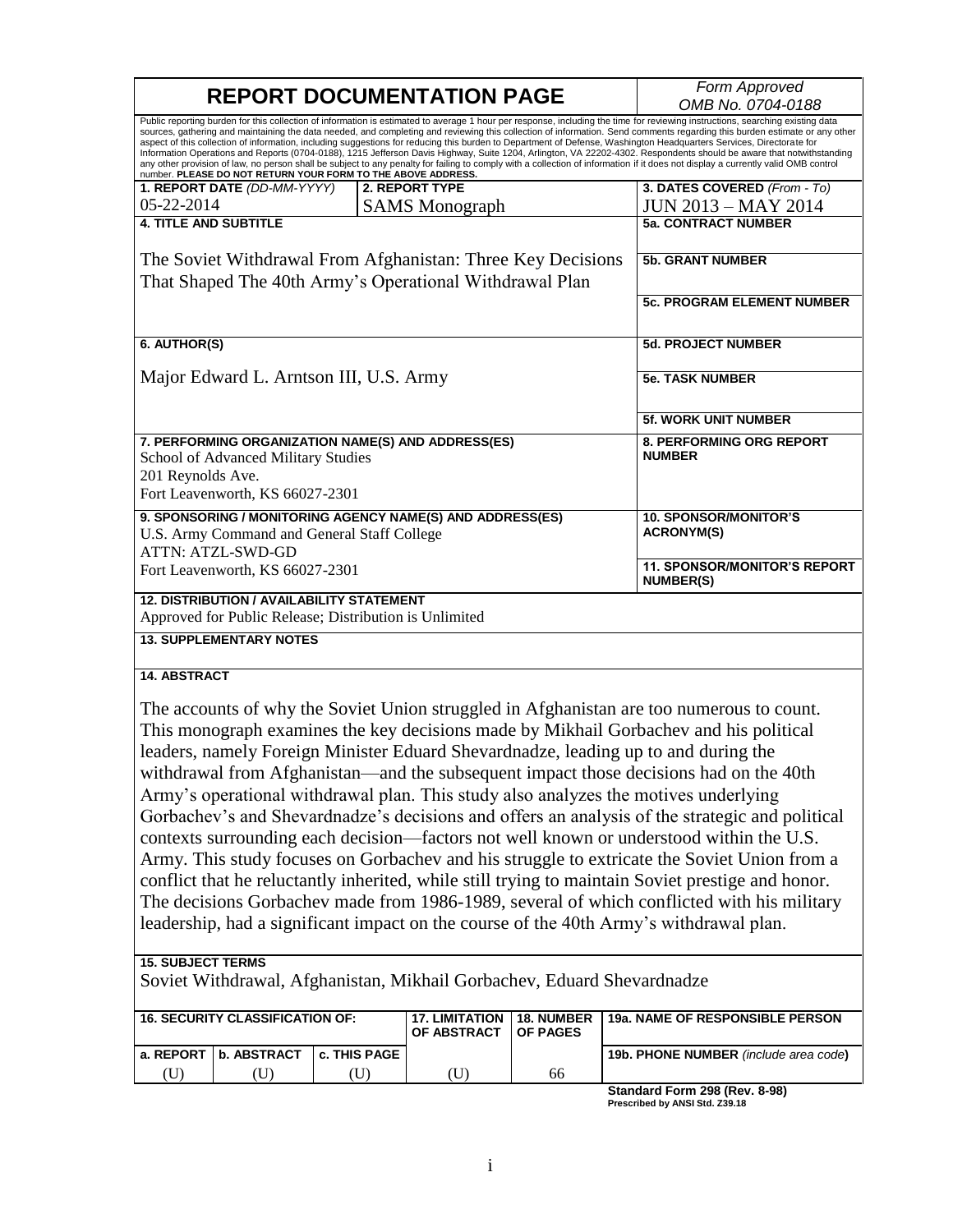# MONOGRAPH APPROVAL PAGE

Name of Candidate: Major Edward L. Arntson III

Monograph Title: The Soviet Withdrawal from Afghanistan: Three Key Decisions that Shaped the 40th Army's Operational Withdrawal Plan

Approved by:

|                          | _, Monograph Director |
|--------------------------|-----------------------|
| Christopher Marsh, Ph.D. |                       |

\_\_\_\_\_\_\_\_\_\_\_\_\_\_\_\_\_\_\_\_\_\_\_\_\_\_\_\_\_\_\_\_\_\_\_\_\_\_\_, Seminar Leader

Michael Swanson, COL, AV

\_\_\_\_\_\_\_\_\_\_\_\_\_\_\_\_\_\_\_\_\_\_\_\_\_\_\_\_\_\_\_\_\_\_\_\_\_\_\_\_, Director, School of Advanced Military Studies

Henry A. Arnold III, COL, IN

Accepted this 22nd day of May by:

\_\_\_\_\_\_\_\_\_\_\_\_\_\_\_\_\_\_\_\_\_\_\_\_\_\_\_\_\_\_\_\_\_\_\_\_\_\_\_\_, Director, Graduate Degree Programs Robert F. Baumann, Ph.D.

The opinions and conclusions expressed herein are those of the student author and do not necessarily represent the views of the US Army Command and General Staff College or any other governmental agency. (References to this study should include the foregoing statement.)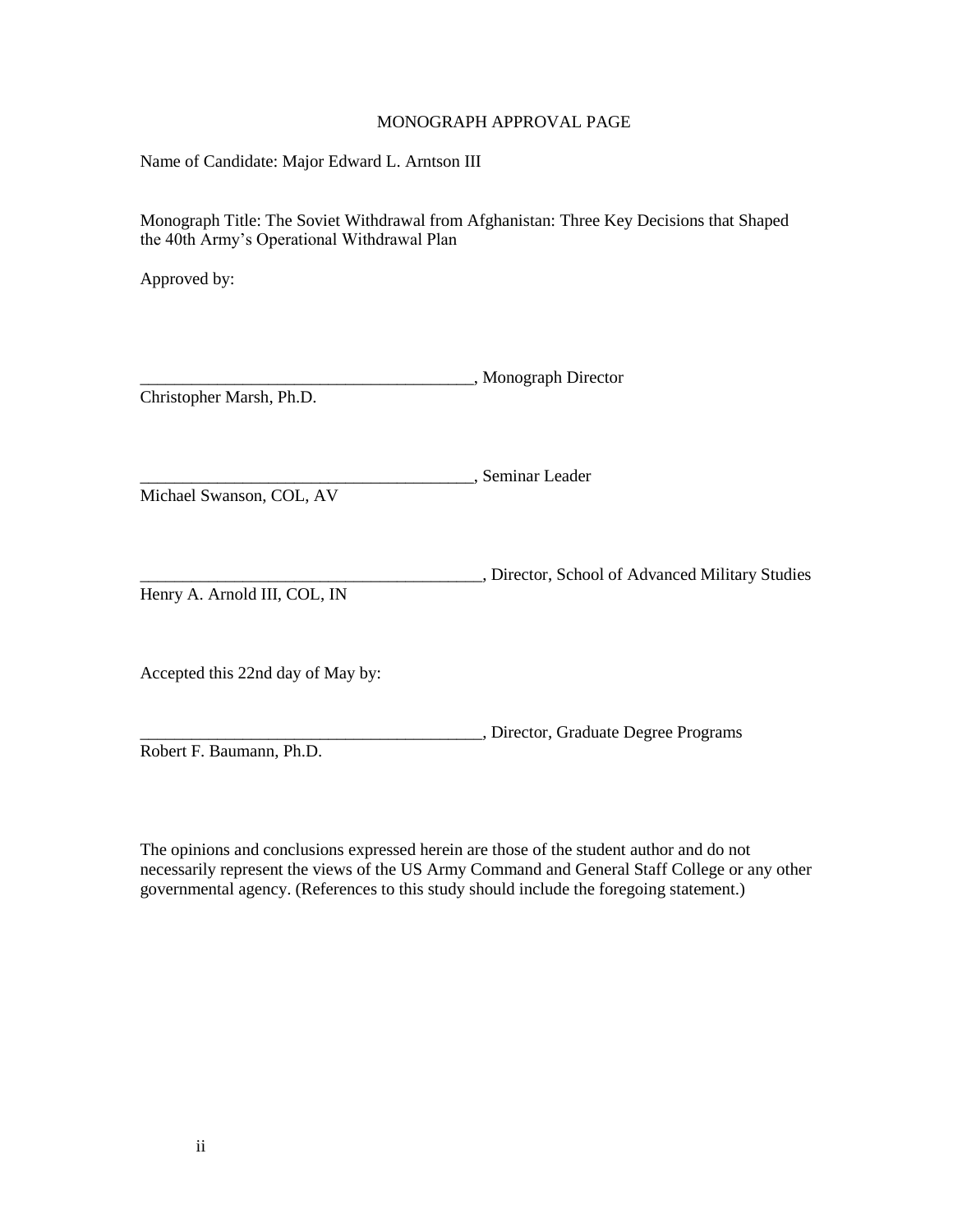#### ABSTRACT

# THE SOVIET WITHDRAWAL FROM AFGHANISTAN: THREE KEY DECISIONS THAT SHAPED THE 40TH ARMY'S OPERATIONAL WITHDRAWAL PLAN, by MAJ Edward L. Arntson III, 57 pages.

The accounts of why the Soviet Union struggled in Afghanistan are too numerous to count. This monograph examines the key decisions made by Mikhail Gorbachev and his political leaders, namely Foreign Minister Eduard Shevardnadze, leading up to and during the withdrawal from Afghanistan—and the subsequent impact those decisions had on the 40th Army's operational withdrawal plan. This study also analyzes the motives underlying Gorbachev's and Shevardnadze's decisions and offers an analysis of the strategic and political contexts surrounding each decision—factors not well known or understood within the U.S. Army. This study focuses on Gorbachev and his struggle to extricate the Soviet Union from a conflict that he reluctantly inherited, while still trying to maintain Soviet prestige and honor. The decisions Gorbachev made from 1986-1989, several of which conflicted with his military leadership, had a significant impact on the course of the 40th Army's withdrawal plan.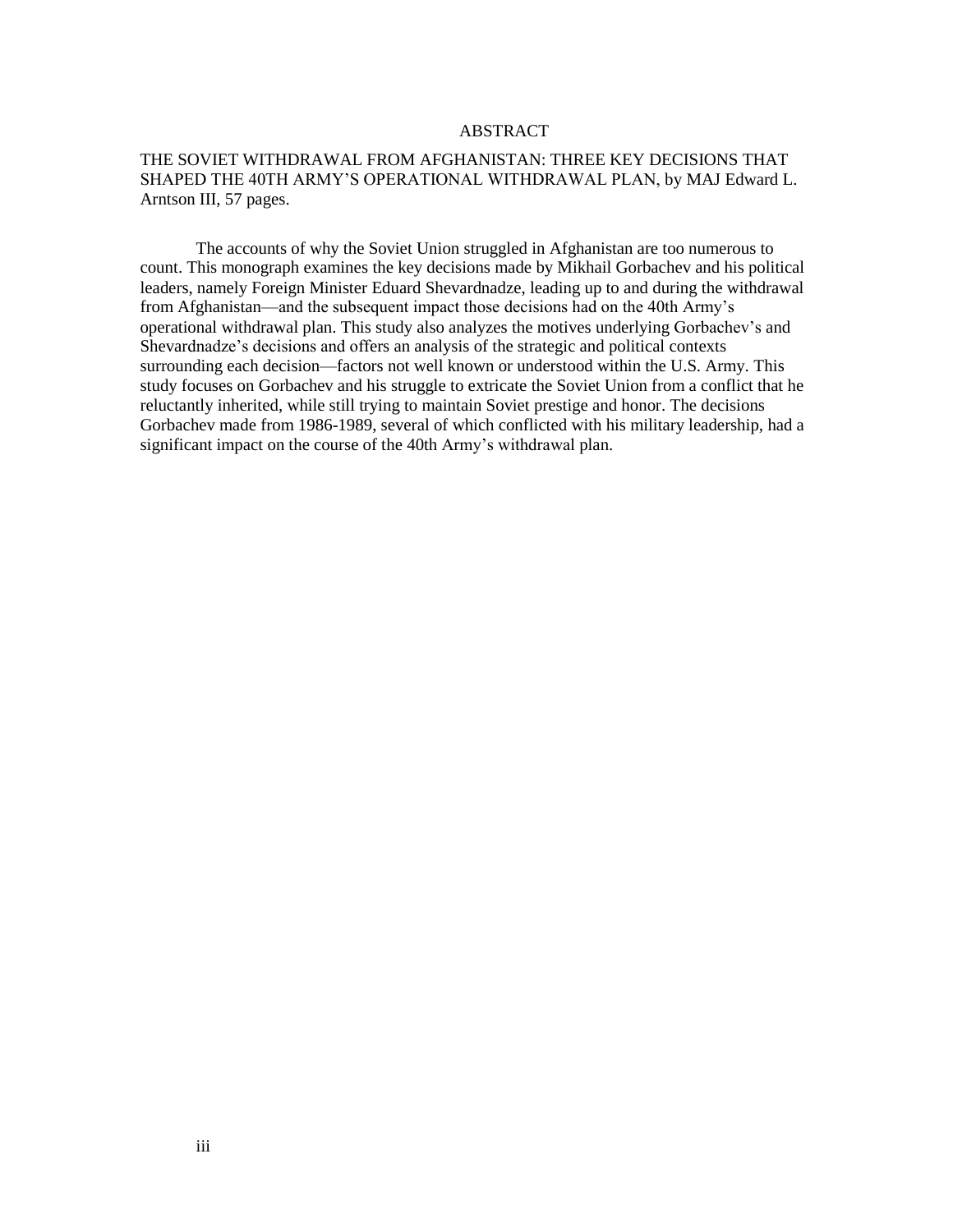# ACKNOWLEDGEMENTS

I would like to thank several people. First—my wife. I love you. Thank you for your support this year.

Second—Dr. Marsh. Thank you for helping me develop my study, refine it and for all of your advice along the way.

Third—Dr. Lester Grau. Sir, thank you for your counsel at the beginning of my project, and again at the end. It was an honor to have you involved in my study.

Last—Mr. Rodric Braithwaite. Sir, thank you for the insight you shared with me as I started my project.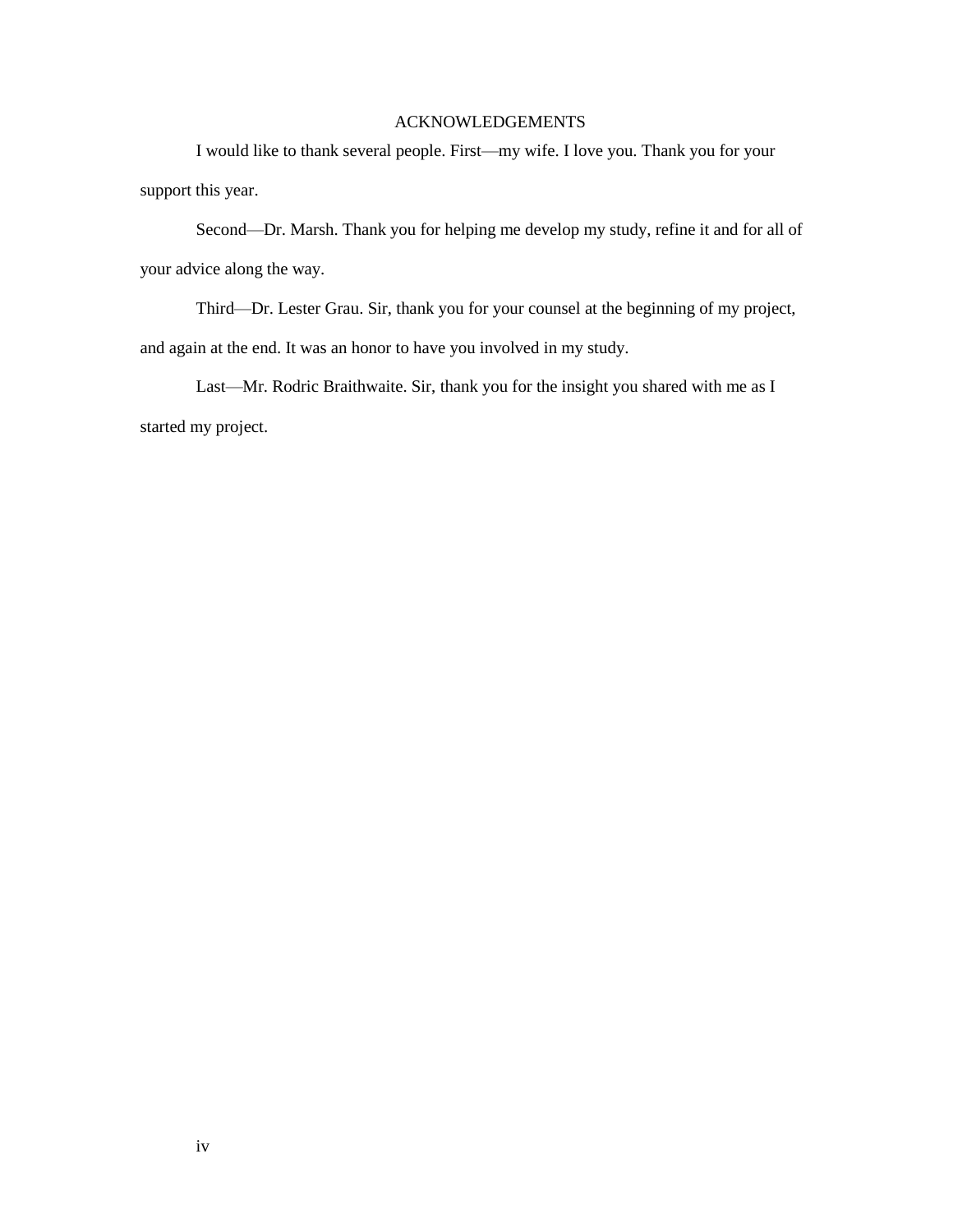# TABLE OF CONTENTS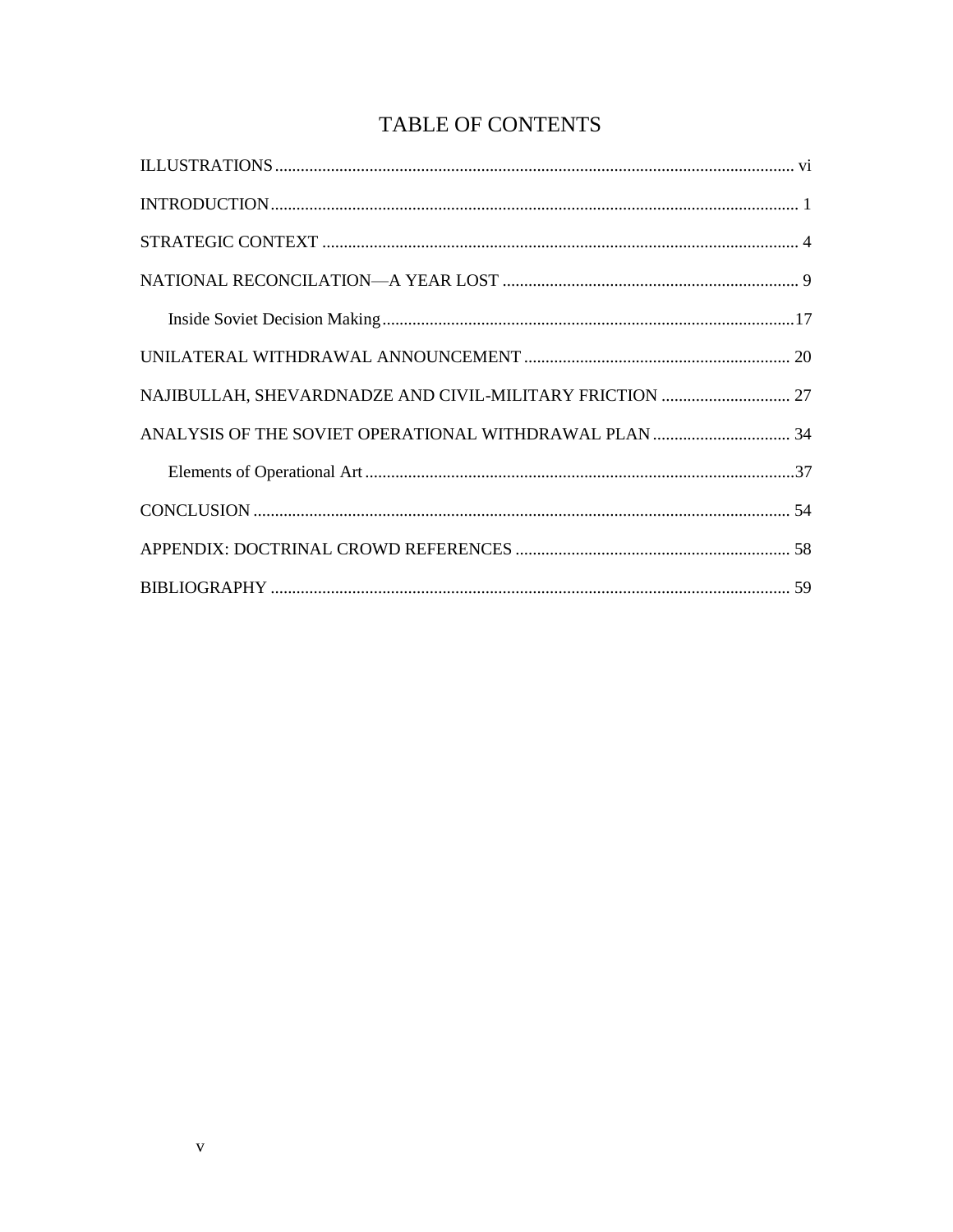# ILLUSTRATIONS

<span id="page-6-0"></span>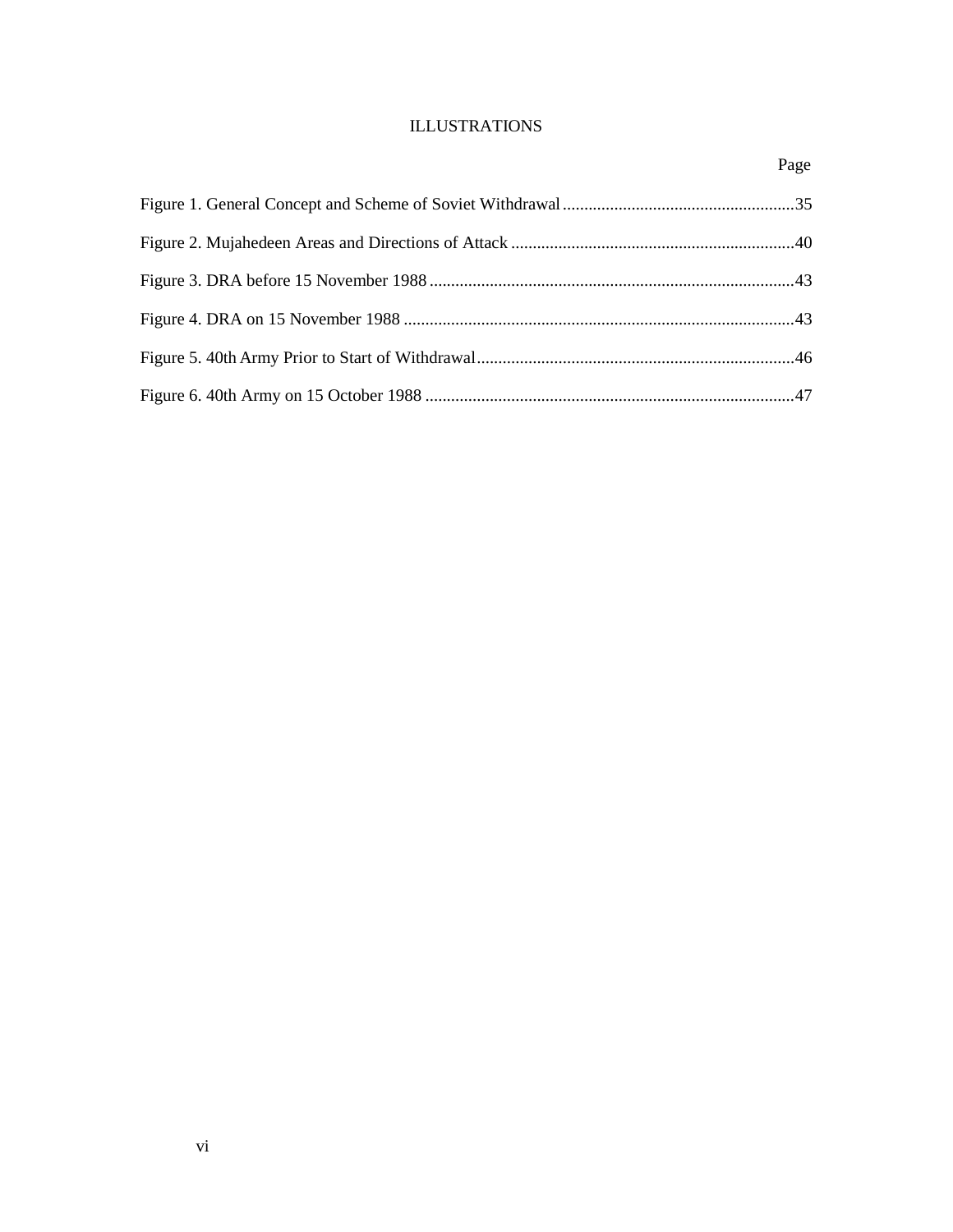#### INTRODUCTION

<span id="page-7-0"></span>"First, therefore, it is clear that war should never be thought of as something autonomous but always as an instrument of policy."<sup>1</sup> The preceding quote by Carl Von Clausewitz instructs the military professional to never consider war in a vacuum—or simply war for its own sake. The strategic context of war shapes the environment for the operational artist. Strategic choices influence operational decisions for commanders and their staffs. It is with this backdrop that the Soviet Union's withdrawal from Afghanistan must be analyzed. How did strategic decisions by Mikhail Gorbachev, heavily influenced by his "new political thinking," impact the 40th Army's operational withdrawal plan from Afghanistan? Additionally, how did political debates between the civilian and military leadership over reform influence the withdrawal?

What follows is the story of Mikhail Gorbachev and his struggle to disengage the Soviet Union from a conflict that he reluctantly inherited from the previous Soviet leadership. This story contains violence, intrigue, meetings between world leaders, pride, and frustration. It is also a story not well known within the United States Army. The narrative that the introduction of the Stinger missile into Afghanistan forced the withdrawal of the Soviet Union is wholly false. This is the story of a leader trying to extricate his country from a situation that had grown untenable while still trying to maintain Soviet prestige and honor. Strategic decisions made by Gorbachev and his advisers between 1986-1989 made a significant impact on the course of the Soviet operational withdrawal plan from Afghanistan.

<sup>1</sup>Carl Von Clausewitz, *On War*, ed. and trans. Michael Howard and Peter Paret (Princeton, New Jersey: Princeton University Press, 1984), 88.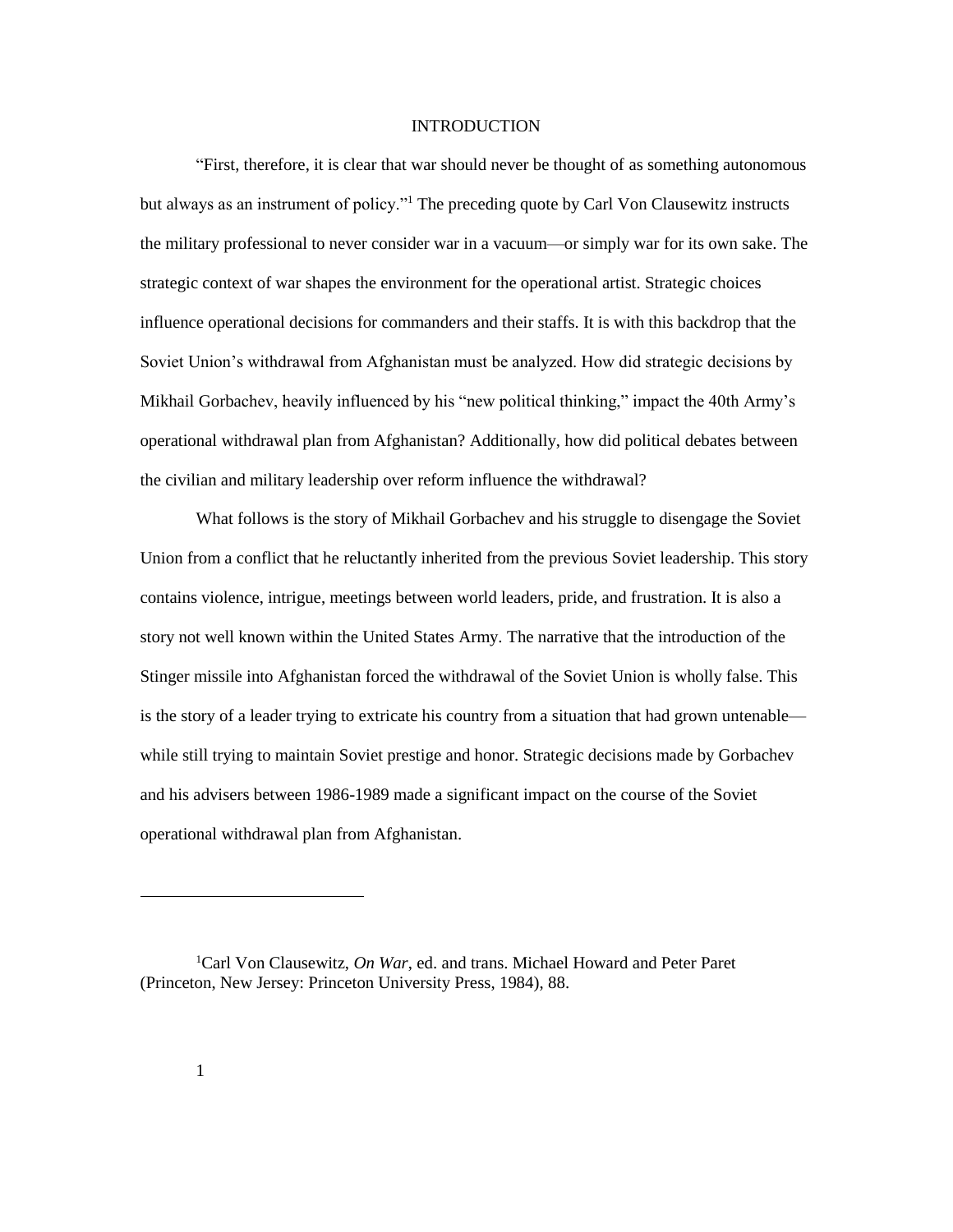When Mikhail Gorbachev rose to power in March 1985, the Soviet Union had been at war in Afghanistan for five years. Gorbachev reframed the Soviet Union's involvement in Afghanistan, and openly wondered if Soviet efforts were worth the considerable cost in both human lives and international prestige. Initially, however, Gorbachev allowed the military plans that were already in motion to continue. Publicly, he did not want to abruptly change course in Afghanistan, but privately, Gorbachev was already seeking a way out. In April of 1985, after only one month in power, he ordered a review of the Soviet Union's policy on Afghanistan.<sup>2</sup>

By October 1985, Mikhail Gorbachev knew that he wanted the Soviet Union out of Afghanistan. Soviet objectives, set in 1979, to install a new leader, stabilize the government and enable Afghanistan's Army to fight a low-level insurgency had failed. Therefore, Gorbachev and the Politburo made a decision in principle to withdraw from Afghanistan. In a speech before the politburo in February 1986, Gorbachev called the Soviet Union's involvement in Afghanistan a "bleeding wound," acknowledging the mounting difficulties there. <sup>3</sup> Three years later, in February 1989, the Soviet Union's withdrawal from Afghanistan was complete.

The withdrawal was delayed because Mikhail Gorbachev made three decisions. First, following Mohammed Najibullah's appointment as General Secretary of the Central Committee of the People's Democratic Party of Afghanistan (PDPA) in May 1986, Gorbachev encouraged

<sup>2</sup>Diego Cordovez and Selig S. Harrison, *Out of Afghanistan: The Inside Story of the Soviet Withdrawal* (New York: Oxford University Press, 1995), 187.

<sup>3</sup>Mikhail Gorbachev, "Gorbachev Opens 27th Party Congress," eds. Robert S. Ehlers and Frederick C. Schulze, trans. Bruce Collins, Deborah Hunter, and Erik Carlson, *Current Digest of Soviet Press* 38, no. 8 (26 March 1986): 29.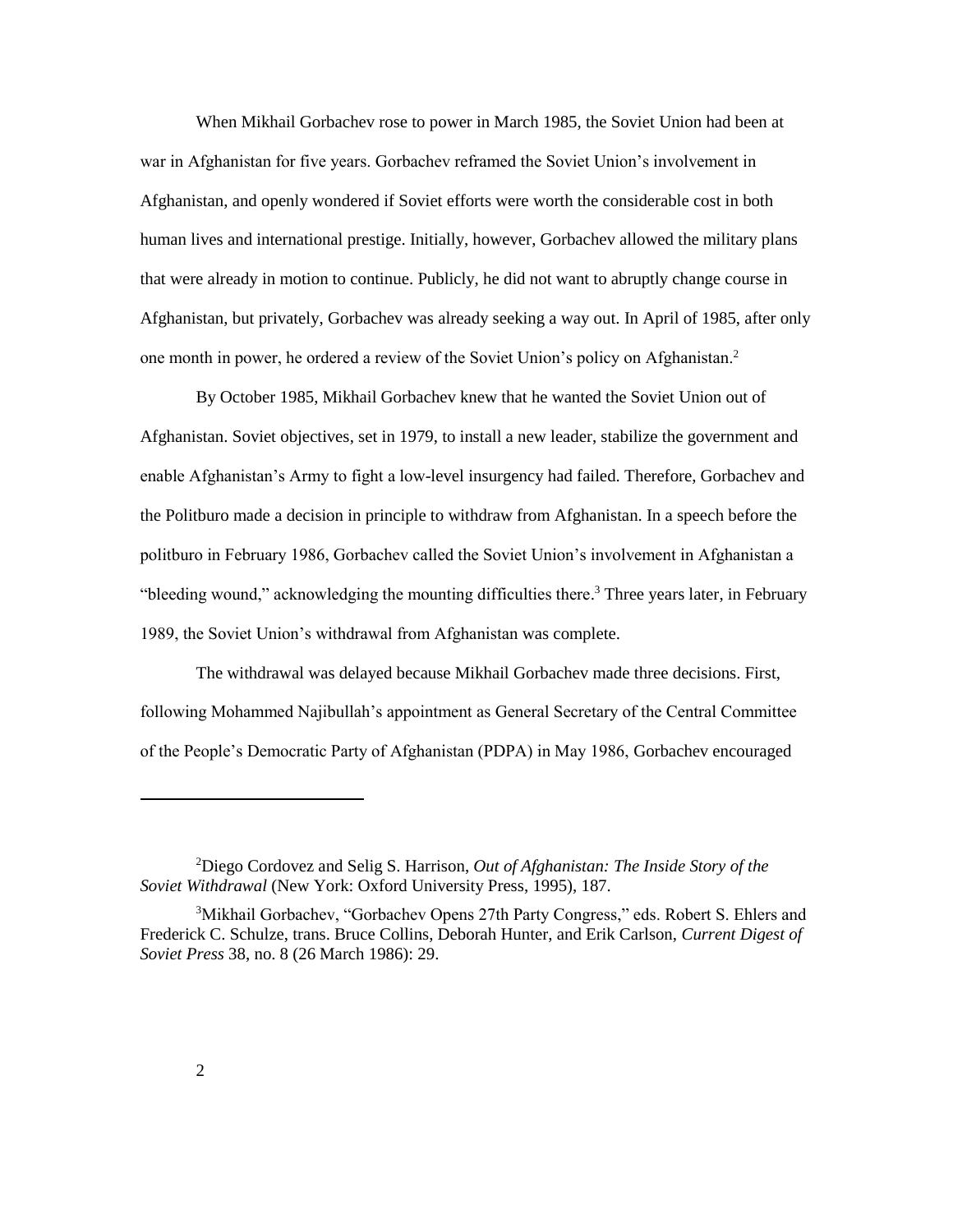him to embrace a policy of national reconciliation in order to broaden his political base. This policy was not successful and deepened the Soviet Union's involvement just as they were trying to withdraw. Second, Gorbachev made a unilateral announcement in February 1988 that the withdrawal would begin in May of the same year. This announcement caused the 40th Army, the lead Soviet Army headquarters in Afghanistan, to accelerate its withdrawal plans.

The third reason that the Soviet Union's withdrawal from Afghanistan was delayed was because Gorbachev placed too much trust in his foreign minister, Eduard Shevardnadze, and allowed him to dominate the Soviet Union's Afghanistan policy. President Najibullah manipulated his relationship with Shevardnadze in an effort to ensure Soviet forces stayed as long as possible in Afghanistan. For his part, Shevardnadze allowed his personal relationship with Najibullah to skew his views on Afghanistan and ultimately gain primacy in his decision-making process during the withdrawal. Shevardnadze pressed Gorbachev for a slower pace of withdrawal and recommended that the Soviet Union leave a stay-behind force to assist Najibullah—both of which were critical factors for Soviet Army planners until the final weeks of Soviet involvement in Afghanistan.

Each of these strategic decisions had an impact on the operational withdrawal plan from Afghanistan. Operational level planners at the 40th Army headquarters in Kabul were forced to adapt the plan after each of these decisions. Despite the semi-fluid political environment surrounding the withdrawal, the 40th Army executed a disciplined, well-organized withdrawal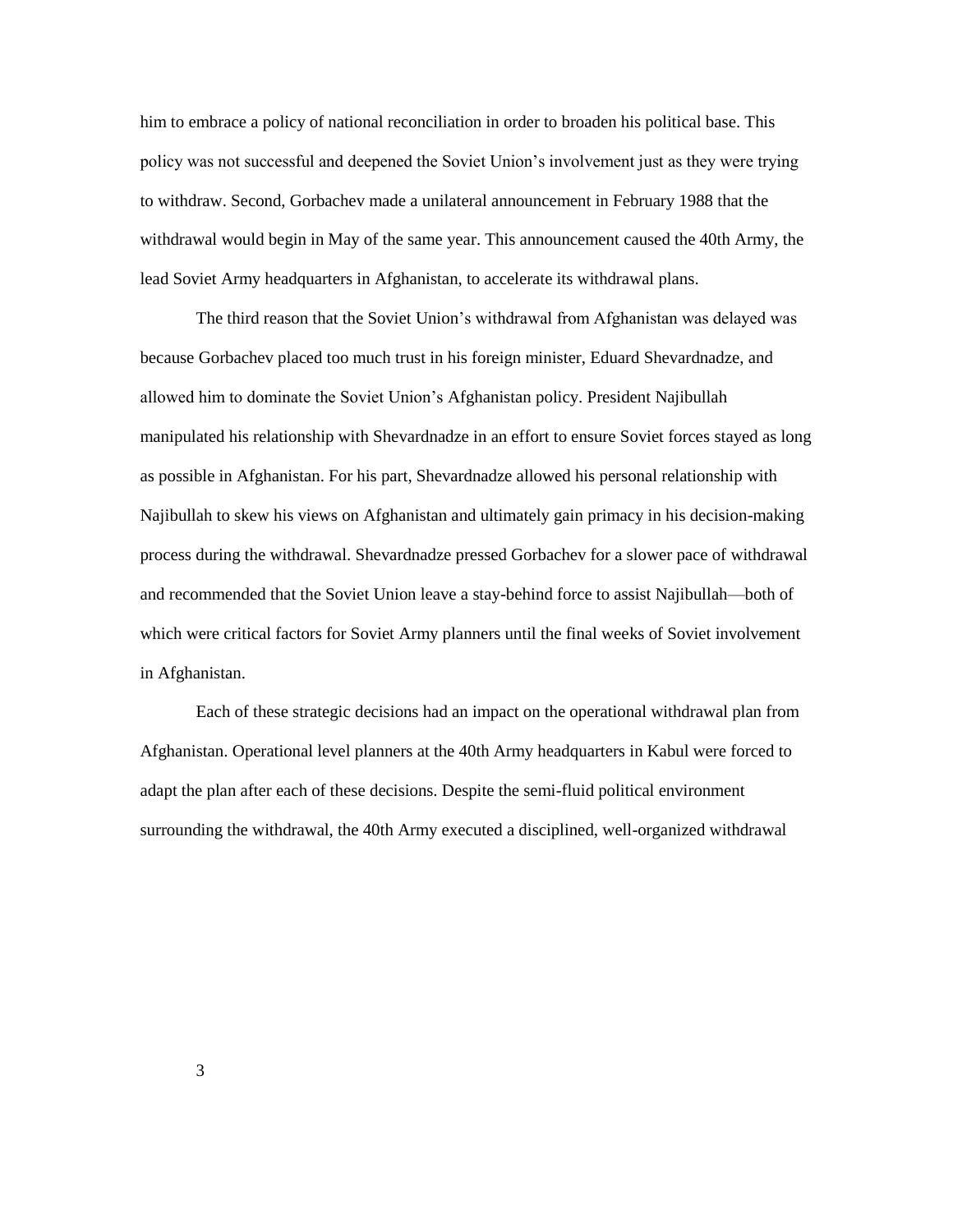from Afghanistan.<sup>4</sup> Their plan, however, was not without flaws and warrants further examination. The elements of operational art provide a sound baseline to analyze their withdrawal plan.

# STRATEGIC CONTEXT

<span id="page-10-0"></span>In September 2001, the United States invaded Afghanistan. Elements of the CIA entered the country days after the attacks on 11 September, and were followed shortly thereafter by Special Operations Forces. The United States did not have any military or government presence in Afghanistan prior to September 2001; it had to be established by force. The circumstances under which the Soviet Union entered Afghanistan in December 1979 were quite different. The Soviet Union did not "invade" Afghanistan in December 1979; rather, its military entered the country on a standing request from a friendly government to help stabilize a political situation that had grown untenable to the Soviet Union's political leadership. When the "limited contingent" of Soviet forces entered Afghanistan that December, the Soviet Union already had hundreds of political and military advisers serving in Afghanistan.<sup>5</sup>

The decision to deploy a limited contingent of Soviet forces inside Afghanistan was rooted in events that began twenty months earlier. In April 1978, the Communist People's Democratic Party of Afghanistan (PDPA) executed a military coup, led by Hafizullah Amin, against the government of President Mohammed Daud. President Daud was killed during the coup, and a revolutionary council installed Nur Mohamed Taraki as the new prime minister and

<sup>4</sup>Lester W. Grau, "Breaking Contact Without Leaving Chaos: The Soviet Withdrawal from Afghanistan," *Journal of Slavic Military Studies* 20, no. 2 (13 June 2007): 235-261.

<sup>5</sup>Artemy Kalinovsky, *A Long Goodbye: The Soviet Withdrawal from Afghanistan*  (Harvard University Press, 2011), 19.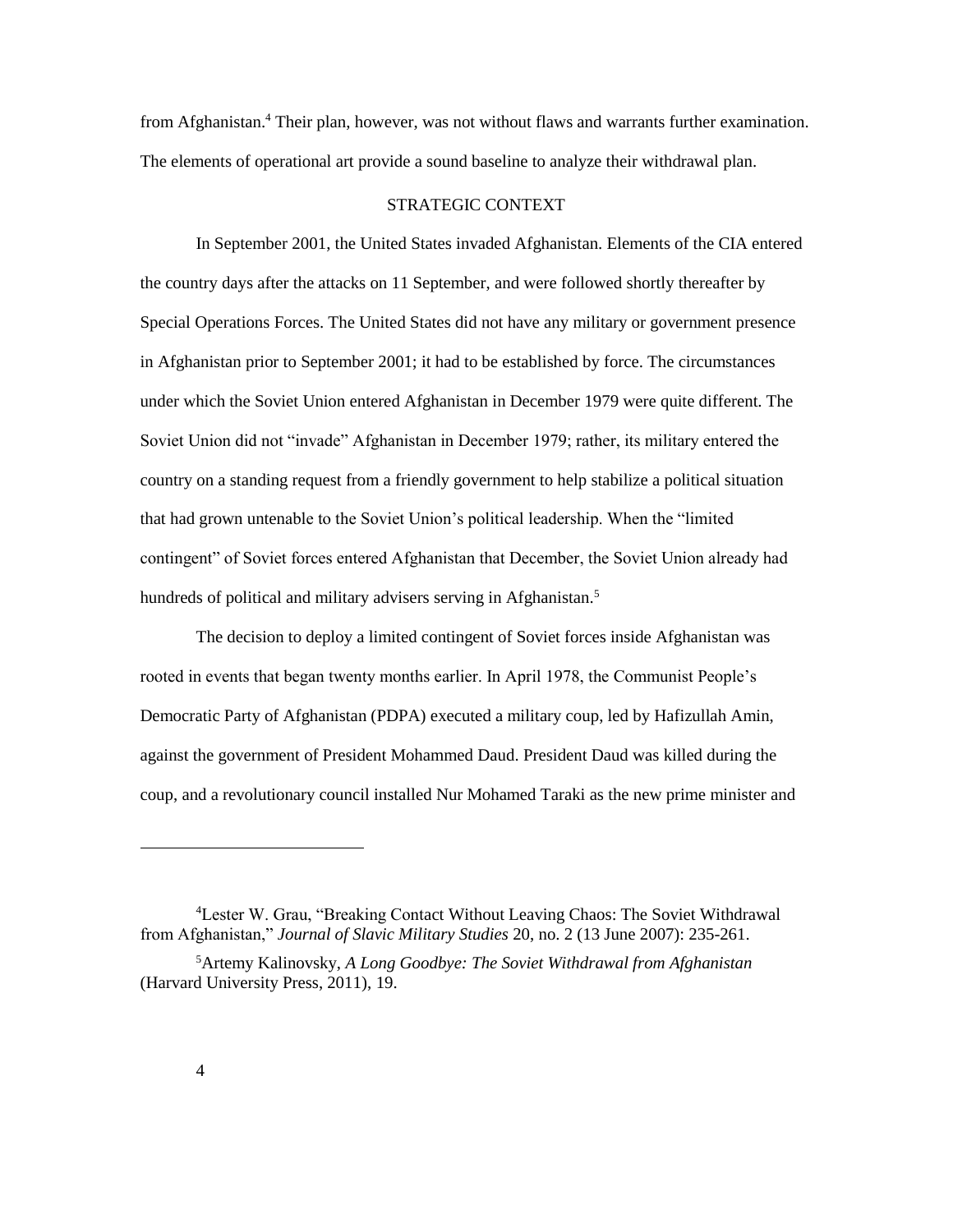president of Afghanistan.<sup>6</sup> Even though the Communist Party engineered the coup in Afghanistan, the Soviet Union was stunned.<sup>7</sup> The Soviet Union had enjoyed a cordial relationship with President Daud's government for the last five years, and now the situation had dramatically changed. The Soviet Union struggled to adjust to the new reality in Afghanistan—a reality where the Soviet Union exerted no influence over Afghan affairs.<sup>8</sup>

Soviet hurt feelings aside, Taraki began a brutal reign as President of Afghanistan. Generals, clerical leaders, and others loyal to former President Daud were executed almost immediately after Taraki claimed power. In spite of the bloodshed, Taraki and his newly-formed government advocated for women's liberation and reforms in education for young girls.<sup>9</sup> Attempted reforms, however, were muffled by the shrieks of a terrified population that began to come unglued. As civil unrest grew, the Soviet Union's commitment to Afghanistan was tested.<sup>10</sup>

On 15 March 1979, the population in Herat, led by mid-level Afghan Army officers, revolted. Mob violence swept through the city, and Afghan officials, Soviet advisers, and their families were murdered.<sup>11</sup> Soviet leaders in Moscow immediately considered military

<sup>9</sup>Kalinovsky, *A Long Goodbye,* 18.

<sup>10</sup>Braithwaite, 43-44.

11Kalinovsky, *A Long Goodbye,* 19.

<sup>&</sup>lt;sup>6</sup>Ibid., 17. Many believed that the PDPA received support and backing from the Soviet KGB.

<sup>7</sup>Recent evidence indicates that the Soviet Union was just as surprised as the United States about the coup. For many years, key leaders in the Carter and Reagan administrations believed that the Soviet Union engineered the coup, when in fact they did not.

<sup>8</sup>Rodric Braithwaite, *Afgantsy: The Russians in Afghanistan, 1979-1989* (New York: Oxford University Press, 2011), 47-48.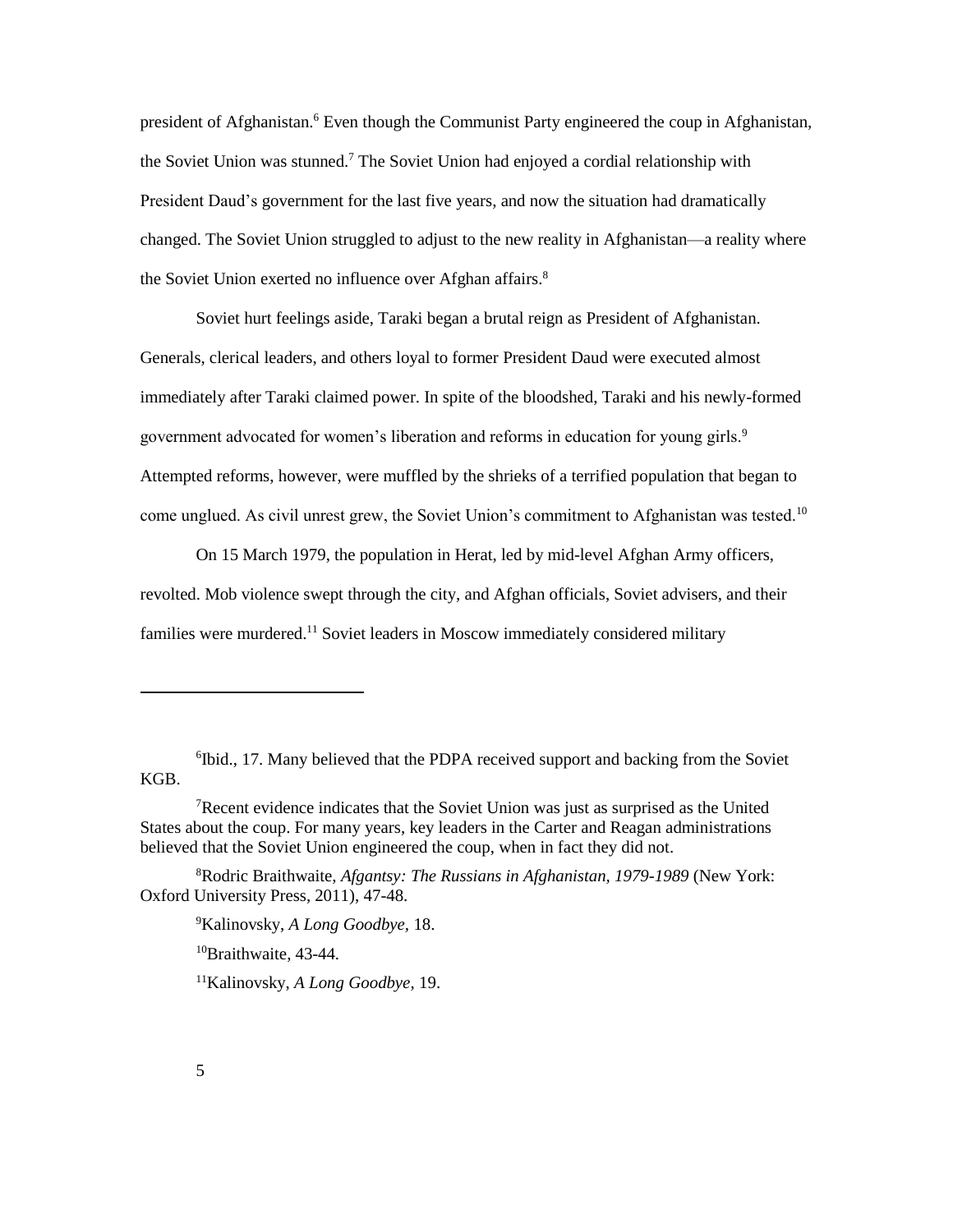intervention. Military intervention, however, was not the best strategic option for the Soviet Union at the time. Despite doubts about their own capabilities, the Afghan Army pacified Herat within a week of the uprising. Order had been restored, but the signs of a country on the verge of fracture were clearly present.<sup>12</sup>

While direct military intervention at the time was ruled out by the Politburo, the Soviet Union decided to increase its military and political adviser presence in Afghanistan. Five hundred advisers from the Ministry of Defense and the KGB reinforced the five hundred and fifty already present. The USSR also provided economic and financial assistance to the Afghan government, and mobilized two Soviet divisions for deployment to the border of Afghanistan.<sup>13</sup> Soviet interest climbed to new levels following the uprising in Herat, but the political leaders were not ready to push the panic button just yet.

Following the deployment of more advisers, the Soviet Ministry of Defense began to increase its military capability inside of Afghanistan. Very quietly, the Soviet Union stood up the "Muslim Battalion," deployed two small Spetsnaz detachments into Afghanistan, and sent an airborne battalion to protect Soviet transport aircraft and their crews based in Bagram.<sup>14</sup> With two divisions mobilized for deployment to the border, and the increase in military capabilities in and

 $12$ Ibid.

l

<sup>13</sup>Braithwaite, 49.

<sup>&</sup>lt;sup>14</sup>Braithwaite, 56. The "Muslim Battalion" was a unit comprised of Tajik, Uzbek, and Turkmen Soldiers who looked like many of the Afghans across the border, and spoke the same languages. This battalion was based in Tashkent, Turkmenistan. Spetsnaz is the umbrella term for Soviet special operations troops that conduct raids, deal with hostage situations and other sensitive operations. The United States was aware of the Soviet battalion's deployment to Bagram in June 1979, but determined that there was no hostile intent behind the move, and therefore took no action against the Soviets.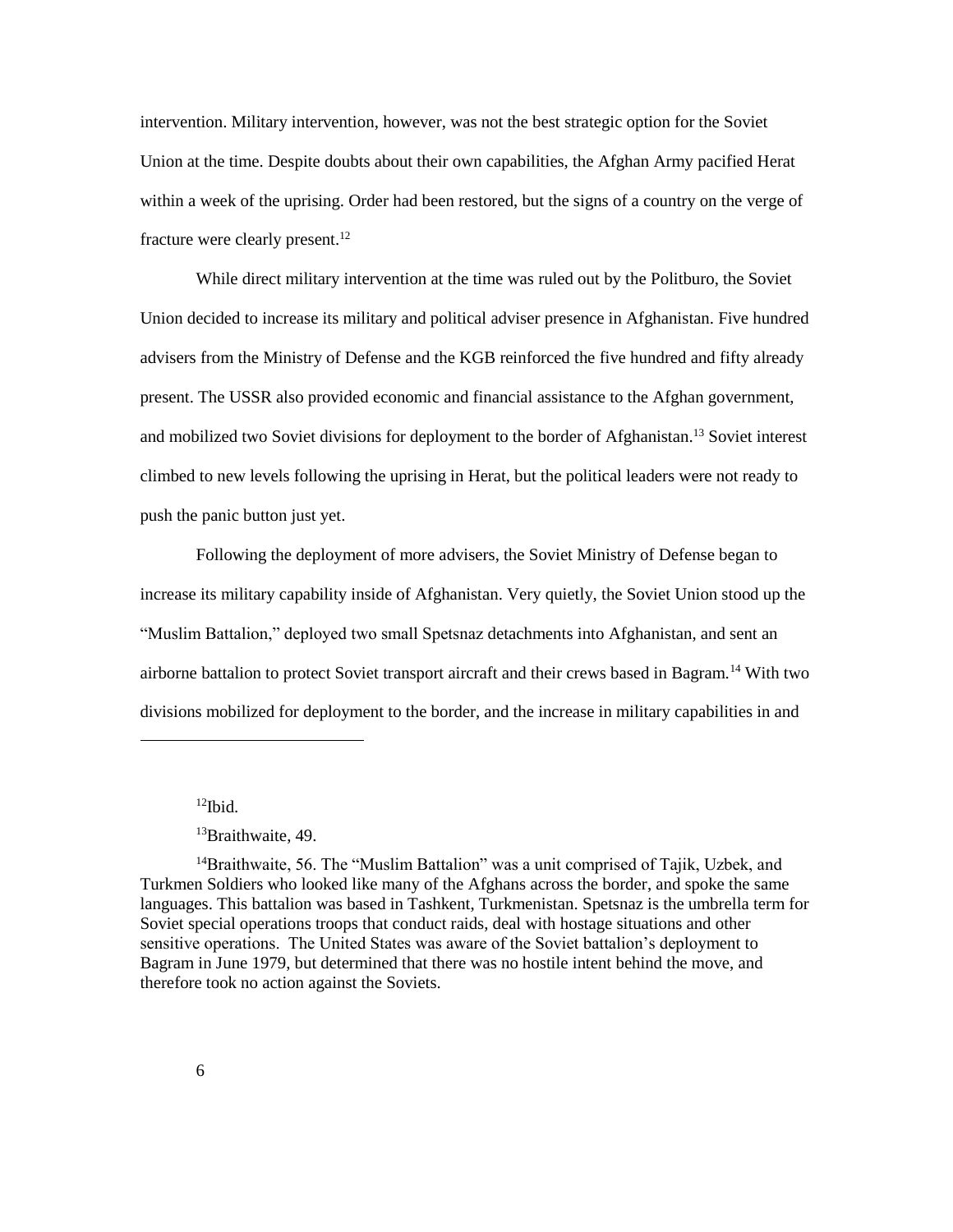around Afghanistan, the Soviet Union slowly prepared for what they viewed as inevitable – a military solution to their problems in Afghanistan.<sup>15</sup>

Mohamed Taraki visited Moscow in September 1979. He had been in power for 15 months, and despite the support of Leonid Breshnev, there were concerns for Taraki's safety. Both Breshnev and Yuri Andropov, the head of the KGB, warned Taraki that Hafizullah Amin, his partner in last April's revolution, planned to kill him.<sup>16</sup> Taraki returned to Afghanistan and immediately acted on the information provided by Breshnev and Andropov. His attempted arrest of Amin, however, failed. Not only did it fail, forces loyal to Amin subsequently arrested Taraki. After holding Taraki prisoner for several weeks, Amin ordered the death of his revolutionary partner.<sup>17</sup>

The death of Taraki was the "crucial turning point in the Soviet decision making process." Breshnev, in particular, took the death of Taraki very hard.<sup>18</sup> Despite the presence of their military and political advisers, the Soviet Union had been incapable of stopping Amin from seizing power in Afghanistan. The Soviet Union was embarrassed, and Amin added more fuel to

<sup>15</sup>Ibid., 57. It is important to note that Taraki's government requested, on multiple occasions, an increase in Soviet military capability inside of Afghanistan. The Afghan government wanted armored helicopters, Soviet infantry divisions, as well as supplies to support the increased fighting with the population. The Soviets rebuffed these requests multiple times, but started to slowly increase their presence in Afghanistan during the summer of 1979. Braithwaite is critical of the Soviets on the point of military intervention. He says that they could not think of a better alternative.

<sup>16</sup>Kalinovksy, *A Long Goodbye,* 20. Brezhnev was the General Secretary of the Soviet Communist Party and leader of the Soviet Union from 1964 until he died in 1982.

<sup>&</sup>lt;sup>17</sup>Braithwaite, 73.

<sup>&</sup>lt;sup>18</sup>Braithwaite, 73.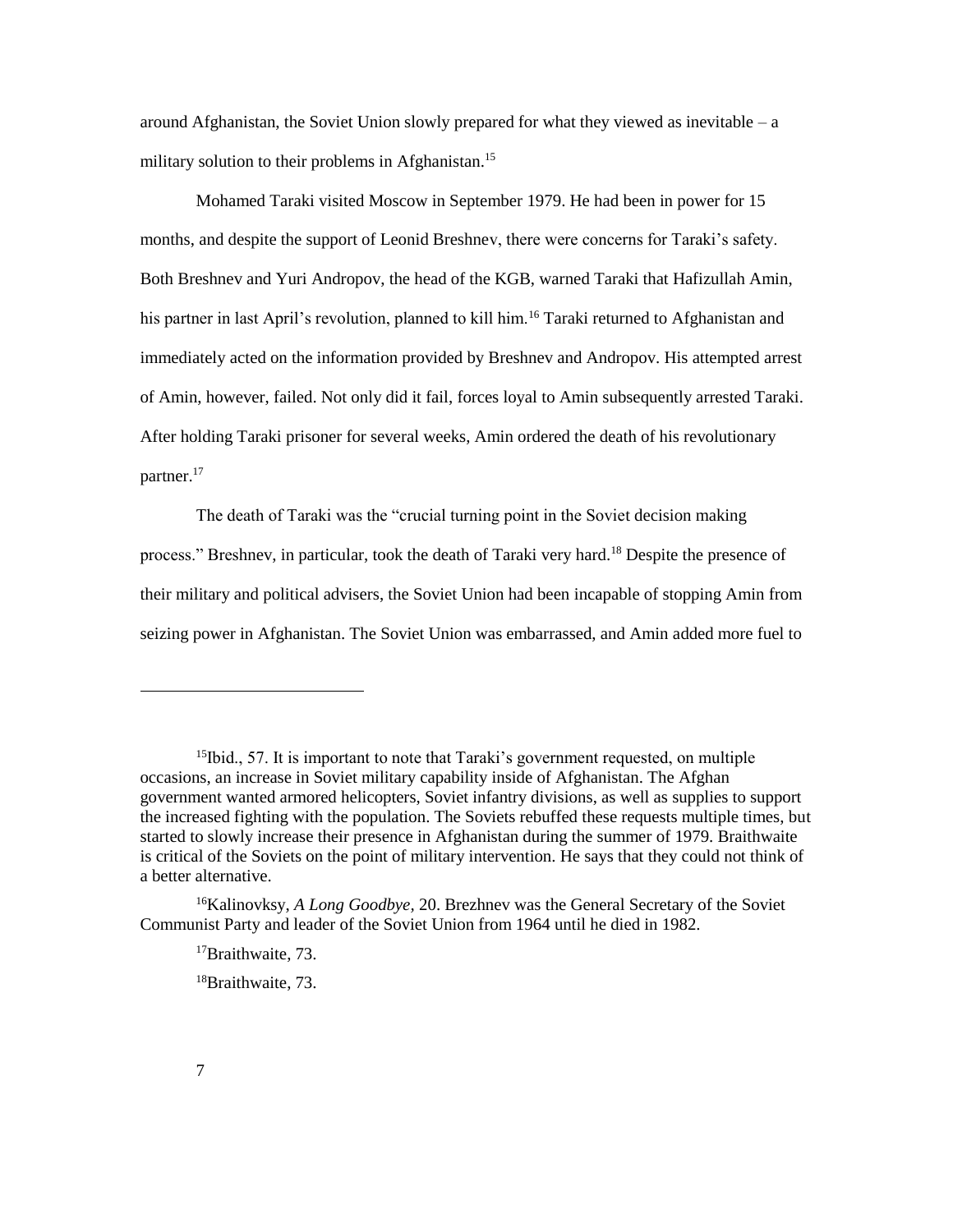the fire. He expelled the Soviet ambassador to Afghanistan and refused to adhere to Soviet requests on the repression of PDPA members. Amin not only continued the brutal tactics employed by his predecessor, he ramped them up. Amin placed a picture of Joseph Stalin in his office and planned to build socialism in a backward country by brute force.<sup>19</sup>

The stage was now set for Soviet military intervention. The Soviet Union had lost control of the situation in Afghanistan, and they wanted to get it back. Amin became a non-pliable head of state, and the situation deteriorated rapidly inside of Afghanistan. Military units revolted, and there were reports that Amin secretly met with the CIA.<sup>20</sup> Yuri Andropov, as the head of the KGB, played up the angle that Amin was an agent of the United States during discussions amongst the senior political leaders. Potential US interests in Afghanistan aside, Brezhnev and his key leaders made the decision to intervene with military force on 8 December 1979. On 12 December, the Politburo met and approved the decision.<sup>21</sup>

On 27 December 1979, the Soviet Army executed *Operation Storm-333*. Elements of the Muslim Battalion and Spetsnaz troops stormed the Presidential Palace and killed Hafizullah Amin. The operation took forty-three minutes and the Soviets suffered light casualties.<sup>22</sup> The

 $\overline{\phantom{a}}$ 

<sup>21</sup>Kalinovksy, *A Long Goodbye,* 23. After initial advocating for no military intervention, once Andropov learned of U.S. aid to the mujahedeen, he strongly advocated for intervention. He did not want a demonstration of U.S. aggression to go unchecked on their southern border.

 $19$ Ibid., 76.

 $^{20}$ Ibid., 78. Braithwaite argues that Soviet fears about Amin being recruited by the CIA are likely overblown, but during the Cold War, it was not unreasonable for the Soviets to think this. Additionally, in November 1979, Americans were taken hostage at the Iranian embassy in Tehran. Braithwaite argues that the US may have had plans to use Afghanistan as a new basing point for US military assets.

<sup>22</sup>Braithwaite, 96-98.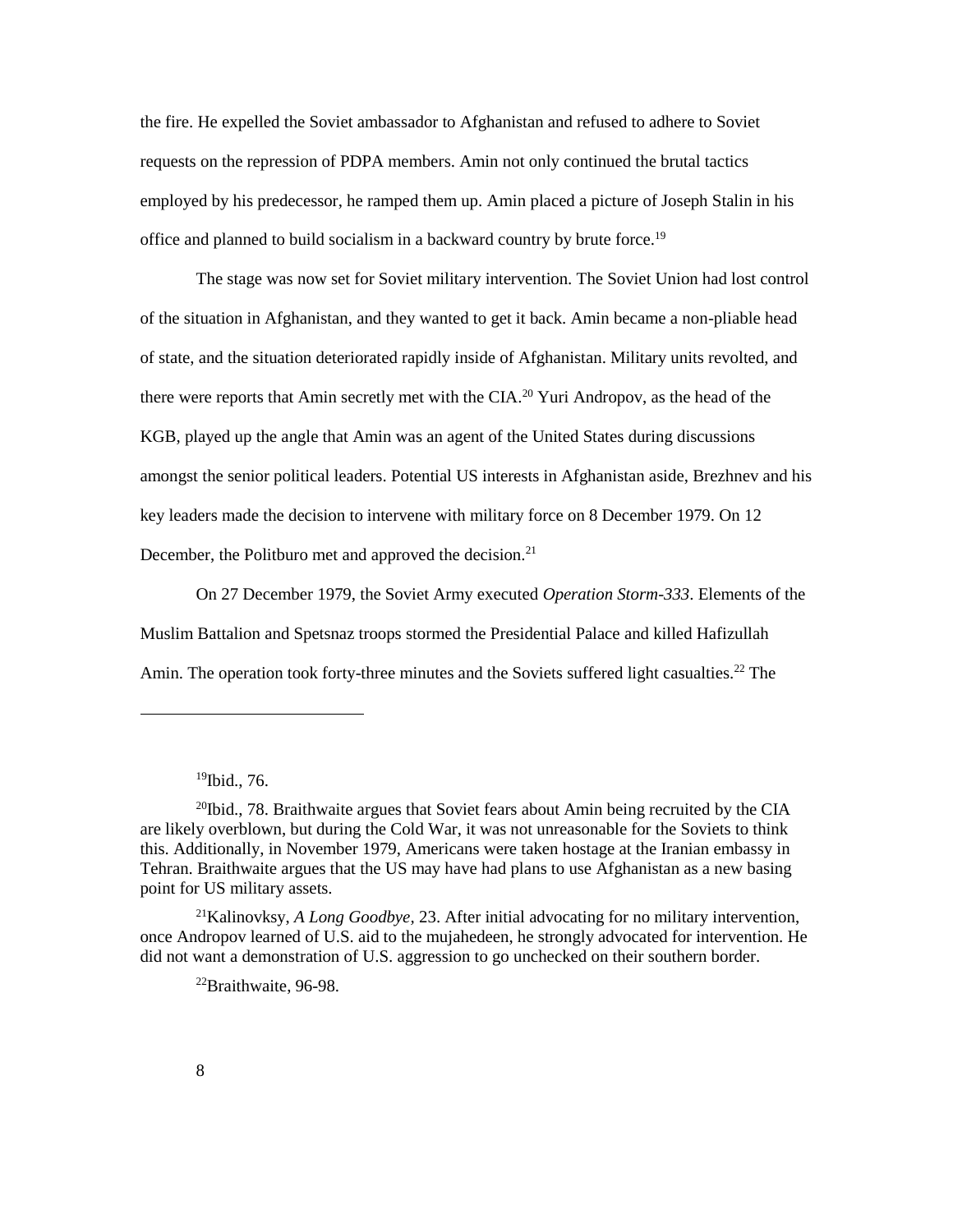initial Soviet plan called for a change in Afghan leadership, to garrison the cities, protect key bases, and enable the Afghan Army to fight a low-level insurgency. The Soviets installed Babrak Karmal as the new leader, and planned to be out of Afghanistan in a few months.<sup>23</sup>

The decision to use military force in Afghanistan, however, was not unanimous especially amongst the Soviet military's senior leadership. General Nikolai Ogarkov, speaking on behalf of the General Staff, advocated against the use of military force arguing that the Afghans should handle their own internal affairs and that Soviet troops did not understand Afghanistan very well, which would present problems during operations. He also noted that the global community—especially the United States—would not understand Soviet intentions. Ogarkov made this final appeal on 10 December, and was ignored by the Politburo.<sup>24</sup> General Ogarkov's informed dissent on the use of military force in Afghanistan foreshadowed the tension between military and political leaders throughout the Soviet Union's involvement in Afghanistan.

# NATIONAL RECONCILATION—A YEAR LOST

<span id="page-15-0"></span>Our strategic goal is to complete this war and pull forces out in one or, at most, two years.

—Mikhail Gorbachev, 13 November 1986 Politburo Session

 $^{24}$ Ibid., 22.

 $\overline{\phantom{a}}$ 

<sup>23</sup>Kalinovksy, *A Long Goodbye*, 24. Babrak Karmal was one of the original revolutionaries when Taraki and Amin came to power. He was initially installed as Taraki's deputy, but later went into diplomatic exile and served as the Afghan ambassador to Czechoslovakia during Taraki and Amin's reign.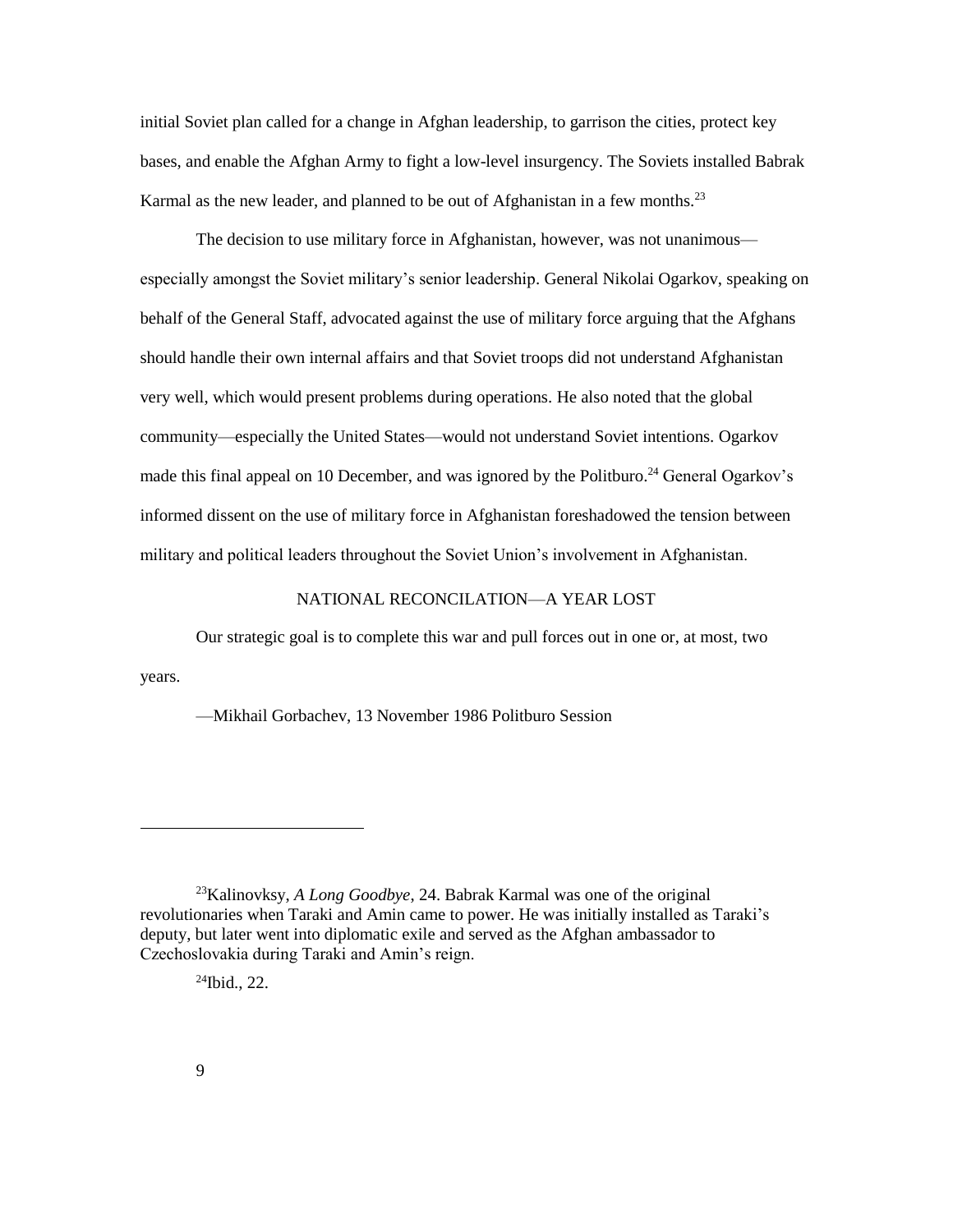Of all the key decisions that Mikhail Gorbachev made between 1986-1989, the decision to embrace National Reconciliation was the most important, because in doing so, he wasted a full year in Afghanistan with little to show for his efforts.

In May 1986, Mikhail Gorbachev replaced Barbak Karmal with Mohammed Najibullah as the head of the PDPA, effectively consolidating power with "his guy" as the leader of Afghanistan. The Soviet political leadership viewed Karmal as ineffective and lazy. Najibullah, on the other hand, was disciplined, conscientious, and driven. Najibullah was younger than Karmal and had recently served as the head of the secret police.<sup>25</sup> The political leadership of the Soviet Union viewed the installation of Najibullah as a step forward. While no political leader in Afghanistan was without faults, Gorbachev in particular thought that Najibullah's energy and demonstrated leadership skills would make a difference in a country Gorbachev desperately wanted to depart.<sup>26</sup>

Prior to Najibullah taking over as the head of the PDPA, a project called National Reconciliation began to take shape. The aim of National Reconciliation was to broaden the political base of the PDPA and form a coalition government with representatives from outside the Communist Party. Gorbachev viewed this process as essential to leaving a stable, functioning government in Afghanistan following the Soviet Union's departure. Gorbachev thought that as

 $26$ Ibid., 99.

<sup>25</sup>Kalinovksy, *A Long Goodbye*, 96. One of the primary reasons that Najibullah had been selected to lead the PDPA was his demonstrated ability to establish links with Pashtun tribal leaders as head of the secret police.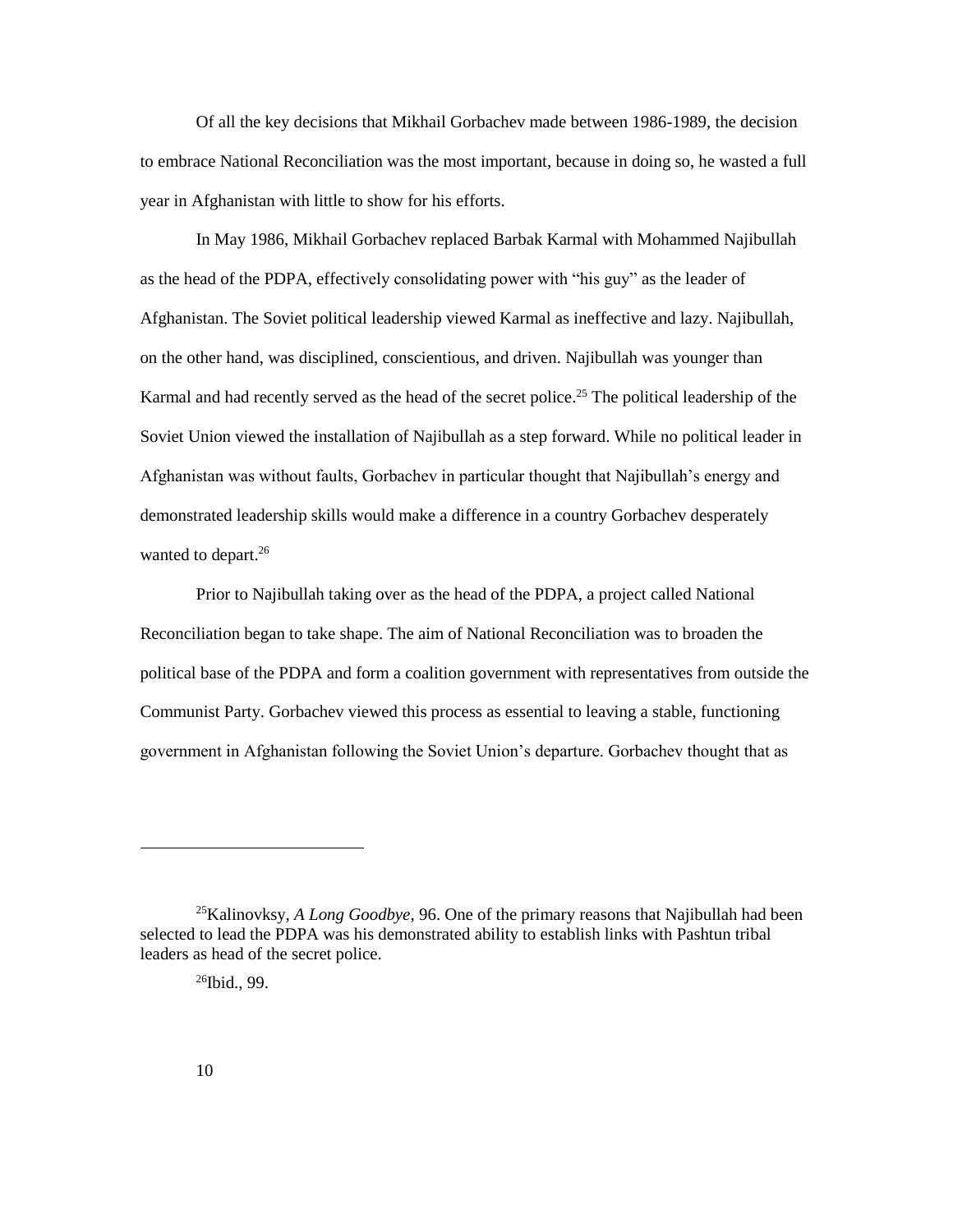long as the government in Afghanistan was not developed along Marxist lines, but rather reinforced through legitimate Afghan institutions with broad representation, it would survive. <sup>27</sup>

National Reconciliation began in earnest in January 1987 with an official release from Najibullah's government that announced a cease-fire and invited his opponents to negotiate.<sup>28</sup> Not surprisingly, mujahedeen leaders did not immediately come down from the mountains to participate in roundtable discussions. In fact, the early period of National Reconciliation was marked by little activity despite the push from Najibullah's regime in Kabul. Cosmetic changes, such as removing the word "democratic" from the Democratic Republic of Afghanistan, did little to sway Najibullah's critics.<sup>29</sup>

Despite the slow going at the start of National Reconciliation, Najibullah continued to try to win over mujahedeen commanders and build a small coalition. One of the mujahedeen commanders that Najibullah and the Soviets tried to win over was Ahmad Shah Massoud; the famous Tajik nicknamed the "Lion of the Panjshir Valley." Since Massoud was a Tajik and Najibullah a Pashtun, this would be a difficult task, but Massoud had negotiated previous ceasefire agreements with the Soviets. Massoud's cooperation in a new government was an important issue for Najibullah's regime given Massoud's reputation as a warrior and a politician. General Varennikov, the senior Soviet Ministry of Defense representative in Kabul, was able to open a

 $\overline{\phantom{a}}$ 

 $27$ Ibid., 96.

<sup>&</sup>lt;sup>28</sup>Tom Rogers, The Soviet Withdrawal from Afghanistan: Analysis and Chronology (Westport, CT: Greenwood, 1992), 71.

<sup>29</sup>Jonathan Steele, *Ghosts of Afghanistan: The Haunted Battleground* (Berkeley, CA: Counterpoint, 2011), 119.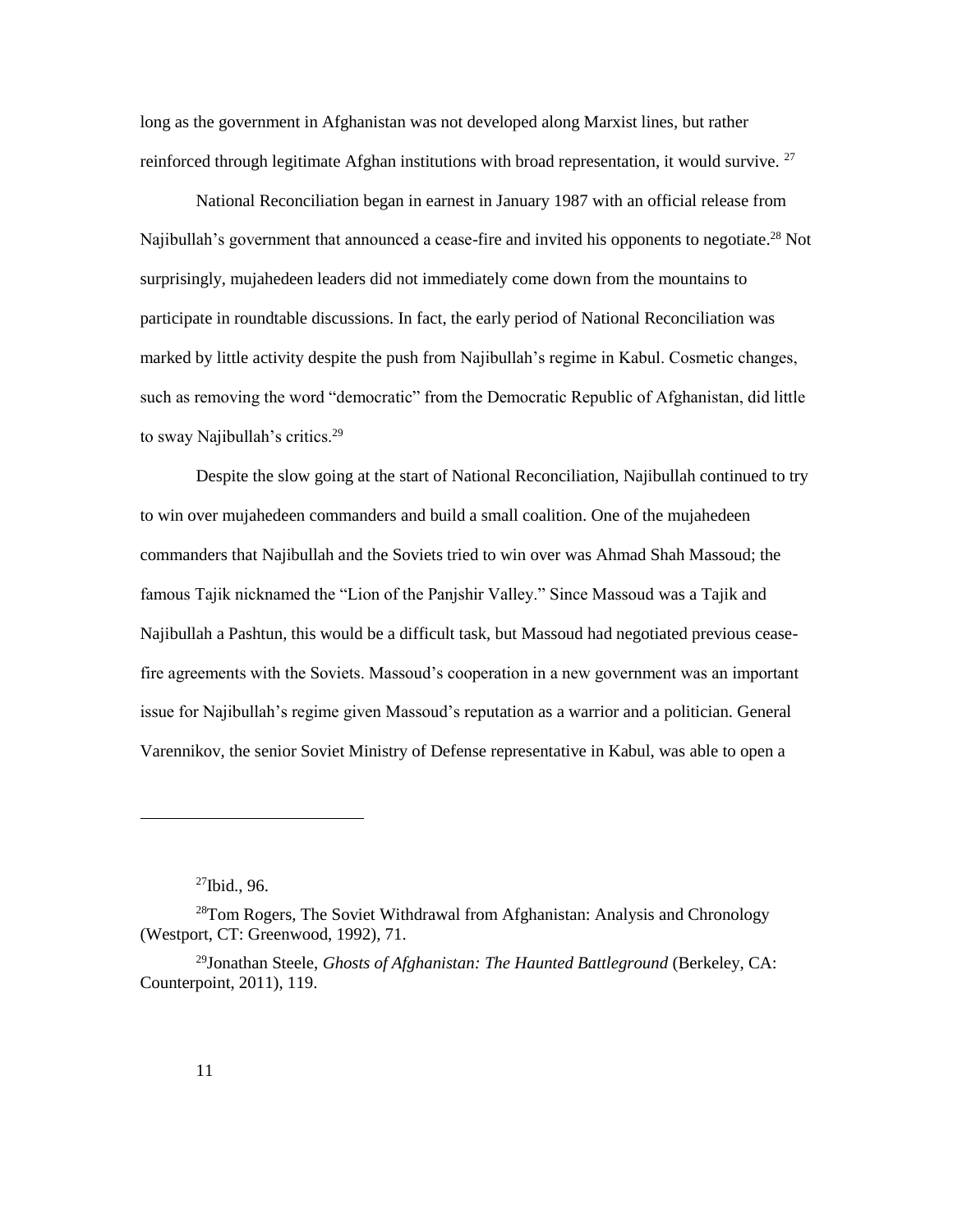line of communication between Massoud and Kabul in October 1987, but this soon broke down once the talks became public.<sup>30</sup>

In addition to his efforts to reconcile with mujahedeen commanders, Najibullah also outlined several ministerial and governmental positions that would be opened to non-PDPA members. While Najibullah was not comfortable giving up control of any power, at the urging of Gorbachev he slowly gave up control of small portions of his government. Progress within the PDPA, however, proved even more difficult. Najibullah was forced to deal with divisions within his own party, particularly the faction of the PDPA that still supported recently ousted Barbak Karmal. Self-preservation became the primary motivation in Najibullah's new government as those with government posts became increasingly concerned with simply holding on to them, or passing them to family or tribal members.<sup>31</sup>

Gorbachev became increasingly frustrated with Najibullah's inability to move reforms forward within his government. He maintained that his goal was a friendly or neutral government in Afghanistan following the Soviet Union's departure, but even that seemed difficult to fathom in the middle of 1987. The Soviets wanted Najibullah's government to develop into an independent entity with less influence from the Soviet advisers. However, at each moment where

<sup>30</sup>Kalinovksy, *A Long Goodbye,* 104. Yulii Vorontsov, Soviet ambassador to Afghanistan from 1988-89, was heavily engaged in diplomatic talks with Massoud as well. If it weren't for a last minute, unplanned bombing of the Panjshir Valley, Vorontsov or Varennikov would have met with Massoud. The bombing was Najibullah's not-so-subtle way of undermining the negotiations with Massoud.

<sup>31</sup>Kalinovksy, *A Long Goodbye,* 106.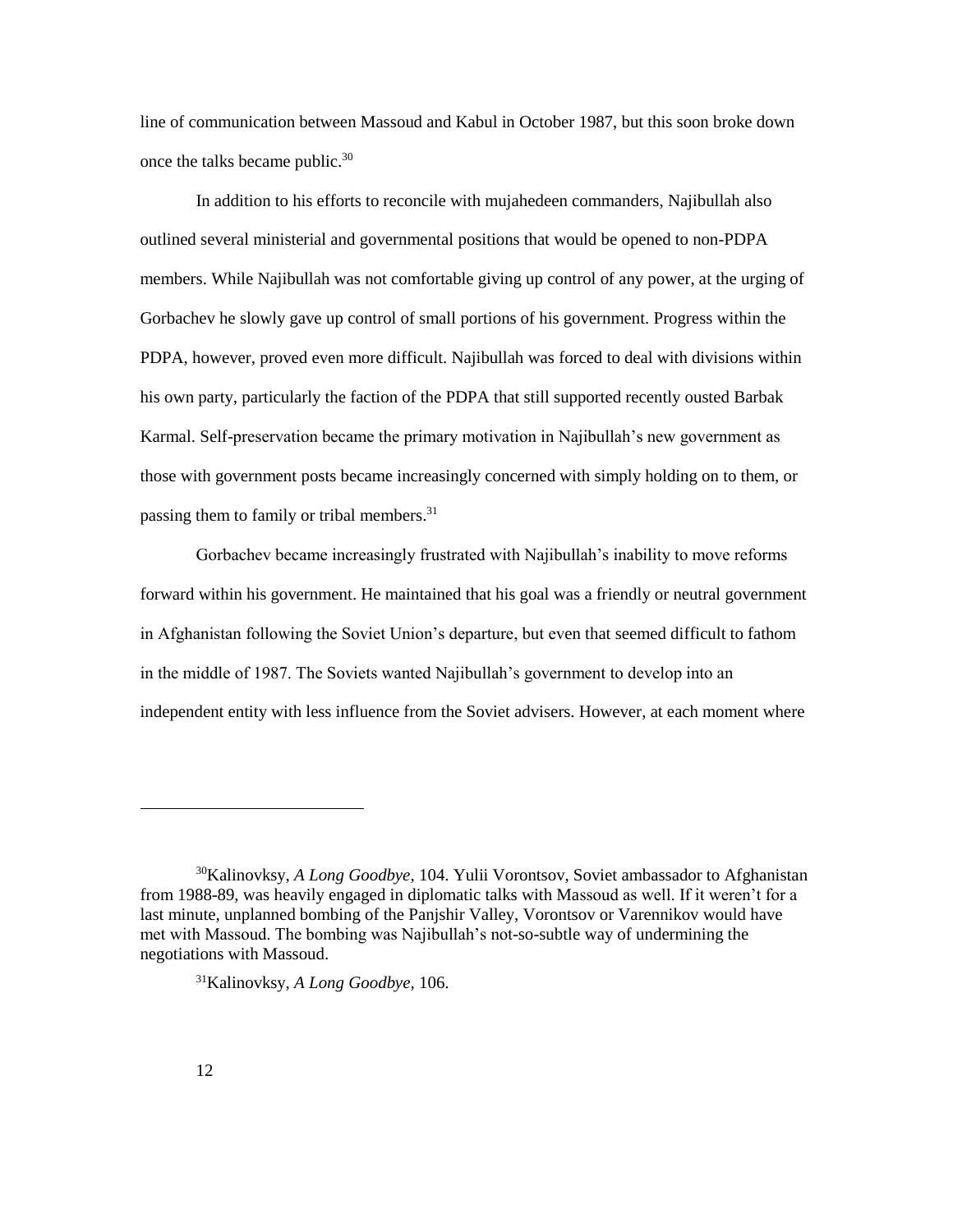the Soviet advisers felt that they should step back, the Afghans did not step up to firmly take the reins of their own government. Years of work by the Soviet advisers proved virtually fruitless.<sup>32</sup>

In addition to disagreements within the Afghan PDPA, Gorbachev was forced to deal with disagreements within his own party over the way ahead in Afghanistan. Three opinions formed about the proper formation of the Afghan government. One position advocated a coalition led by the mujahedeen in which the PDPA was a junior partner, allowing the Soviet Union to still have a voice in Afghan affairs. Another position affirmed that the best way forward was to have a PDPA-dominated government to maintain maximum Soviet influence. The final position, supported by Shevardnadze, advocated for a coalition led by the PDPA but with sizeable influence from outside parties, including the mujahedeen commanders. Gorbachev thought the final option gave Afghanistan the best chance to succeed once the Soviets departed.<sup>33</sup>

Despite his support for a coalition-led government by Najibullah and members of the PDPA, Gorbachev found that implementation on the ground in Afghanistan was even more difficult than he imagined for several reasons. First, Soviet military officers did not completely support the policy of National Reconciliation.<sup>34</sup> This should not have come as a surprise to Gorbachev and other Soviet political leaders. The Soviet Army had been fighting in Afghanistan for almost seven years by the time National Reconciliation became official. Many Soviet officers did not view participating in a political process as part of their role in Afghanistan. General

<sup>32</sup>Braithwaite, 279.

<sup>33</sup>Artemy Kalinovsky, "Old Politics, New Diplomacy: The Geneva Accords and the Soviet Withdrawal from Afghanistan," *Cold War History* 8, no. 3 (August 2008): 381-404.

<sup>34</sup>Kalinovksy, *A Long Goodbye,* 103.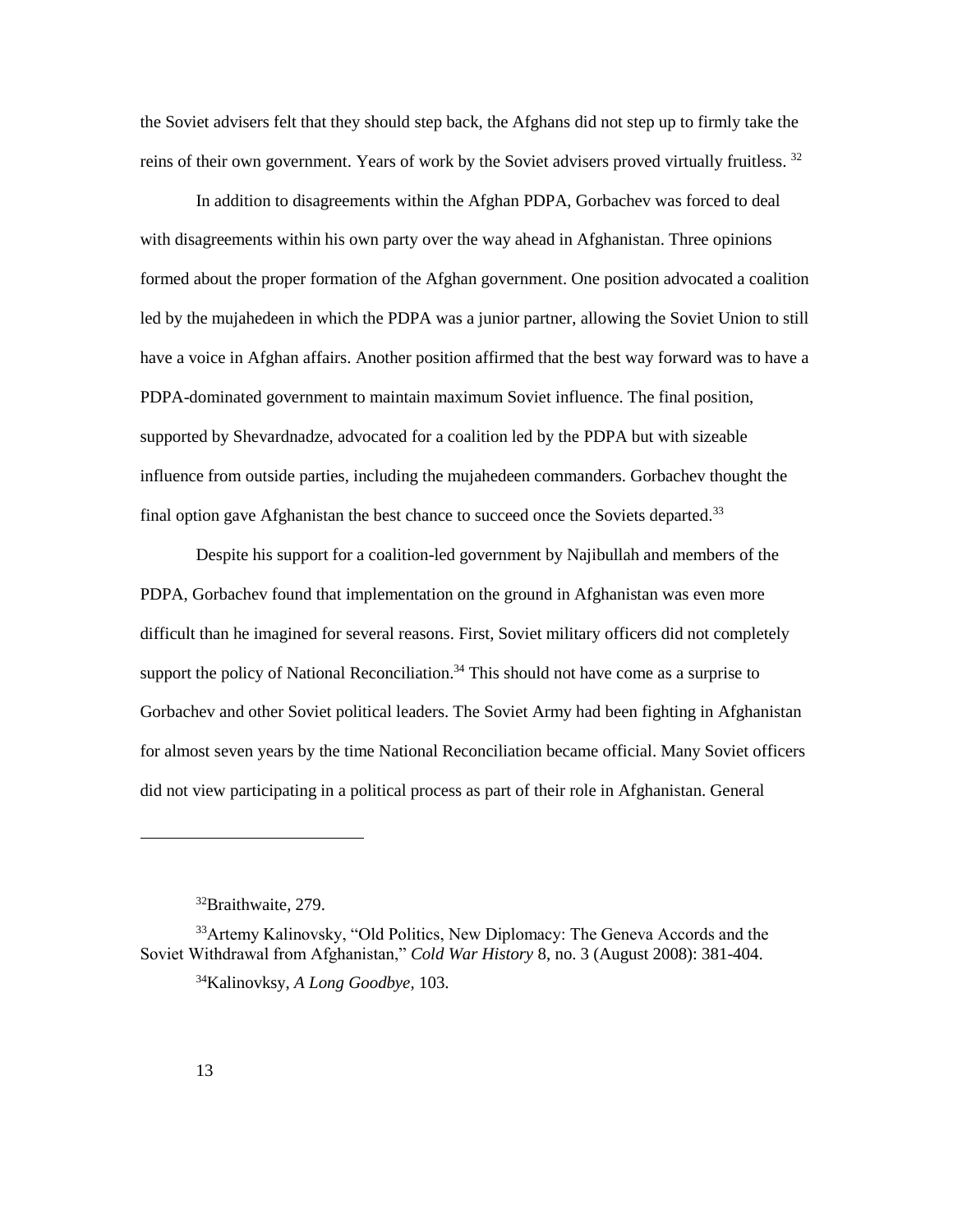Varennikov acknowledged that meetings between Soviet lower level commanders and local leaders stopped towards the middle of 1987, just when Gorbachev hoped National Reconciliation would be taking root. $35$ 

The second reason that National Reconciliation started poorly was that the lower level cadre within the PDPA did not fully support the policy. Self-preservation dominated the thought process of these lower level leaders and they did not allocate the resources provided by the Soviets towards the proper objectives aimed at National Reconciliation.<sup>36</sup> Lastly, other than secret talks with Ahmad Shah Massoud, the mujahedeen commanders were not even remotely involved in the process. They rejected the offer for a cease-fire. In the view of the leading mujahedeen parties, known as the Peshawar Seven, their war against the Soviets would have been in vain if they conceded to a PDPA-led government.<sup>37</sup>

In November 1987, Najibullah's government convened a grand council (Loya Jirga) to approve the country's new constitution. Parliamentary elections were scheduled for April 1988, and on the surface it appeared that Najibullah had made some progress in the face of significant obstacles. Najibullah's small gains, however, were not deeply rooted in his government and he did not have buy-in from any of the mujahedeen commanders in Peshawar.<sup>38</sup>

<sup>&</sup>lt;sup>35</sup>Ibid., 103-104. In an email to the author, Rodric Braithwaite described Varrenikov as an "able and determined officer," as well as "intelligent and friendly, but vain." According to Braithwaite, vanity was perhaps the central criticism leveled against Varrenikov by journalists and others who interacted with him.

<sup>36</sup>Ibid., 106-107.

<sup>37</sup>Steele, 122. For a full discussion of the Peshawar Seven, see *Afghantsy,* 344-345.

<sup>38</sup>Cordovez and Harrison, 252; Grau, "Breaking Contact Without Leaving Chaos," 244- 246; Kalinovksy, *A Long Goodbye*, 105. In an effort to jump-start a stalled process, Najibullah's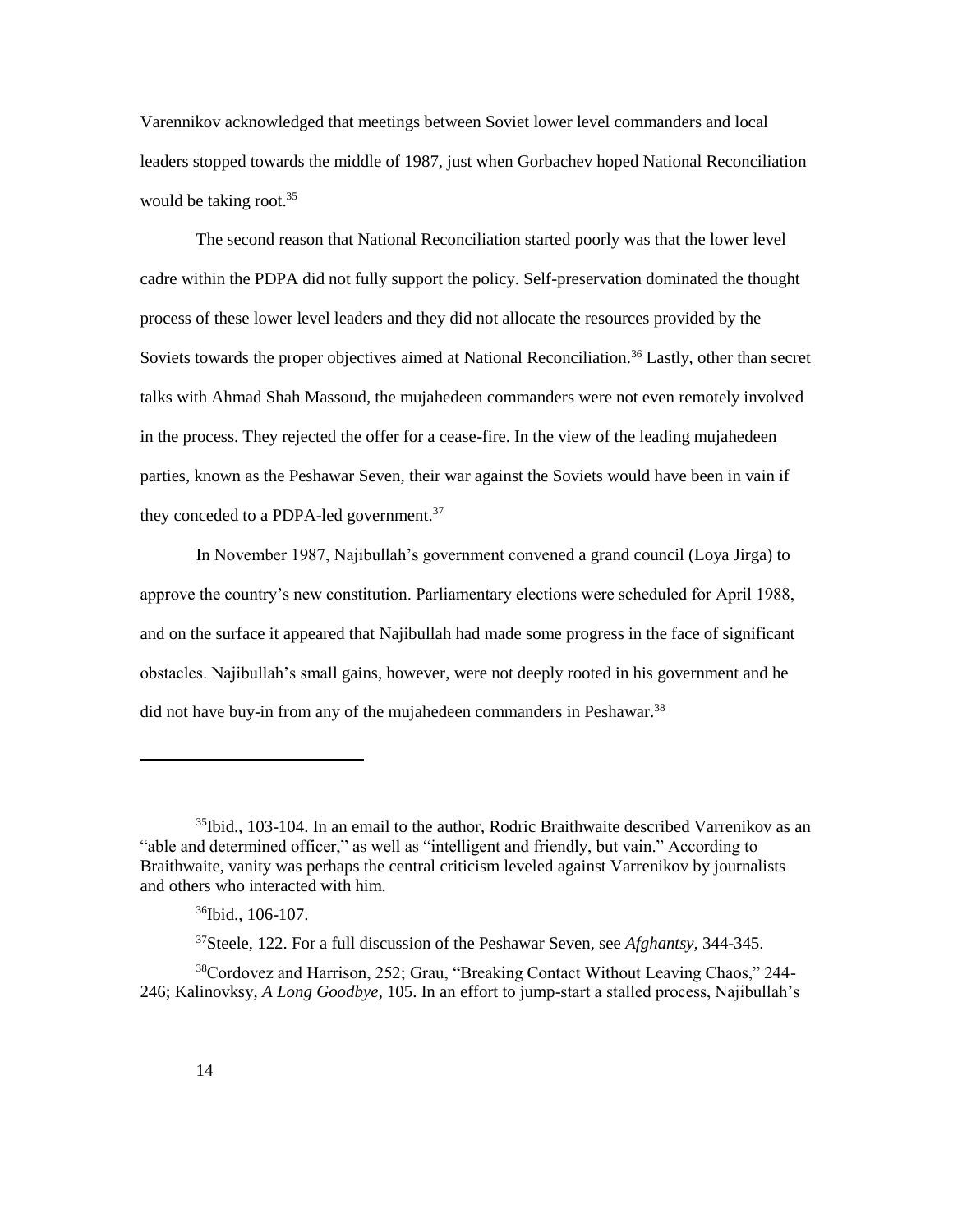Gorbachev wanted to leave Afghanistan almost as soon as he took office. He understood that the Soviet Union's presence in Afghanistan reduced its legitimacy within the international community and garnered him very little domestic political capital. It was also not cheap. In February 1987 alone, on the heels of National Reconciliation, the Soviet Union provided 950 million rubles in aid to Najibullah's government—the largest aid package the Soviet Union had ever provided to a single country.<sup>39</sup>

The war in Afghanistan provided the Soviet Union with no benefits. Yet, at the end of 1986, a year after he said he wanted to leave Afghanistan, Gorbachev embarked on the policy of National Reconciliation. It sounded like a panacea to Gorbachev, but did his staff conduct a feasibility analysis prior to embracing this policy? The results of National Reconciliation suggest that Gorbachev and his political advisers did not, thereby wasting a full calendar year in Afghanistan.

An analysis of early Soviet involvement in Afghanistan suggested that the Afghan population did not appreciate - nor desire - a country under Communist rule. While Gorbachev and his advisers attempted to shade the language of how the coalition government would look, it did not resonate beyond diplomatic meetings in Kabul. The general unrest that existed when the

39Kalinovksy, *A Long Goodbye*, 101.

government passed a new law in the middle of 1987 that granted legal status to political parties that did not show hostile intentions towards Najibullah's government. This law, however, did little to entice the development of new political parties because of the sub text within the newly created law. Newly formed political parties did not have to share the same views as the PDPA, but they did have to swear allegiance to "strengthening the historical friendship with the USSR." The subtle message underlying this "reform" passed by the Najibullah government soured many from joining the political process.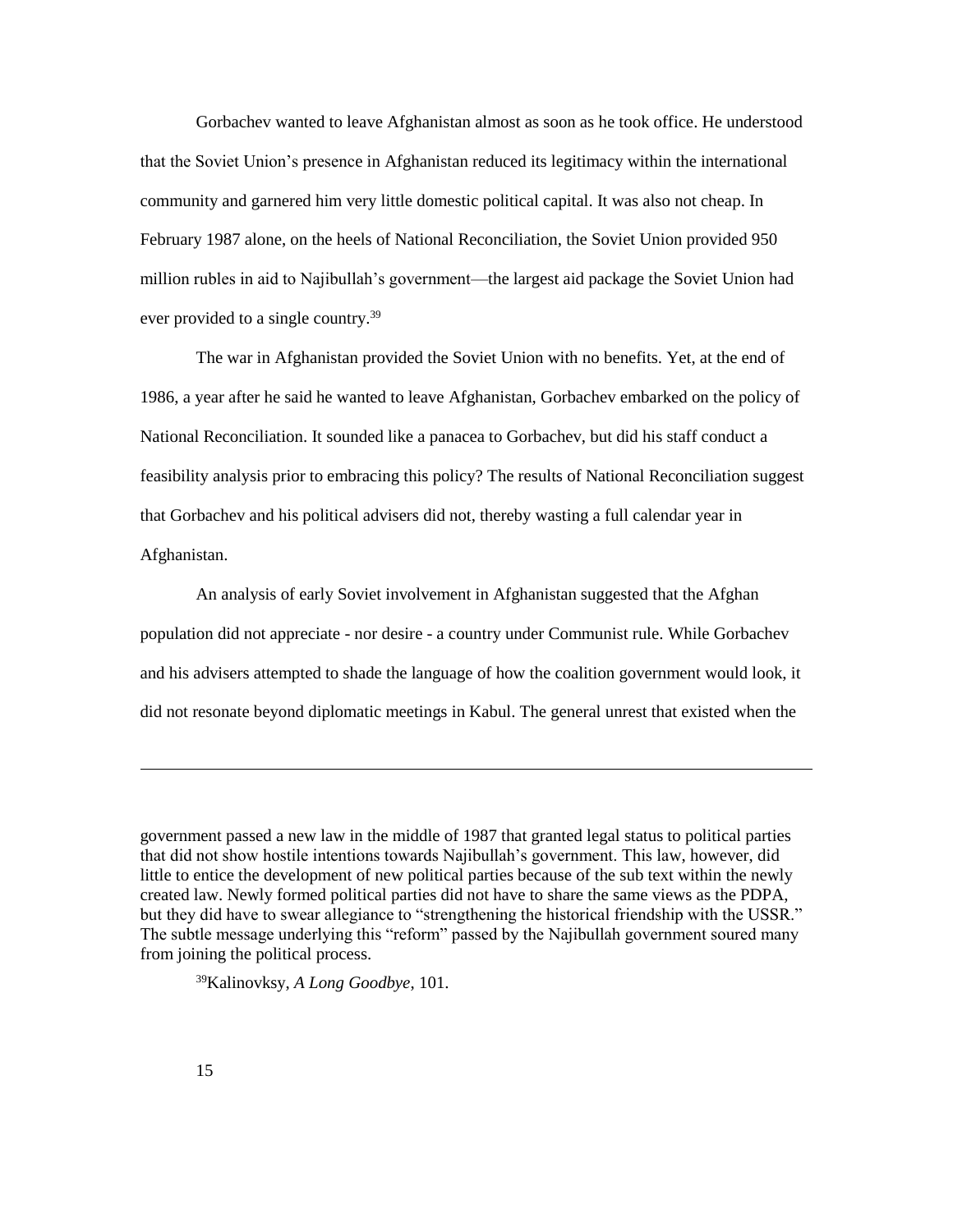Soviet Union entered the country in 1979 was still there. Additionally, a thorough analysis of the tribal differences that existed among the major mujahedeen leaders would have at least shown Gorbachev the steep, uphill climb his government faced when they undertook the policy of National Reconciliation.

In the summer of 1986, Gorbachev announced to the Politburo that the Soviet Union would begin its withdrawal later that summer. In June and July, six regiments withdrew from Afghanistan as an act of good faith to the international community. He wanted to demonstrate cooperation on the issue of Afghanistan.<sup>40</sup> However, just as he wanted to decrease the Soviet Union's involvement in Afghanistan—he increased it by embracing the policy of National Reconciliation.

The bizarre part of this story is that in January 1987, Gorbachev admitted to the Politburo that the prospects of withdrawing from Afghanistan with honor were dwindling. Gorbachev said, "We could leave quickly, without worrying about the consequences, and blame everything on our predecessors. But that we cannot do. A million of our soldiers have passed through Afghanistan.

<sup>40</sup>B. V. Gromov, 305. *Ogranichennyi Kontingent* (Moscow, Progress, 1994). According to General Gromov, this is when the withdrawal truly began. Additionally, notes transcribed from a June 26, 1986 Politburo session by Anatoly S. Chernyaev, one of Gorbachev's principal foreign policy advisors, indicate that this is when Gorbachev believed the withdrawal, in his mind, began. See also: Mikhail Gorbachev, "Gorbachev Accents Soviet Role in Asia," eds. Robert S. Ehlers and Frederick C. Schulze, trans. Bruce Collins, Deborah Hunter, and Erik Carlson, *Current Digest of Soviet Press* 38, no. 30 (27 August 1986): 8, 32.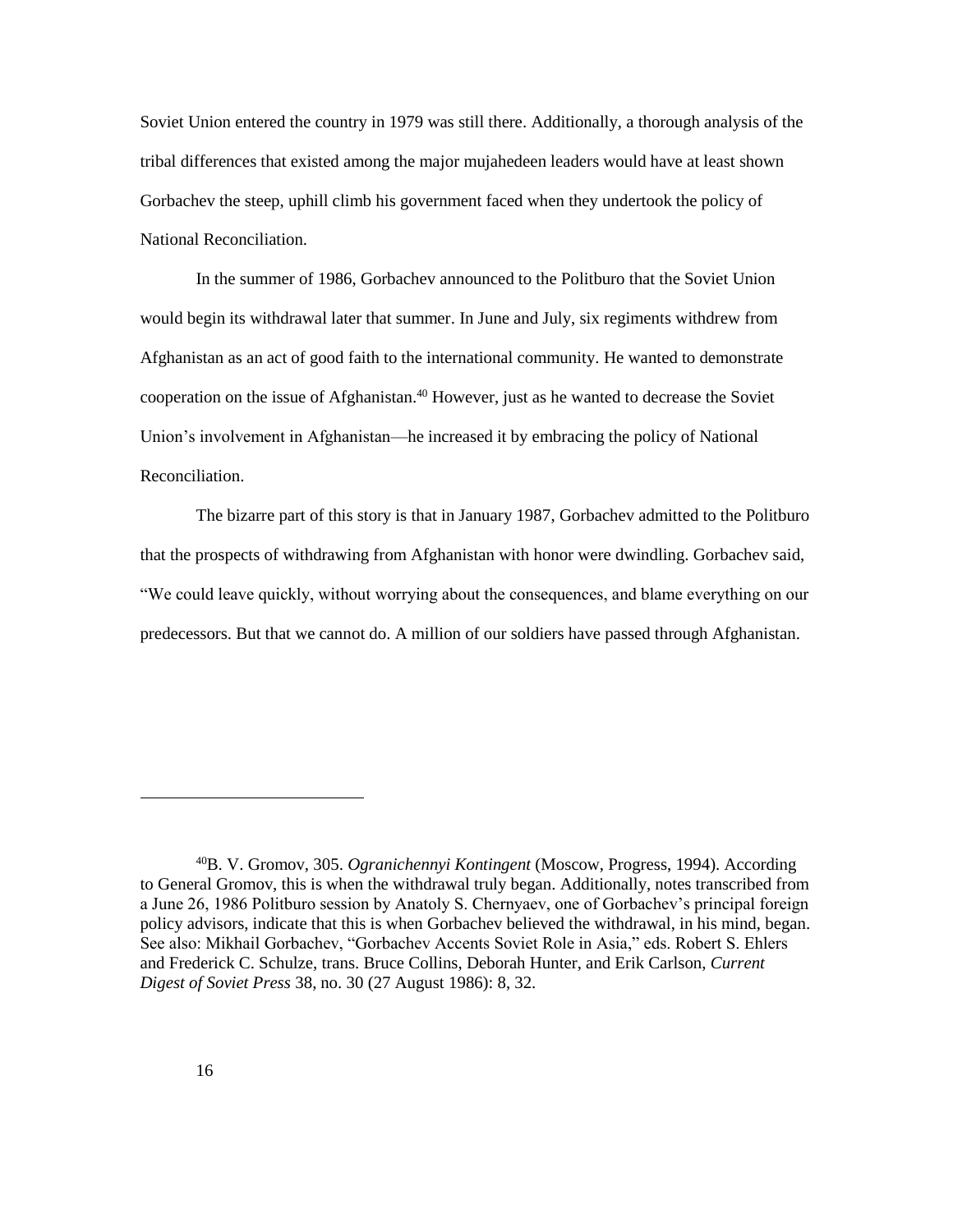And it looks as if they did so in vain."<sup>41</sup> Despite his grim outlook, Gorbachev still pressed for the policy of National Reconciliation—even in the face of a gloomy report from his foreign minister.

In the same Politburo meeting, Shevardnadze reported on his recent trip to Kabul. He did not see encouraging signs of progress during his visit. "We went in without knowing anything at all about the psychology of the people, and that's a fact. And everything we have done and are doing in Afghanistan is incompatible with the moral basis of our country.<sup>742</sup> Shevardnadze understood that the military situation, both for the Soviet Army and the Afghan Army, was not improving, and that the Soviet Union could not control the border with Pakistan, which further frustrated Soviet military efforts.<sup>43</sup>

### Inside Soviet Decision Making

<span id="page-23-0"></span>With these factors staring Gorbachev and Shevardnadze in the face as the Soviet Union attempted to close out their involvement in Afghanistan, what else went into their thinking that led them to extend Soviet involvement? Two additional factors influenced Gorbachev and other Soviet policymakers' thinking.

The first was that Soviet prestige and power were closely tied to the concept of Soviet loyalty to friends. Gorbachev's subjective view of Soviet prestige not only influenced National Reconciliation, but was also a theme that undergirded the entire withdrawal. Gorbachev thought

 $\overline{\phantom{a}}$ 

<sup>41</sup>Braithwaite, 278. In a 13 November 1986 Politburo session, Gorbachev clearly stated that he wanted to be completely out of Afghanistan in two years. Embracing the policy of National Reconciliation did not support a Soviet withdrawal in two years from this meeting.

<sup>42</sup>Braithwaite, 278.

<sup>43</sup>Ibid., 278.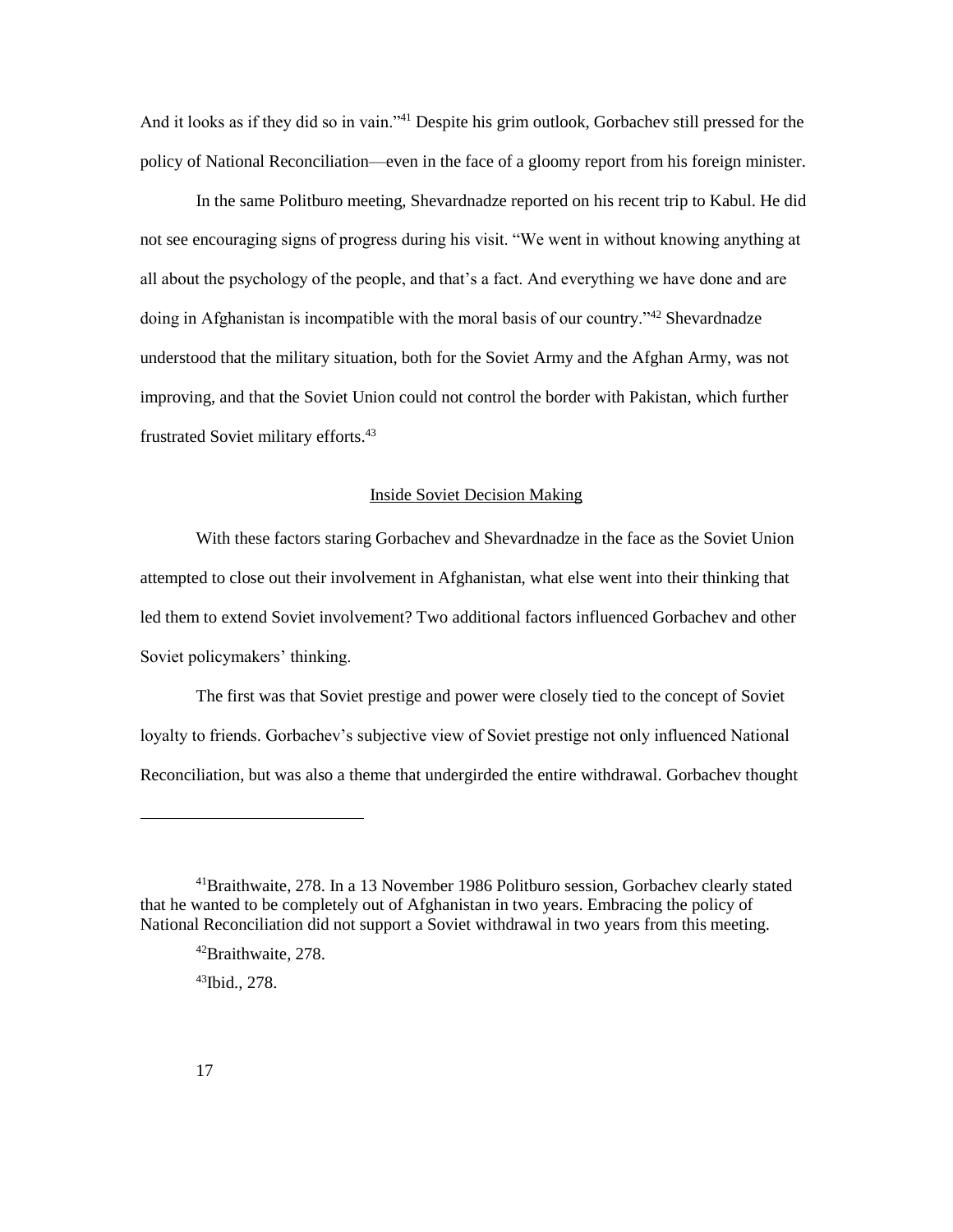that a country that abandoned its allies during difficult times could not maintain its global influence. He also thought this sent a poor message to other Soviet allies such as Angola and South Africa. Gorbachev believed that individuals such as Amin and Karmal were expendable, but that entire governments were not. Gorbachev, despite the damage the Soviets had done there, still thought Afghanistan could be a long-term ally of the Soviet Union.<sup>44</sup>

The other factor was that despite negative views expressed by members of the military, junior Soviet officials serving in Afghanistan had a tendency to over-accentuate positive developments in Afghanistan. There was an illusion of progress in Afghanistan, and for every negative report produced, there was a positive one to balance it out. Soviet political advisers in Afghanistan were happy to write reports about the progress that they were generating in various postings throughout the Afghan government. The general line of thought was that although significant problems still existed in Afghanistan, progress was being made, and that extending Soviet presence could eventually turn the tide.<sup>45</sup>

In addition to Gorbachev's subjective view of Soviet honor and prestige, he also wanted to please the international community, specifically Pakistan, with a coalition-led government in

<sup>44</sup>Artemy Kalinovsky, "Decision-Making and the Soviet War in Afghanistan," *Journal of Cold War Studies* 11, no. 4 (Fall 2009): 46-73.

<sup>45</sup>Kalinovsky, 71."Decision-Making and the Soviet War in Afghanistan." Colonel Tsagolov, in a letter to the Politburo in August 1987, called the state of reporting on events in Afghanistan "dangerous." He said that it was important to remain objective and report what occurred, not what party officials desired to occur. He also said in the same letter that the PDPA was slowly moving towards its political death, which was not reversible. Colonel Tsagolov was a Soviet Army officer who held a Ph.D. He served in Afghanistan, and was later promoted to Major General. He called the idea of the mujahedeen commanders accepting the proposal of National Reconciliation a "groundless illusion."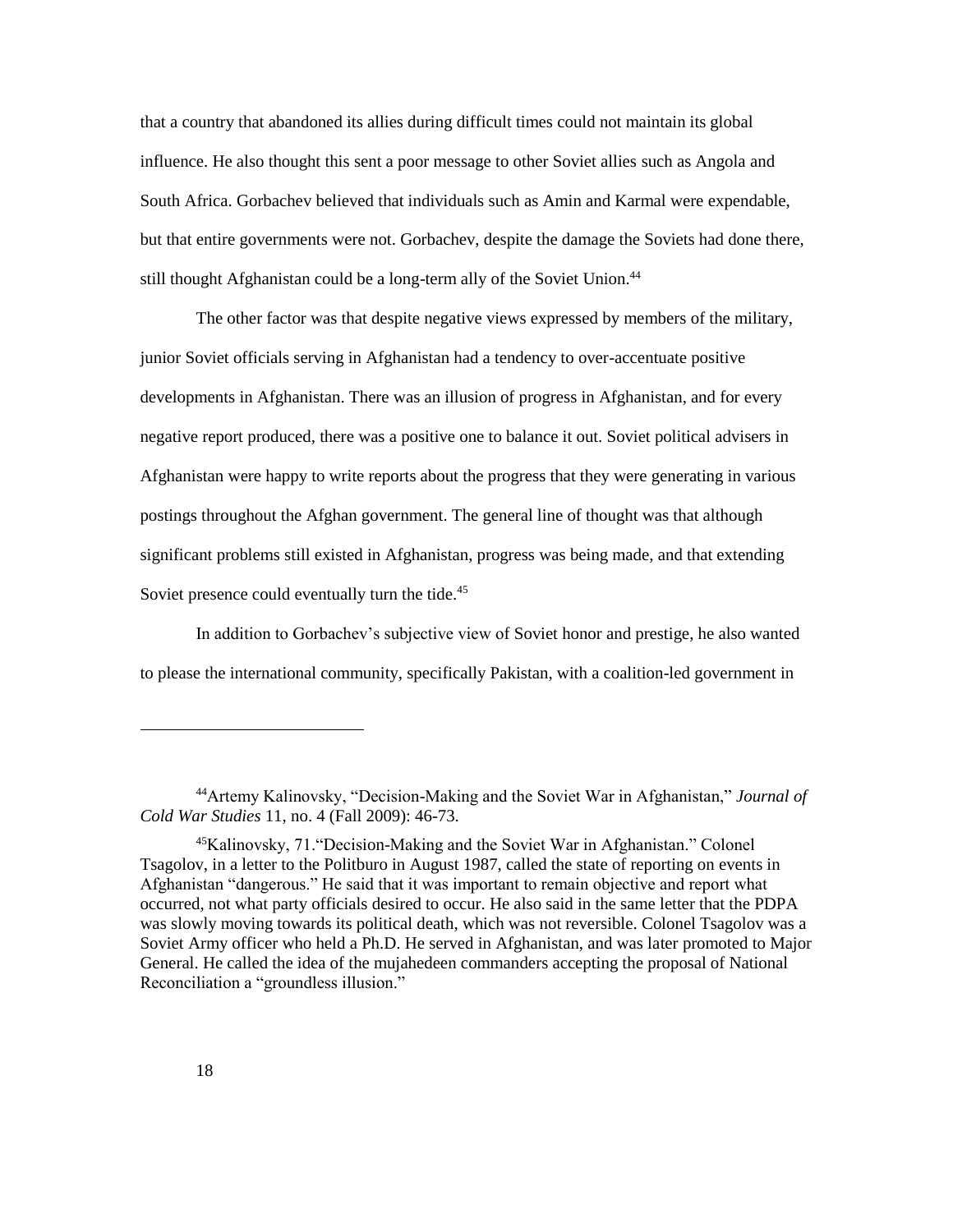Afghanistan. Pakistan had long supported the mujahedeen and its installation as some form of government in Afghanistan. Gorbachev and Shevardnadze thought they could convince Pakistan to accept the newly established government, even though it was dominated by the PDPA. Gorbachev, however, did not fully account for the fact that Pakistan was linked at the hip, policywise, with the United States. Any form of government that was PDPA-heavy was unacceptable to the United States, despite Pakistan's desires to see a more pluralistic government in Kabul.<sup>46</sup>

Lastly, Gorbachev did not allow sufficient time for National Reconciliation to work. While the process may have been doomed from the start given the cultural and political context in Afghanistan, it certainly was not going to work in ten to twelve months. In a politburo meeting in May 1987, Gorbachev met with senior officials from Kabul, including General Varennikov. In this meeting, all members acknowledged that the Afghan Army was falling apart and that Najibullah was failing to get a grip on the National Reconciliation process.<sup>47</sup> It had only been five months. Najibullah had only been in power for one year. How realistic were the expectations of Gorbachev and his staff? If the prospects for success, and even just withdrawing honorably, were small in January, were they going to be that much greater in May? In October?

In the summer of 1987, reality set in for Gorbachev and his political leaders. No amount of hope, wishful thinking or smooth political rhetoric was going to allow a graceful exit from Afghanistan. Gorbachev met with Najibullah in July 1987 and emerged disappointed from their session of talks. Gorbachev knew that a pluralistic, pro-Moscow regime would not emerge in

<sup>46</sup> Kalinovksy, *A Long Goodbye,* 110-113. 47Braithwaite, 279.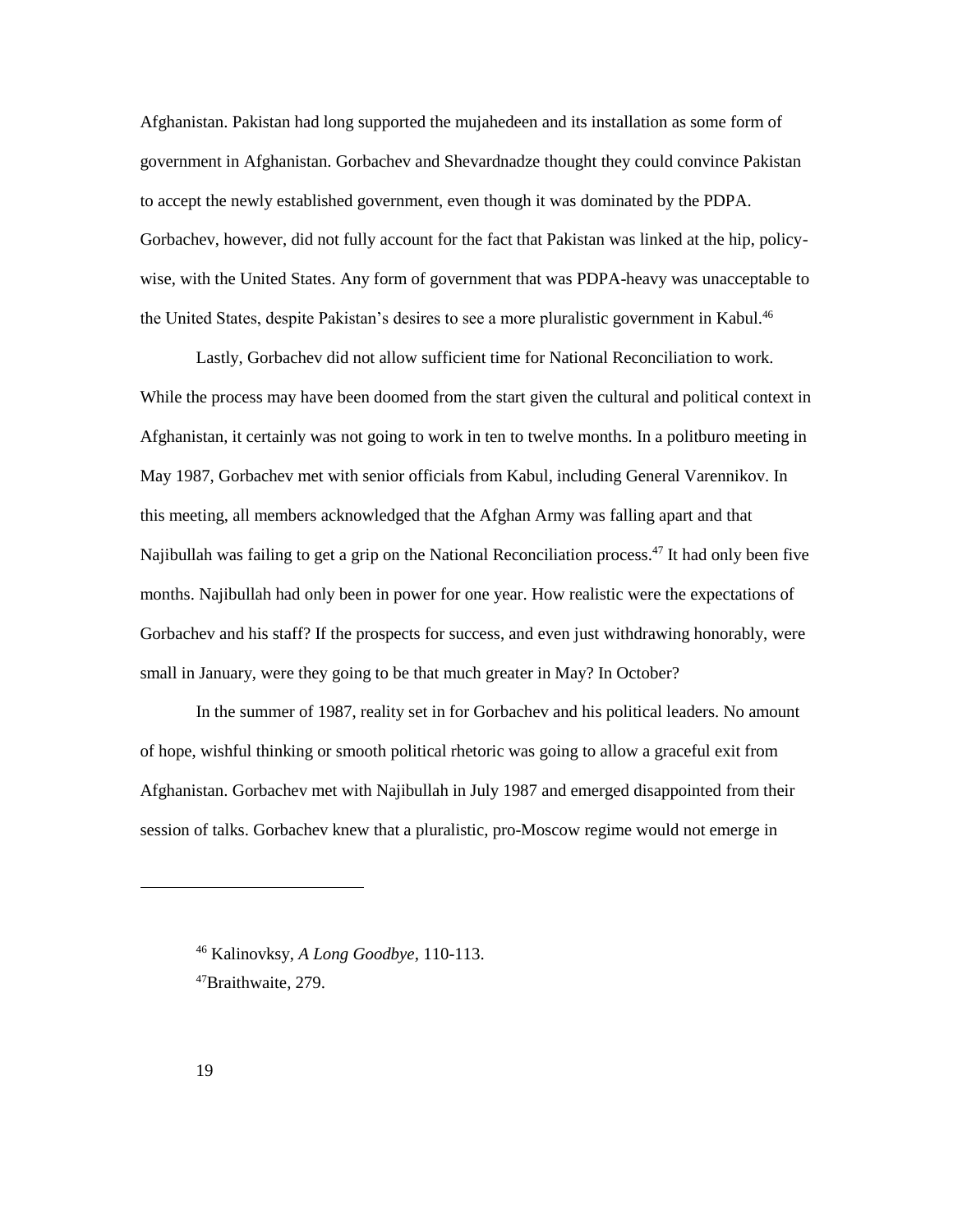Afghanistan no matter what set of policies was put in place.<sup>48</sup> Therefore, an operational withdrawal plan that began in May 1988 could have just as easily begun in May 1987. Had Gorbachev's political leaders and their staffs conducted a more in-depth analysis on the feasibility of a process like National Reconciliation in the fall of 1986, they may have well avoided the frustration, wasted effort, and lost lives suffered throughout 1987.<sup>49</sup>

#### UNILATERAL WITHDRAWAL ANNOUNCEMENT

<span id="page-26-0"></span>As summer turned to fall in 1987, Mikhail Gorbachev—having come face-to-face with the reality that National Reconciliation was not going to work—began to pursue negotiations with the United States with renewed vigor. He wanted out now more than ever and understood that negotiations with the United States were the last critical piece of the withdrawal process. Gorbachev was tired of the diplomatic setbacks, intra-party bickering, and Najibullah's ineffectiveness as the leader of Afghanistan. Gorbachev, much like his February 1986 speech where he announced that Afghanistan was a "bleeding wound," opted for a unilateral

<sup>48</sup>Kalinovksy, *A Long Goodbye,* 118.

<sup>49</sup>Approximately 2,300 Soldiers died serving in Afghanistan in 1987. Also, while Gorbachev's "new political thinking" fully emerged in 1987, its base was generally established in late 1986. Evidence of this comes in the form of a speech Gorbachev delivered in November 1986 in India where he discusses a "new mode of political thought," and a "new concept of the world." Therefore, the argument that Gorbachev's political thinking was not fully developed when he embraced National Reconciliation in late 1986/early 1987 is not entirely true. For further information on Gorbachev's visit to India, see for instance - Mikhail Gorbachev, "Gorbachev visits India, talk with Gandhi," eds. Robert S. Ehlers and Frederick C. Schulze, trans. Bruce Collins, Deborah Hunter, and Erik Carlson, *Current Digest of Soviet Press* 38, no. 48 (31 December 1986): 11-14.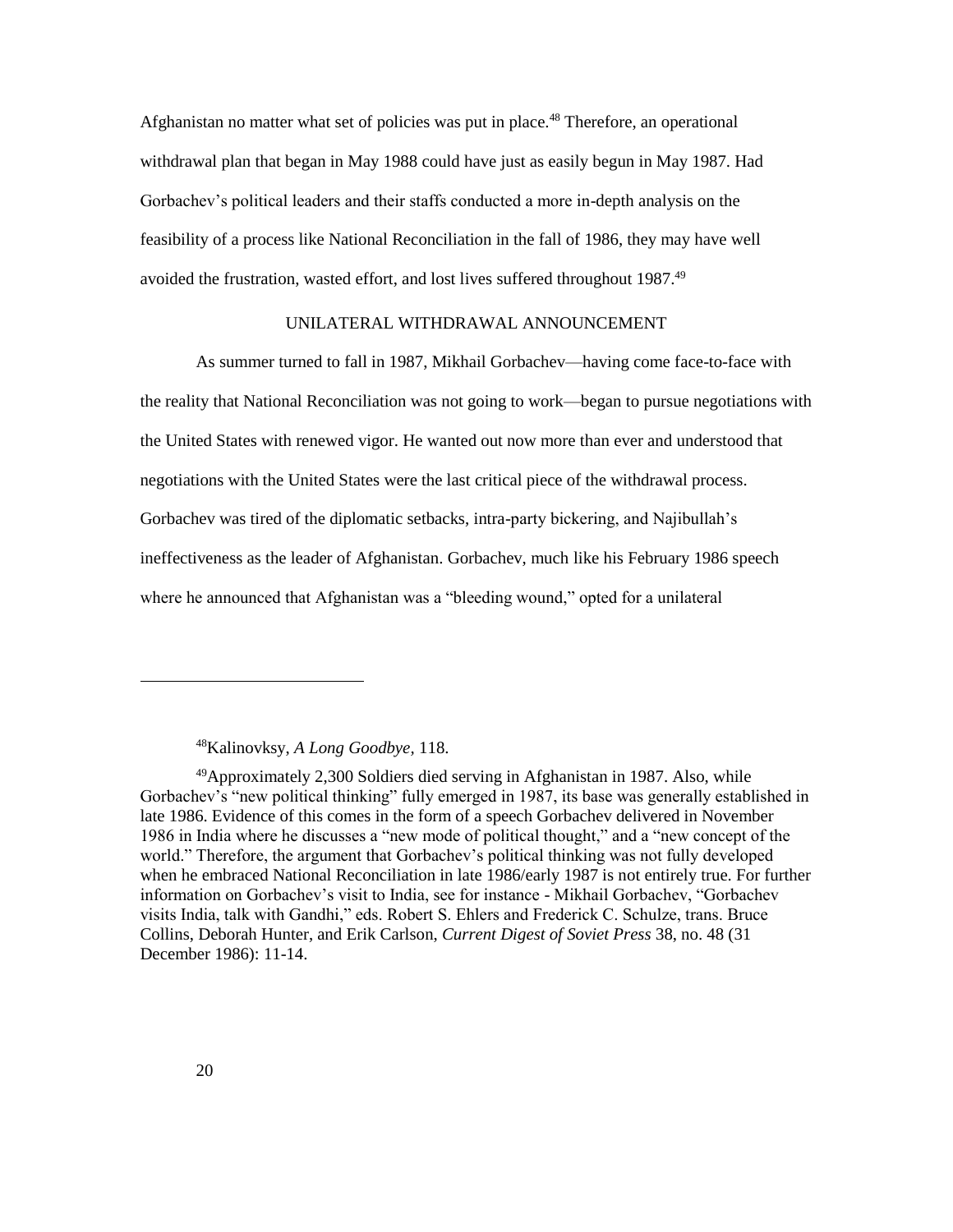announcement on 8 February 1988 that the Soviet Union would withdraw from Afghanistan beginning on 15 May of the same year.<sup>50</sup>

It is important to examine some of the key factors behind why Gorbachev made this unilateral announcement, and ultimately how his strategic decision impacted the operational withdrawal plan. The first reason that Gorbachev announced the withdrawal date to the world was to appease the United States. The second reason he made the announcement was because of the political infighting between the military and the KGB. Third, the military advised Gorbachev that their operations were becoming increasingly less and less effective in the eighth year of the war. In light of all the other compounding issues, Gorbachev was willing to accept losses in the withdrawal negotiations in order to implement his changes to Soviet foreign policy, which was rooted in his "new political thinking."<sup>51</sup>

His new thinking, which began to solidify in 1987, was based on four concepts, which formed a general framework for Soviet policy-making. First, human interests took precedence over the interests of any one social class. Second, the world was becoming increasingly interdependent, which linked directly to the idea that nuclear war would not produce a victor. Third, security had to be based on political, not military instruments. Arms control and the settlement of regional conflicts were central to this concept. And lastly, especially in the context

<sup>50</sup> Mikhail Gorbachev, "Gorbachev: Afghan Exit Could Start May 15," eds. Robert S. Ehlers and Frederick C. Schulze, trans. Bruce Collins, Deborah Hunter, and Erik Carlson, *Current Digest of Soviet Press* 40, no. 6 (9 March 1988): 1-5.

<sup>51</sup>Kalinovsky, "Old Politics, New Diplomacy," 392.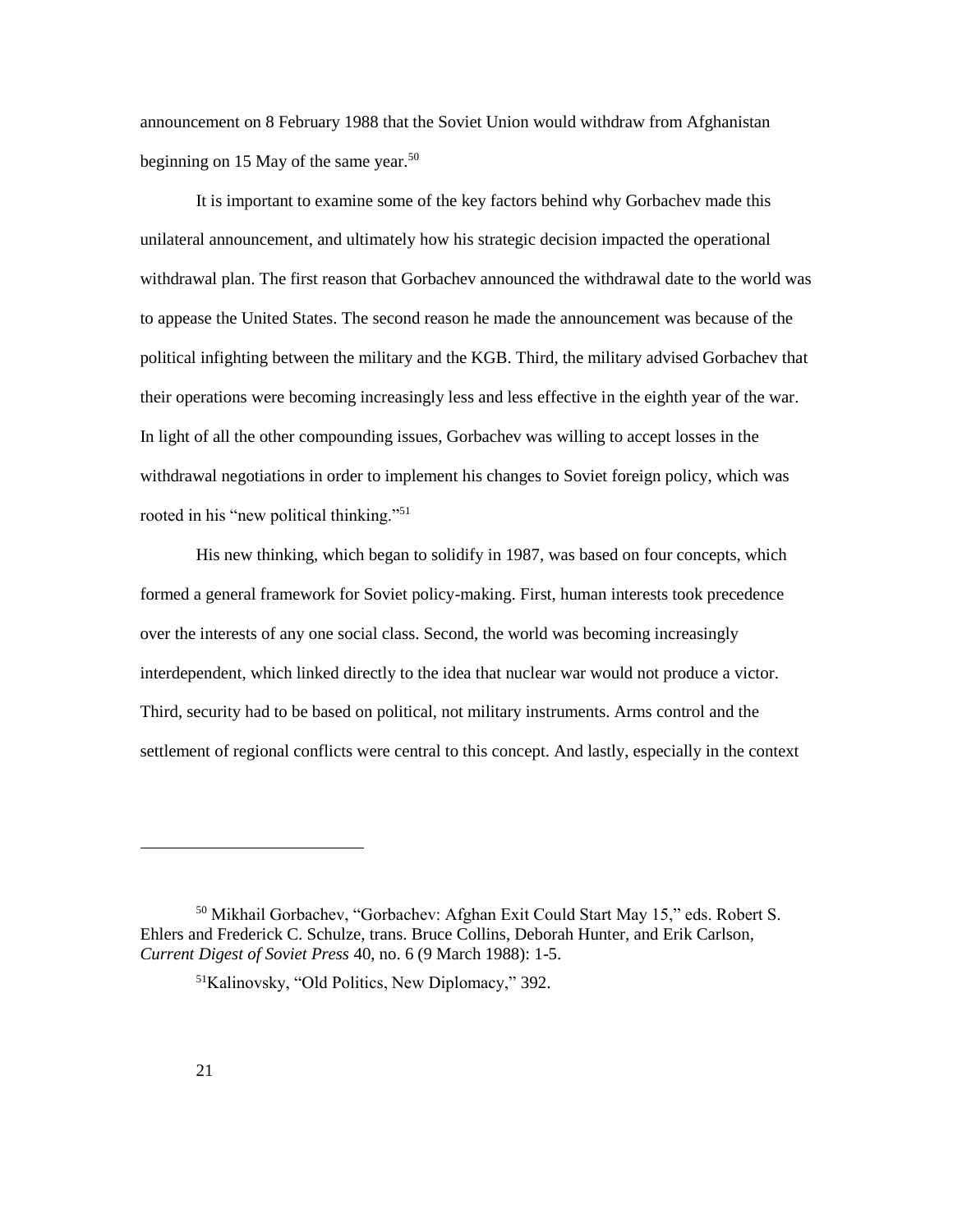of U.S.-Soviet relations, security must be mutual. Gorbachev believed that if only one side thought they were secure—the other would believe they were insecure.<sup>52</sup>

Thus, the primary reason that Mikhail Gorbachev unilaterally announced that the Soviet Union would begin its withdrawal in May 1988 was to appease the United States, and demonstrate cooperation as part of his "new political thinking." The United States provided money, ammunition and arms to the mujahedeen resistance based out of Pakistan, and served as a thorn in the Soviets' side during their involvement in Afghanistan. The Reagan administration proved no less thorny in the months leading up to Gorbachev's announcement, especially following two high level meetings in the fall of 1987.<sup>53</sup>

The first meeting took place in September 1987 between Eduard Shevardnadze, and President Ronald Reagan's Secretary of State, George Shultz. In this meeting, Shevardnadze tipped the Soviets' collective hand and indicated formally to Shultz that the Soviet Union would withdraw from Afghanistan. Shevardnadze also indicated that the Soviet political leadership agreed on this decision, and that the Soviets could withdraw in five to twelve months once a formal agreement was reached. If Shultz and the Reagan administration were surprised or encouraged by Shevardnadze's statements, they did not show it. The United States remained firm

<sup>52</sup>David Holloway, "Gorbachev's New Thinking," *Foreign Affairs* (America and the World Edition 1988) 68, no.1 (Winter 1989): 66, 80. See also, Mikhail Gorbachev's book, *Perestroika: New Thinking for Our Country and the World,* 139-44.

<sup>53</sup>Kalinovsky, "Old Politics, New Diplomacy," 387. Gorbachev's aim for these two meetings was to be direct and open with the United States about ending the Soviet Union's involvement in Afghanistan. Gorbachev hoped that improved US-Soviet relations would enable US acceptance of the Najibullah regime during the ongoing treaty negotiations brokered by the UN.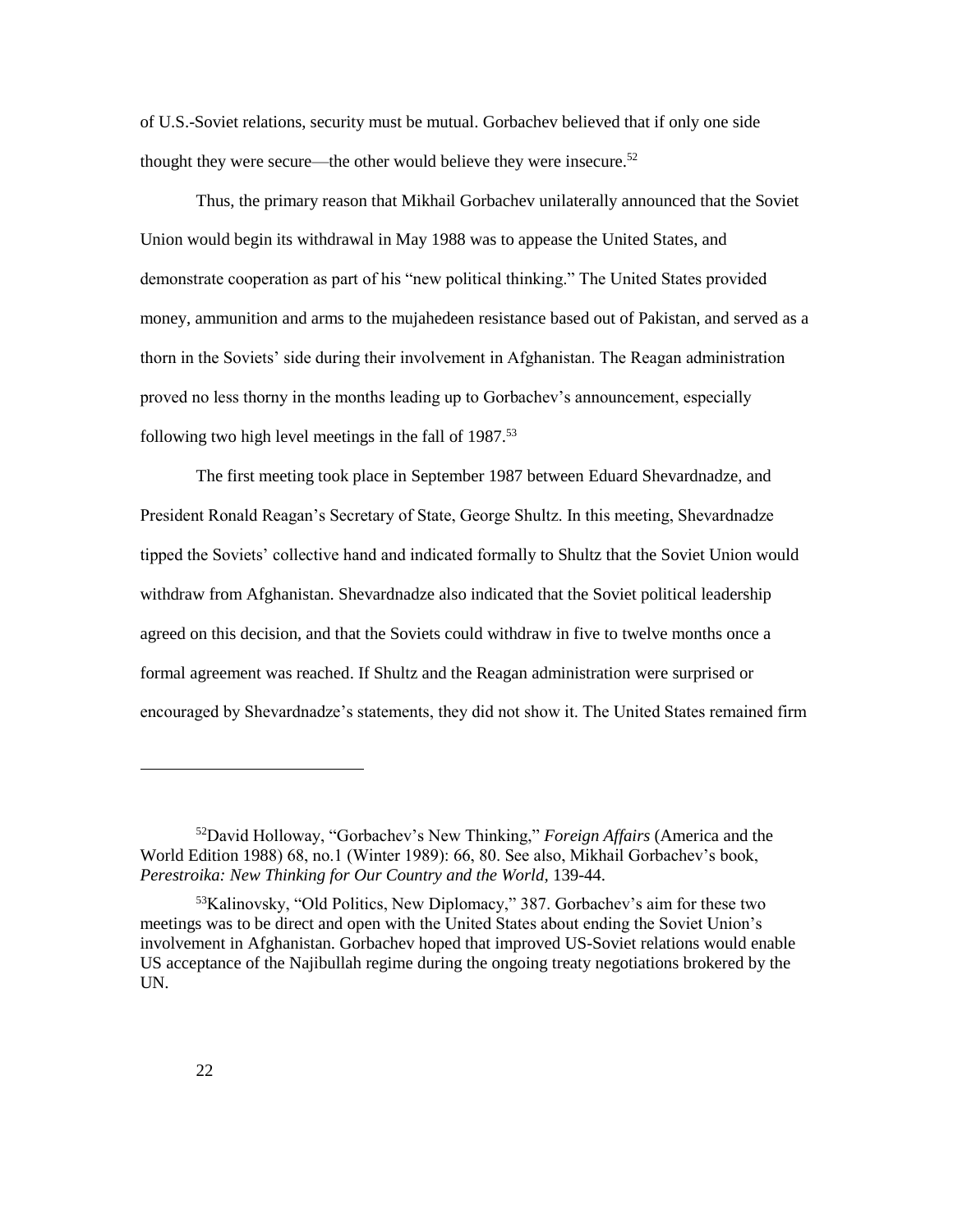that they wanted the Communist influence reduced in Kabul and for the Soviets to cease support to Najibullah and his government.<sup>54</sup>

The second set of meetings was the Washington Summit, which took place from 8-10 December 1988, in Washington, D.C. During the summit, Gorbachev wanted to set US-Soviet relations on a new path.<sup>55</sup> In discussions with President Reagan, Vice President George H.W. Bush, and Secretary of State Shultz, Gorbachev emphasized the Soviet position that the US halt arms supplies to the mujahedeen. Issues such as the withdrawal timeline remained flexible, but the Soviets were confident that they could complete the troop withdrawal in less than twelve months. The Soviets departed Washington with what they viewed as a clear understanding between the two nations about arms supplies to the opposition. Unfortunately for the Soviet Union, the United States did not share the same understanding.<sup>56</sup>

<sup>56</sup>Kalinovsky, "Old Politics, New Diplomacy," 389-390; Cordovez and Harrison, 262. Soviet planning and negotiations with Najibullah's regime were based firmly on the assumption that the US would not interfere with the planned Soviet withdrawal. Shevardnadze travelled to Kabul on 4 January 1988 to speak with Najibullah about the progress of the withdrawal and the negotiations. Shevardnadze made it clear to Najibullah that an agreement between the United States and the Soviet Union would contain an agreement about ending support to the mujahedeen in Pakistan. Despite having nothing in writing, Shevardnadze was eager to please Najibullah with this news. President Reagan never formally agreed to anything that halted arms supplies to the Soviet Union. Gorbachev was now in a serious bind. His administration had made promises to Najibullah about US non-interference during the withdrawal process, but those promises were

 $\overline{\phantom{a}}$ 

<sup>&</sup>lt;sup>54</sup>Ibid. Gorbachev also mentioned in news reports as far back as July 1987 that the Soviet Union intended to withdraw from Afghanistan very soon; Cordovez and Harrison, 261-262.

<sup>55</sup>Cooperation with the United States was a critical component of Gorbachev's "new political thinking." In his book, *Perestroika,* Gorbachev openly stated, "We have no ill intent towards the American people…. We have no universal solutions, but we are prepared to cooperate sincerely and honestly with the United States and other countries in seeking answers to all problems, even the most difficult ones."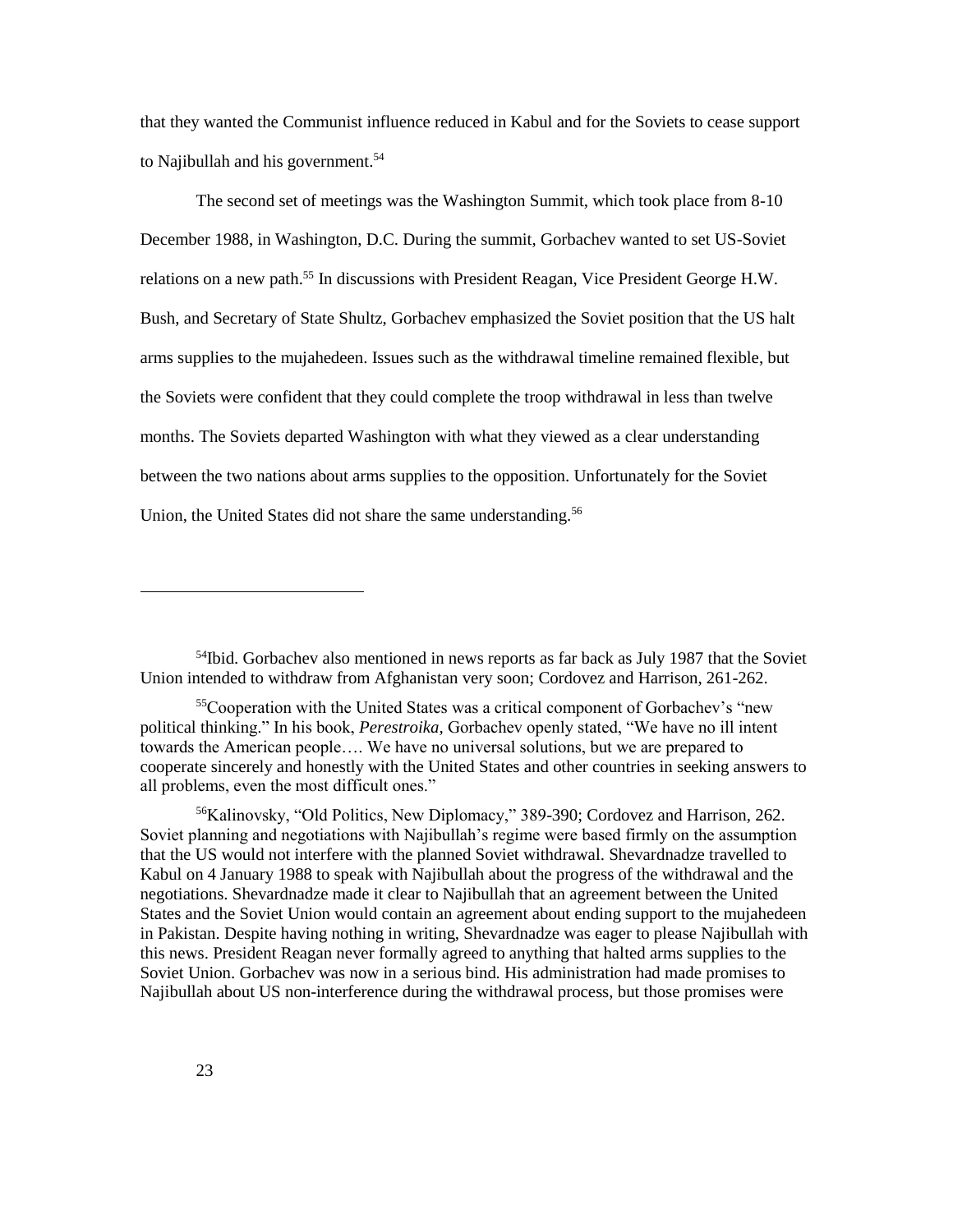The second reason that Gorbachev made the unilateral announcement to withdraw was the infighting between the KGB and the military over the best course of action for Afghanistan. Throughout the war, tension developed between the military and the KGB because the military thought the KGB had dragged the Soviet Union into an unwinnable war.<sup>57</sup> While this tension undergirded general interactions between the military and the KGB, a more poignant debate developed over the issue of Najibullah's leadership. Members of the Afghan military wanted to see Najibullah out in favor of a coalition-style government that included Ahmad Shah-Massoud and other opposition members. The KGB was firmly entrenched in its support of Najibullah and resented overtures from the military to interject in the political sphere.<sup>58</sup>

In addition to the infighting between the KGB and the military, previous military assessments of the situation on the ground in Afghanistan influenced Gorbachev's decision making. As early as November 1986, Marshall Akhromeev, Chief of the Soviet General Staff, indicated that the problem in Afghanistan could not be solved militarily. General Valentin Varennikov delivered a similar assessment in May 1987 when he noted that the opposition had become increasingly effective, making Soviet Army operations difficult. Ultimately, the Army had grown tired of fighting a war it viewed as unwinnable, no matter how many tactical engagements they won against the mujahedeen.<sup>59</sup>

<sup>57</sup>Kalinovsky, "Decision-Making," 66. <sup>58</sup>Ibid., 66-67. 59Kalinovsky, "Old Politics, New Diplomacy," 385.

 $\overline{\phantom{a}}$ 

now hollow. Both Gorbachev and Shevardnadze misjudged their position with the United States and overplayed their hand with the Najibullah regime.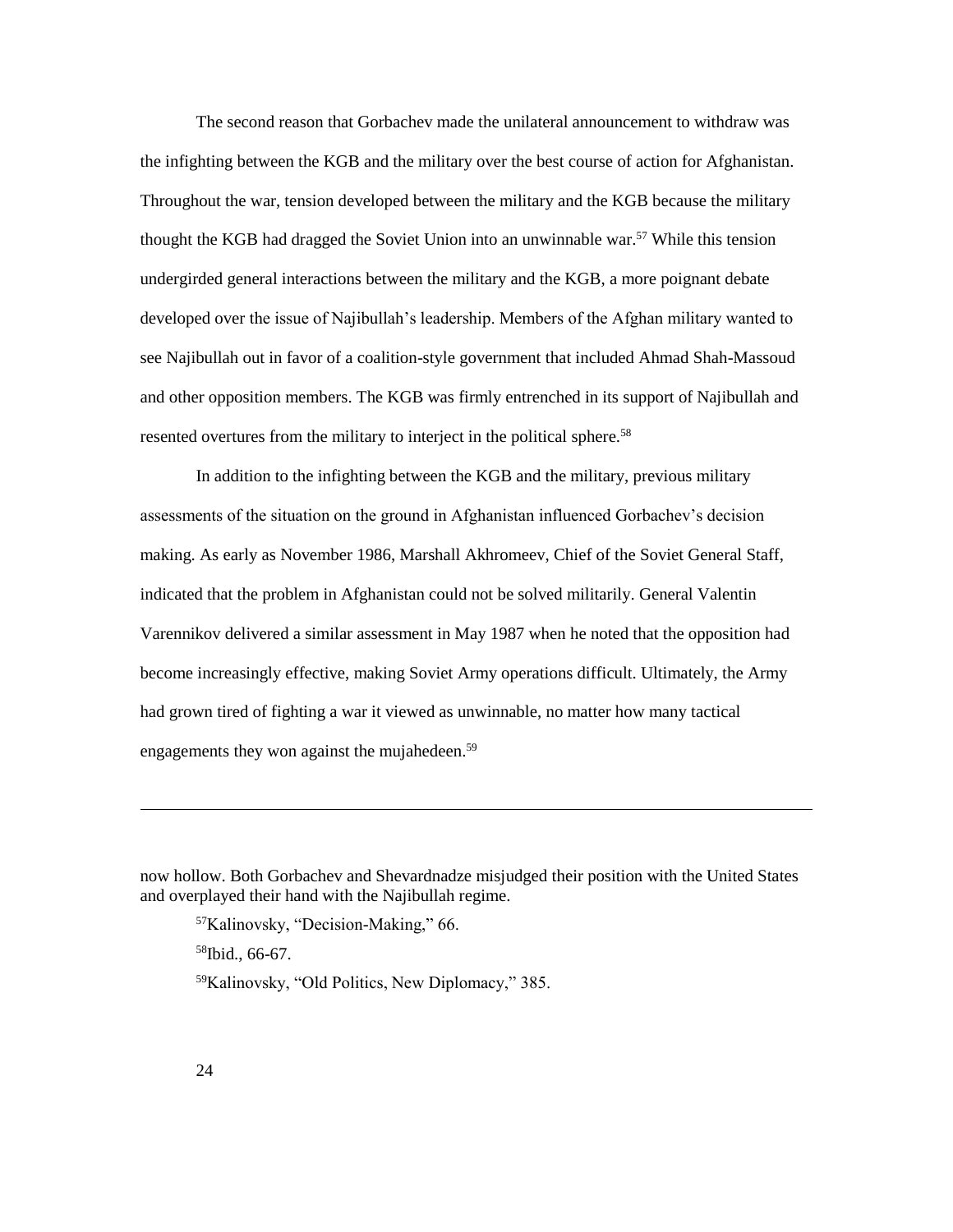Gorbachev acknowledged that his announcement weakened the Soviet Union's stance at the negotiating table, but that was far less important than starting the withdrawal. Gorbachev needed his Army to conduct the withdrawal to prove he was serious about setting the Soviet Union on a new course in foreign policy. While a weakened stance in negotiations was a negative from the announcement, there were two key positives. The first was that the announcement served to jump-start the final round of negotiations in Geneva.<sup>60</sup> There was no turning back now—the Soviet Union was set to withdraw. Second, the announcement nullified a standing claim by the Pakistanis that a coalition government be formed in Afghanistan prior to the withdrawal. The announcement helped to de-link future political arrangements from the operational withdrawal plan.<sup>61</sup>

Gorbachev's unilateral announcement and the political constraints included in the withdrawal agreement impacted operational planners from the 40th Army staff. The announcement came as a surprise to members of Gorbachev's own political party so it must have come as nothing short of a shock to operational level planners in Kabul. Previous discussions about the withdrawal centered on a one-year time frame, but following a meeting between Shevardnadze and Shultz in March 1988, the time frame was reduced to nine months with the caveat that half the Soviet troops would withdraw in the first three months. Shevardnadze also

<sup>60</sup>Diego Cordovez led the Geneva peace accords process. Mr. Cordovez served as the undersecretary-general for special political affairs of the United Nations from 1981 to 1988. He was nominated for a Nobel Peace Prize for his role in the negotiations that brought about the end of the Soviet-Afghan war.

<sup>61</sup>Kalinovsky, "Old Politics, New Diplomacy," 393-394. Gorbachev later agreed to form a coalition government in Afghanistan, but his unilateral announcement allowed UN negotiators to move forward without that specific language in the treaty negotiations.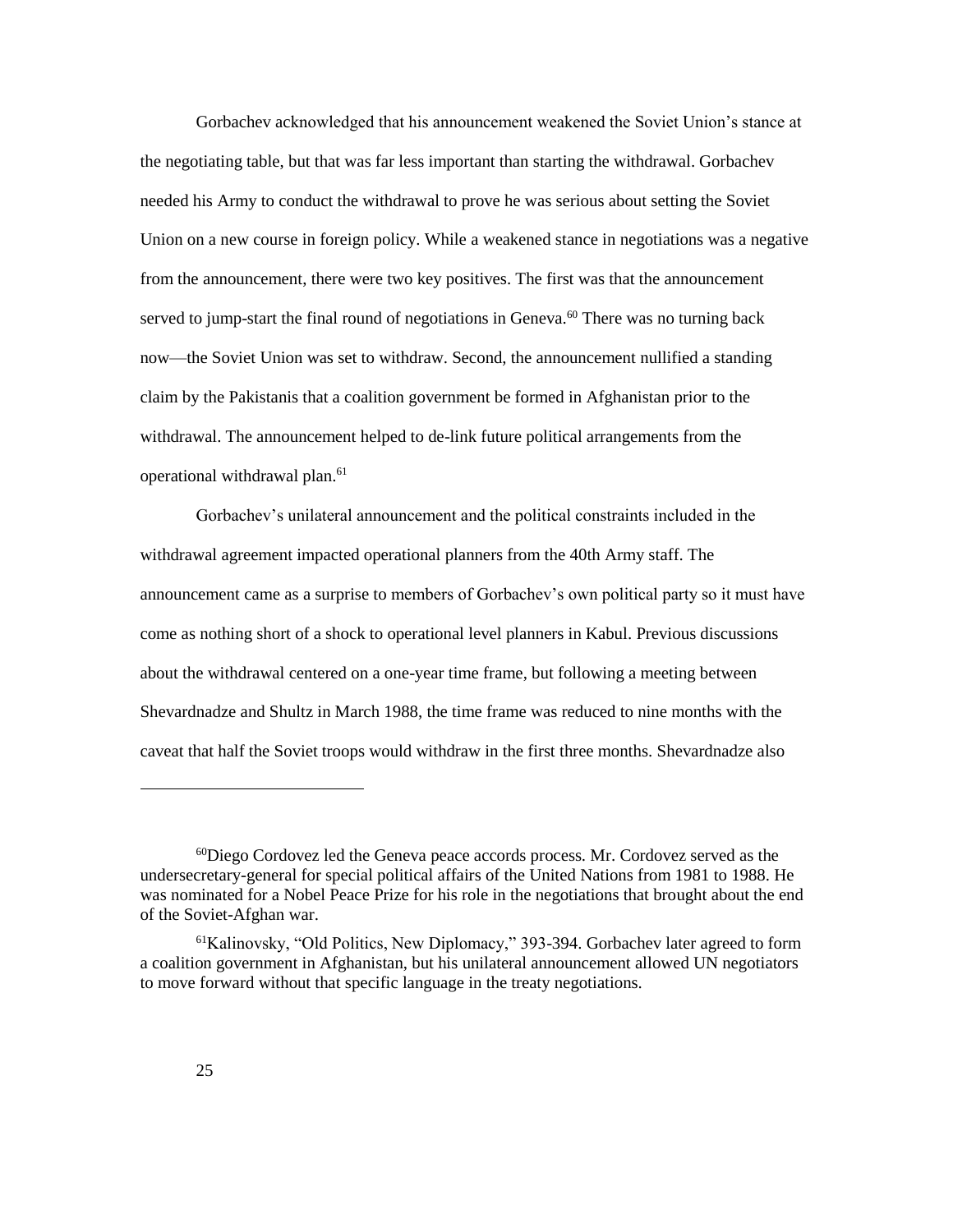indicated that the withdrawal could be even shorter.<sup>62</sup> The first required an adjustment to current plans, and the second no doubt generated contingency plans to speed up the withdrawal if political considerations warranted a change.

Gorbachev's strategic decisions set the stage for his operational level commanders to execute, and on 7 April 1988, the Soviet Ministry of Defense issued the Afghanistan operational withdrawal plan. The plan was developed in just over a month with input from four separate staffs, with the primary inputs likely coming from the Operational Group of the Ministry of Defense stationed forward in Kabul, and the 40th Army staff. The order identified the specific measures that were required for route security during the withdrawal and broke the withdrawal plan down into two phases.<sup>63</sup>

As the Soviet military began its preparations for withdrawal, an undercurrent of tension began to swell in Eduard Shevardnadze. Reality was setting in. The Soviet Union would have to leave Afghanistan, and Shevardnadze was not comfortable, as he did not want to leave Afghanistan in its current state. His sense of personal loyalty to Afghanistan's leader began to override his duty as the Soviet Minister of Foreign Affairs. In short order, Shevardnadze became the Soviet minister of Najibullah's affairs, which caused a host of problems during the final months of the Soviet withdrawal.

 $\overline{\phantom{a}}$ 

<sup>62</sup>Kalinovsky, "Old Politics, New Diplomacy," 394.

<sup>63</sup>Grau, "Breaking Contact," 247. The other groups who offered inputs to the withdrawal plan were the General Staff, who likely provided the political and broader constraints required for the plan, and the Turkmenistan Military District, who likely provided coordinating input for the withdrawal of forces in western Afghanistan.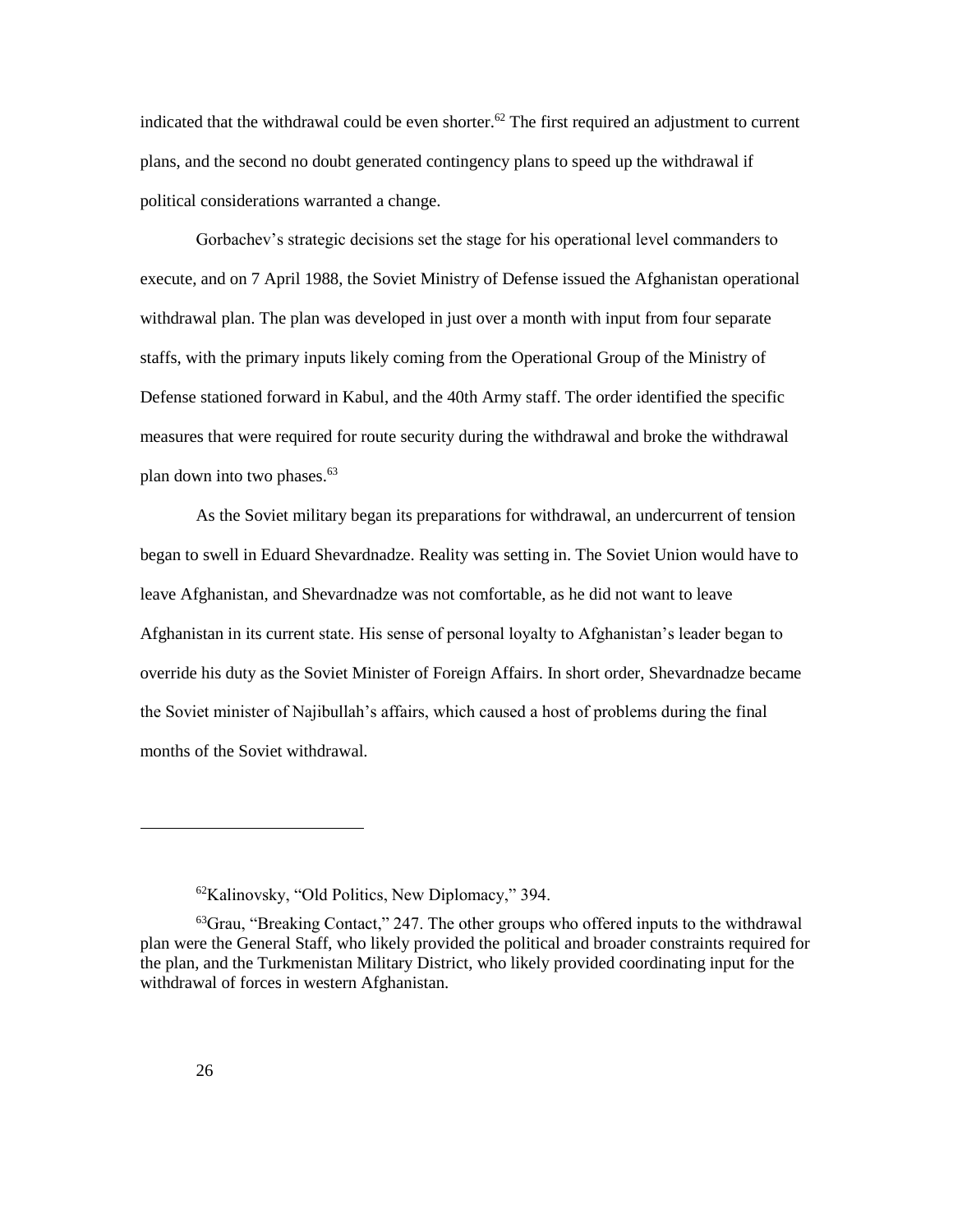### NAJIBULLAH, SHEVARDNADZE AND CIVIL-MILITARY FRICTION

<span id="page-33-0"></span>The Soviet Union began an orderly withdrawal from Afghanistan on 15 May 1988, in accordance with the timetable laid out in the Geneva Accords. Mikhail Gorbachev finally saw concrete steps being taken inside Afghanistan that would lead to the withdrawal of all Soviet forces by February 1989. In his mind, Gorbachev had been seeking this moment since he rose to power in March 1985. At this point, with the Geneva accords signed and Soviet forces withdrawing, Gorbachev should have been able to breathe a sigh of relief. However, Najibullah's political squabbling, coupled with tensions between Soviet military and political leadership, not only continued but also intensified during the withdrawal.

The primary catalyst for increased tension during the withdrawal was Minister of Foreign Affairs, Eduard Shevardnadze.<sup>64</sup> While Gorbachev viewed the withdrawal from Afghanistan as part of larger foreign policy reforms in line with his "new political thinking," Shevardnadze took a very myopic approach to Soviet policy in Afghanistan. Despite his role as Minister of Foreign Affairs, he allowed his personal relationship with Najibullah to skew his views on Afghanistan, which drove multiple actions that both complicated and delayed the withdrawal operation. Gorbachev placed far too much trust in Shevardnadze, allowing him to dominate Afghanistan policy until the withdrawal was complete on 15 February 1989.

The first sign that Shevardnadze was out of synch with Gorbachev on Afghanistan was during the signing of the Geneva Accords on 14 April 1988. Despite public comments that

<sup>64</sup>Sarah Mendelson, *Changing Course: Ideas, Politics, and the Soviet Withdrawal from Afghanistan* (Princeton, NJ: Princeton University Press, 1998). The author notes that Shevardnadze, upon appointment to his post in July 1985, "[did] not have a stitch of foreign policy experience, [and] had never worked in Moscow."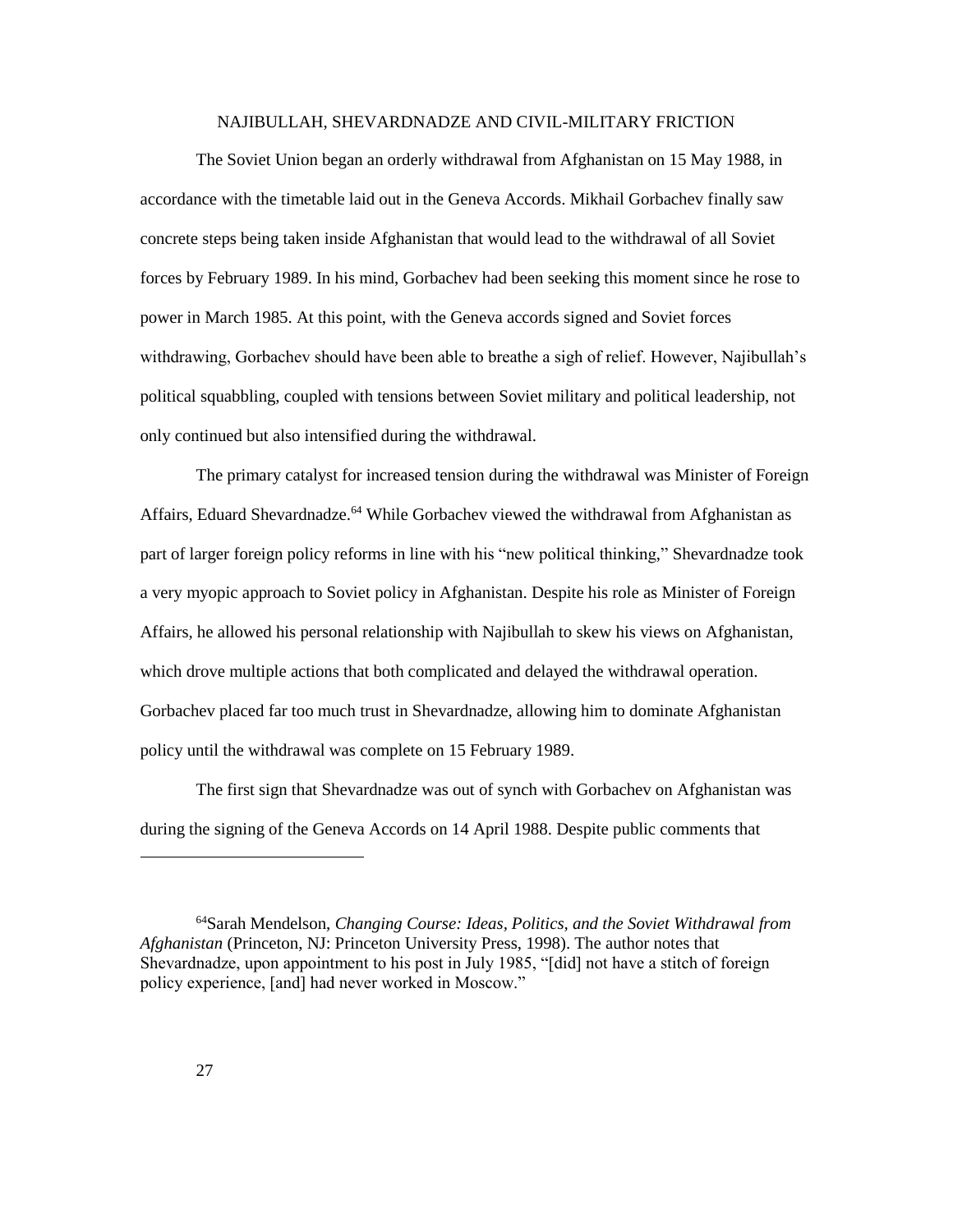demonstrated his support, Shevardnadze's support for the accords was luke-warm at best. Shevardnadze could not rid himself of the personal guilt he felt towards Najibullah and the rest of his regime in Kabul. Shevardnadze sought the perfect solution in Afghanistan, and he certainly felt the Soviet Union had not achieved it with the signing of the accords. In spite of Gorbachev's desire to leave Afghanistan and the military's firm stance that the Soviet Union withdraw, Shevardnadze was unhappy with the results of the accords.<sup>65</sup>

Following the first phase of the withdrawal from 15 May 1988 to 15 July 1988, when half of the Soviet troops withdrew to the Soviet Union, tensions between Shevardnadze and top military leaders began to surface. The prime issue was Najibullah. Several military leaders wanted Najibullah out. His unwillingness to make peace with Ahmad Shah Massoud in the north, coupled with his lack of a plan for Afghanistan following the Soviet withdrawal led top military leaders to recommend his removal. Shevardnadze's position remained that Najibullah was a strong leader who could survive with enough Soviet support following their withdrawal.<sup>66</sup>

Najibullah's unwillingness to make peace with Massoud in the Panjshir Valley, combined with a worsening security situation in Kabul, led to Gorbachev's decision to officially suspend

<sup>65</sup>Kalinovsky, "Old Politics, New Diplomacy," 397.

<sup>66</sup>Kalinovsky, "Decision-Making," 67. Another important factor to note in the civilmilitary tensions was the split between the Khalq/Parcham factions of the Afghan PDPA, which began during the early stages of Soviet involvement in Afghanistan. The Afghan army was composed of primarily of Khalqis, while the secret police and many in the ministerial leadership were composed mainly of Parchamis. The Soviet Army backed the Khalqis while the KGB supported the Parchami faction. In fact, the secret police (KhAD) was created while Babrak Karmal was still in office to off set the potential security risk of having Karmal, a Parchami, in office while his Army was composed of mainly Khalqis. Najibullah, also a Parchami, was the first head of the secret police force.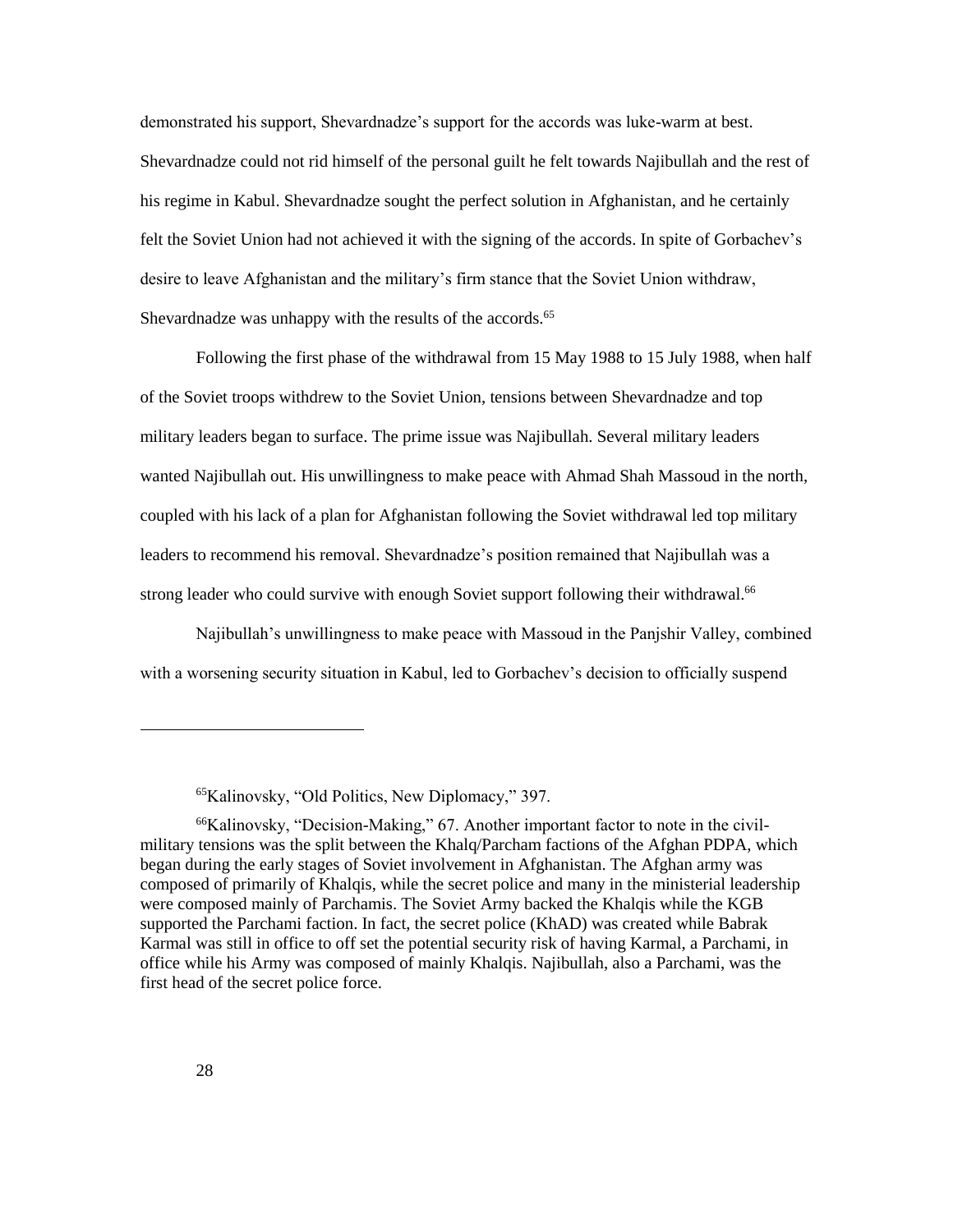the withdrawal on 5 November 1988.<sup>67</sup> During the build up to this critical point in the summer and fall of 1988, Shevardnadze remained steadfast in his support of Najibullah and his demands, which only complicated matters further. Shevardnadze's loyalty to Najibullah shaped his decision making to the point that he began making decisions solely based on preserving his relationship with Najibullah, not the long-term interests of the Soviet Union. This was especially true when it came to Massoud. General Varennikov thought Najibullah's hatred of Massoud bordered on pathological.<sup>68</sup>

As the Soviet command in Kabul pressed for peace with Massoud, Najibullah pressured Shevardnadze for a major operation against Massoud and his forces. Najibullah felt that Massoud was the biggest threat to his consolidation of power after the Soviets departed, and he wanted to degrade his combat capabilities while the Soviets were still in Afghanistan. Najibullah preferred to form an alliance with Gulbuddin Hekmatyar, who was an ethnic Pashtun like himself. He viewed Hekmatyar as less likely to cause trouble in Afghanistan after the Soviets left. This of course was patently absurd. Many in the Afghan government considered Massoud a political moderate with strong support from the Tajiks in the north. Hekmatyar was considered by many to

 ${}^{67}Rogers$ , 47. In October 1988, the security situation around Kabul became very poor. The mujahedeen increased its attacks on the Kabul airport and the Khariton-Kabul highway, a primary north-south road critical to the withdrawal of Soviet troops and materiel.

<sup>68</sup>Kalinovsky, *A Long Goodbye*, 159. Further insight into discussions surrounding Massoud can be found in the excerpt from Alexander Lyakhovsky's book *Citizen, Politician, Fighter: In Memory of Shah Massoud,* 202-205.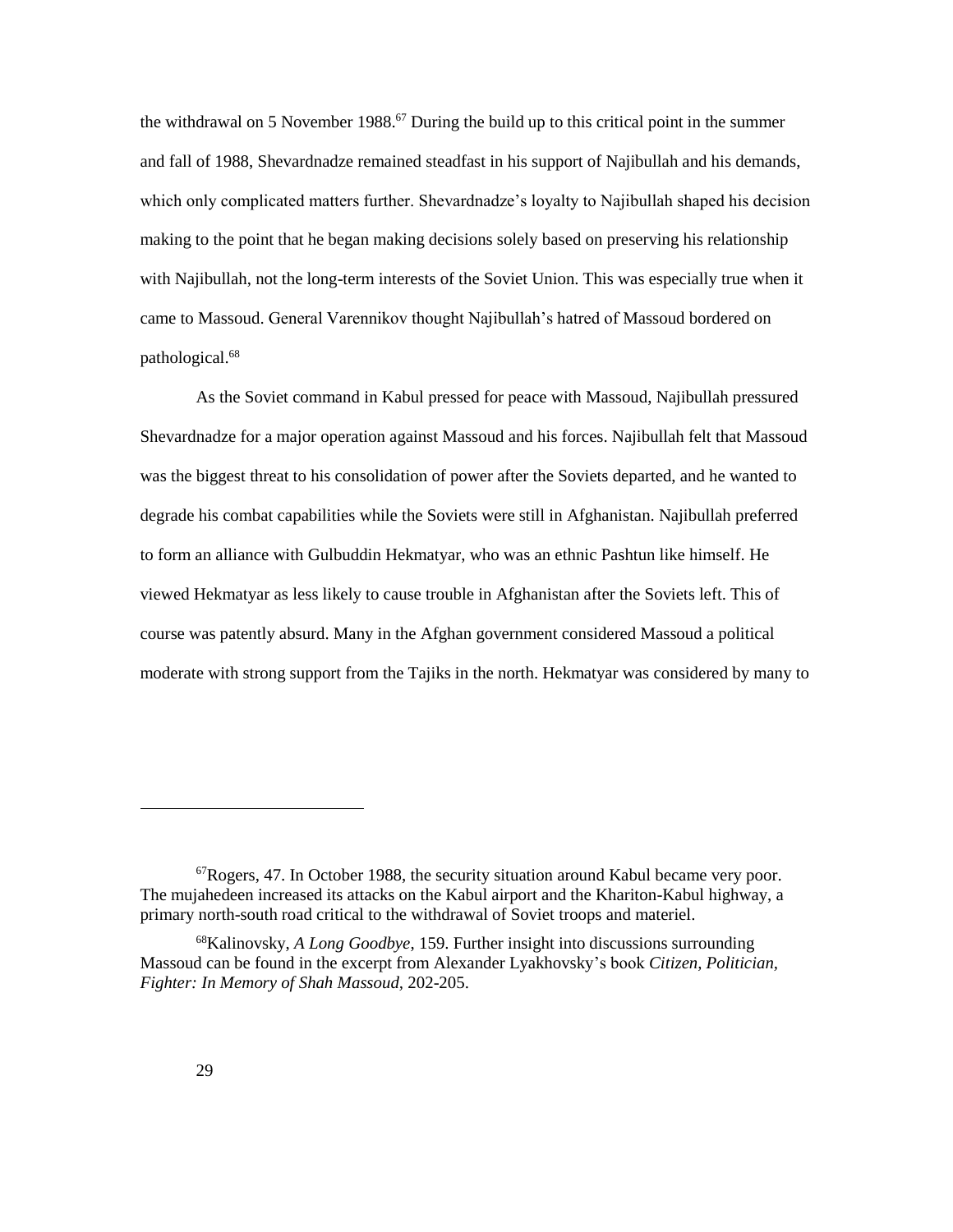be an extremist who often carried out brutal, unnecessary killings of civilians—even ethnic Pashtuns.<sup>69</sup>

Despite Najibullah's questionable political judgment, Shevardnadze never waivered in his support of the Pashtun leader. Gorbachev also stood firmly behind the man he had selected to take over for Babrak Karmal two years earlier. It was in their firm support of Najibullah, however, that both Gorbachev and Shevardnadze lost sight of the Soviet strategic objective—to maintain a neutral and friendly Afghanistan following the Soviet withdrawal. On the contrary, Soviet military leaders such as General Varennikov were engaged in more long-term strategic thinking. Soviet military leaders maintained the appropriate perspective and kept the best interests of the Soviet Union—not Najibullah—at the forefront of their minds.

Clear evidence of this was a list of political propositions that General Lyakhovsky developed in December 1988. The proposition called for the creation of an autonomous Tajik region in northern Afghanistan, Massoud's own armed forces operating under the general auspices of the central Afghan military, as well as an economic development plan, and representation in the new Afghan central government. It also had provisions for direct trade, as

<sup>69</sup>Kalinovsky, *A Long Goodbye*, 169. Gorbachev's advisors warned him that Hekmatyar was an extremist, and that Najibullah's interest in forming an alliance with him was cause for concern. Hekmatyar was generally considered one of the most brutal mujahedeen commanders, often fighting with his fellow commanders as much as the Soviet forces. Hekmatyar received a large portion of the aid funneled through Pakistan from the United States, with estimates ranging as high as \$600 million for a period of approximately 10 years. In fact, Hekmatyar supported an attempted coup in March 1990 to oust Najibullah.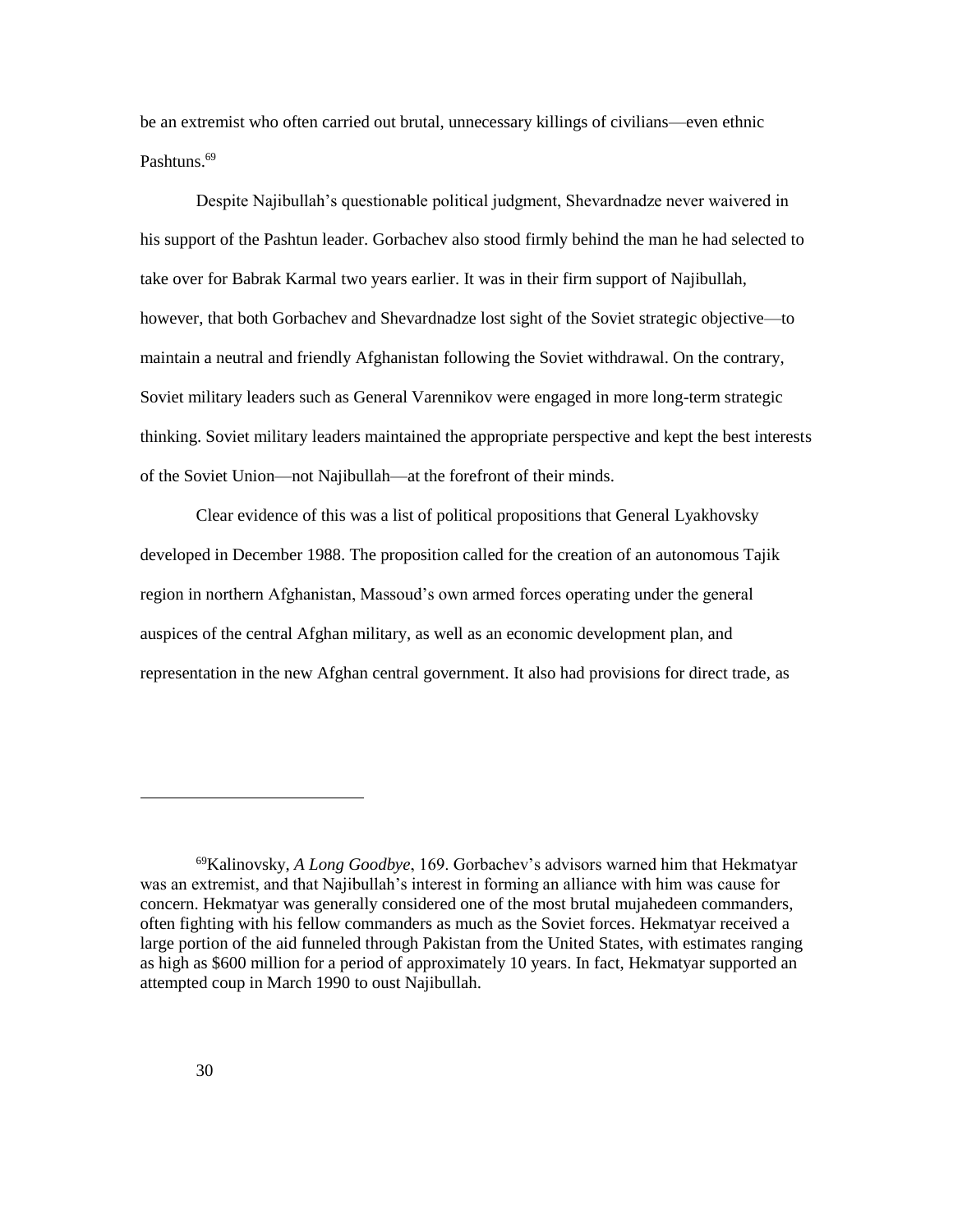well as economic and cultural links to Soviet Tajikistan. General Varennikov, Ambassador Vorontsov, and several members of the Afghan leadership approved this plan.<sup>70</sup>

At this point, it would be inappropriate to engage in a historical counter-factual argument and analyze what would have happened if this plan had been implemented. This plan, along with General Varennikov's direct communication with Massoud, aligned actions on the ground with the Soviet Union's strategic objectives. Even if only the northern portion of Afghanistan was on friendly terms with the Soviet Union, it was better than having no ties at all. Massoud was a far better ally to the Soviet Union than he was an enemy.

Najibullah and his team of supporters in the Kremlin, led by Shevardnadze and KGB chairman Vladimir Kryuchkov, overwhelmingly rejected this plan. They also resented Varennikov and others in Kabul for their attempt at meddling in political decisions.<sup>71</sup> With Varennikov and the Soviet military sidelined, Shevardnadze continued to press for a major military operation against Massoud during the final weeks of Soviet presence in Afghanistan. On 28 December 1988, Gorbachev ordered that the withdrawal officially resume and that the military carry out an operation against Massoud.<sup>72</sup>

Military leaders named the operation they were ordered to carry out *Operation Typhoon*, after the German operation of the same name that failed to seize Moscow during World War II. The operation planned to strike targets around the Salang Tunnel and into Massoud-held territory in the Panjshir Valley. If the name chosen for the operation was an indicator of the military's

<sup>70</sup>Braithwaite, 287.

<sup>71</sup>Kalinovsky, "Decision-Making," 67.

<sup>72</sup> Kalinovsky, *A Long Goodbye,* 167-168.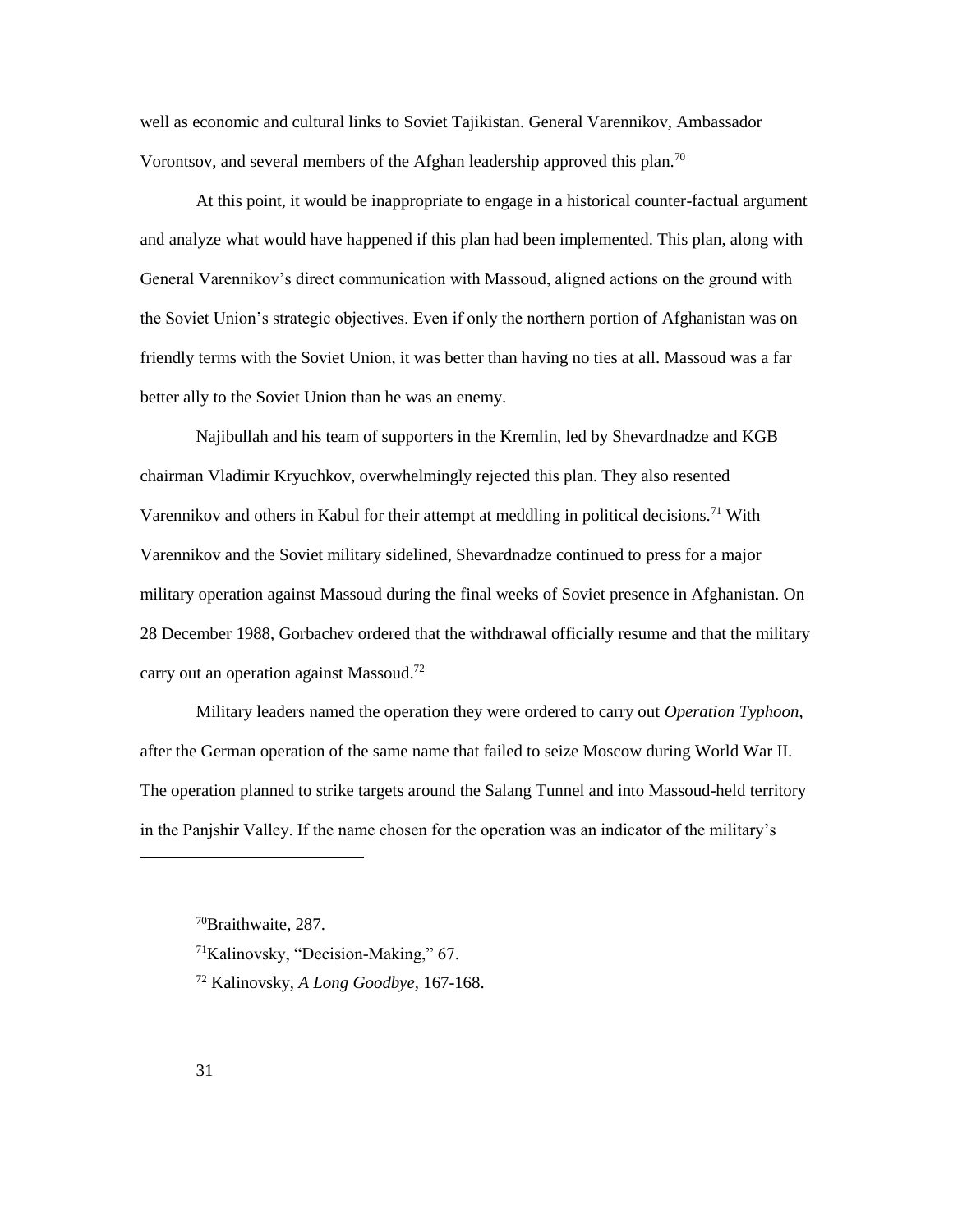stark cynicism, they did not let it stop there. General Varennikov and military members in Kabul sent several memoranda to Moscow detailing the likely negative second and third order effects from *Operation Typhoon*, but Shevardnadze and Gorbachev ignored them*.* The military saw the operation for what it was—a political appeasement to Najibullah.<sup>73</sup>

Here again, the military - not the political leadership of the Soviet Union—was engaged in strategic, long-term thinking. Gorbachev and Shevardnadze cast aside the potential repercussions from *Operation Typhoon* such as: injured civilians, a more difficult withdrawal for the Soviet Army, and ruining any chance at future reconciliation with Massoud. Gorbachev somehow thought that a three-day operation in late January 1989 would buy Najibullah some political operating space and help his regime in the long run. After almost ten years of fighting in Afghanistan, a three-day artillery barrage along the Salang Highway in northern Afghanistan was somehow going to solve the Soviet Union's problems and secure the long-term viability of Najibullah.

The operational level effectiveness of *Operation Typhoon* was almost nothing. From 23- 25 January 1989, the Soviet Air Force conducted strikes in and around the Panjshir Valley and the Army conducted heavy rocket artillery strikes. General Sotskov, a member of General Varennikov's staff in Kabul, summed up the operation: "Almost ten years of the war were reflected, as if in a mirror, in three days and three nights: political cynicism and military cruelty, the absolute defenselessness of some, and the pathological need to kill and destroy on the part of

 $\overline{\phantom{a}}$ 

<sup>73</sup>Kalinovsky, *A Long Goodbye*, 168; Braithwaite, 288-289.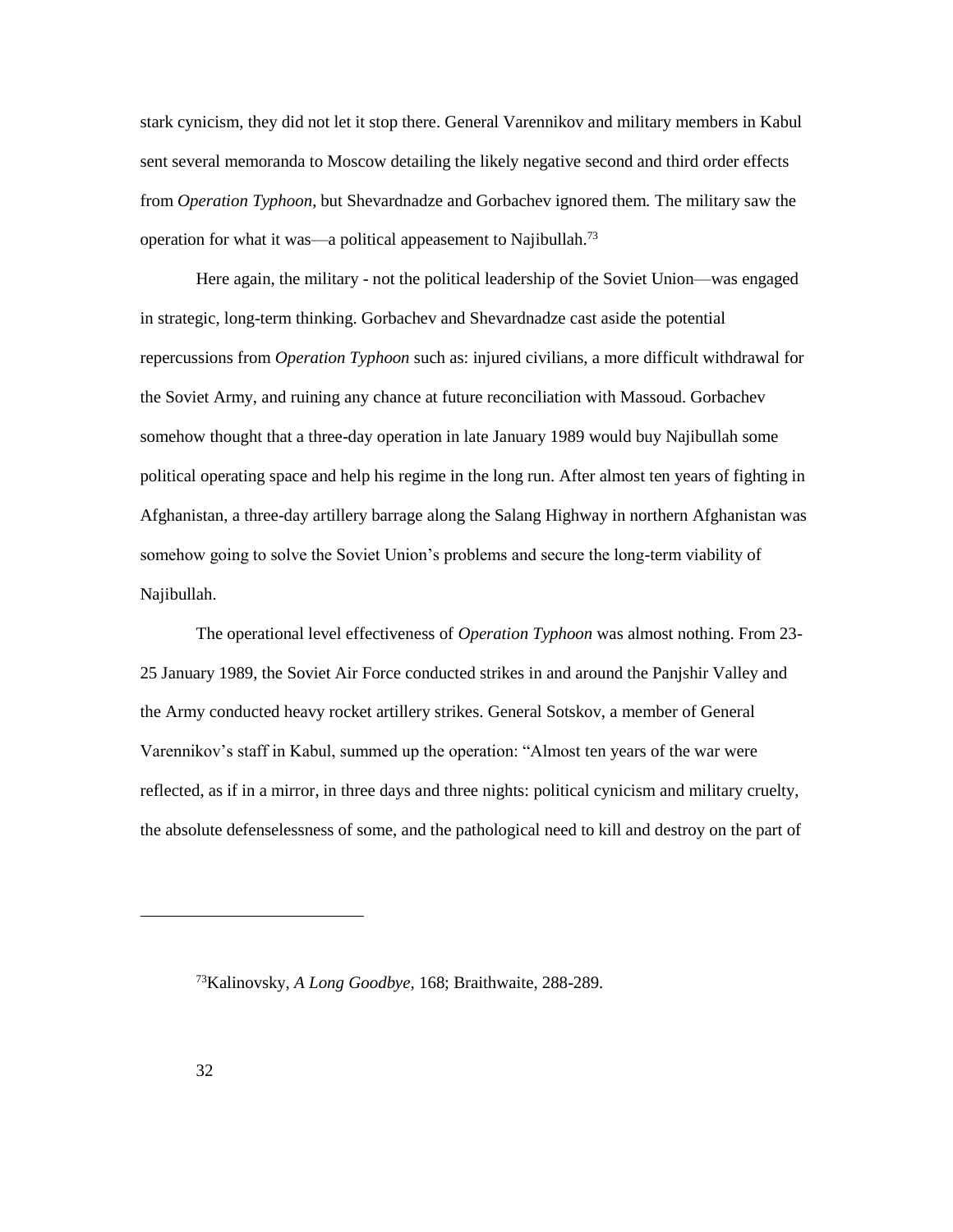others."<sup>74</sup> In a single operation, Gorbachev de-linked any notion of Soviet honor and prestige to the withdrawal from Afghanistan. The strategic objective of maintaining a friendly and neutral Afghanistan following the withdrawal slipped further from reality after the actions Gorbachev ordered the military to execute.

Gorbachev's trust in Shevardnadze, who pushed for the operation against Massoud for months, guided Gorbachev down a path where he thought this operation became absolutely necessary, despite advice to the contrary from his military leaders. Additionally, during *Operation Typhoon*, Shevardnadze led a debate in the Politburo over an option to leave Soviet troops in Afghanistan beyond the mandated 15 February withdrawal date. Shevardnadze felt it was necessary to leave behind 10-15,000 Soviet troops to ensure the security of Najibullah's regime.<sup>75</sup> Again, Shevardnadze's loyalty to Najibullah, and not the long-term strategic interests of the Soviet Union, dominated his decision making during the withdrawal.

Shevardnadze was alone in his recommendation to leave Soviet troops behind, and Gorbachev rejected this idea. For the first time during the withdrawal, Gorbachev sided with his military advisers. The Soviet Union had to withdraw. It had to keep its commitment outlined in the Geneva Accords. So, on 30 January 1989, the Soviet Air Force began to fly home. By 3 February, all Soviet aircraft were out of Afghanistan, and by 4 February, the last Soviet unit left Kabul. In western Afghanistan, the last Soviet units departed Shindad on 4 February and Herat on 12 February. From 11-14 February, Soviet units conducted a phased withdrawal back into the

<sup>74</sup>Ibid., 168. 75Kalinovsky, *A Long Goodbye*, 171-172.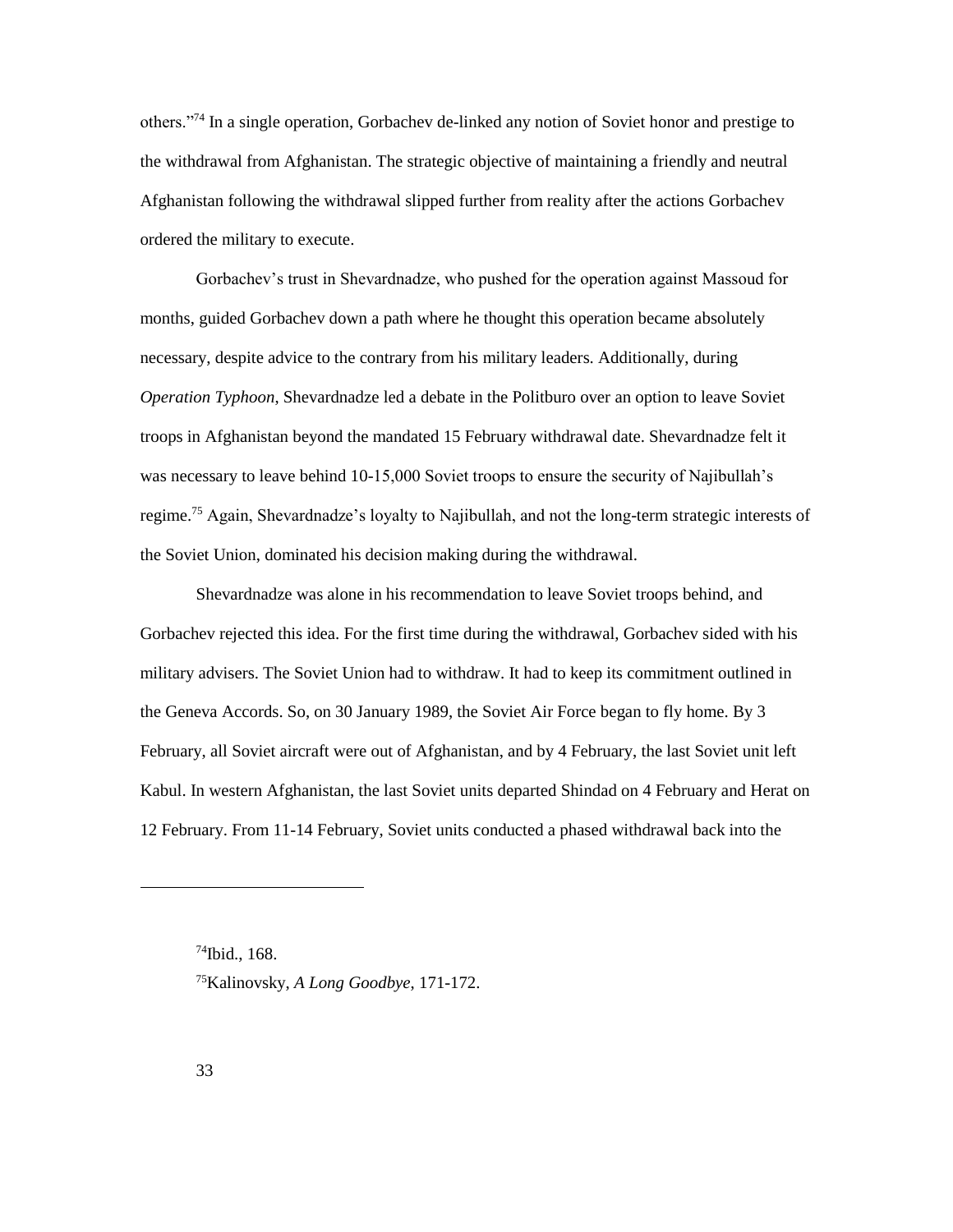Soviet Union, and on 15 February, General Gromov crossed the Friendship Bridge, a clear signal that the troop withdrawal was complete.<sup>76</sup>

# ANALYSIS OF THE SOVIET OPERATIONAL WITHDRAWAL PLAN

<span id="page-40-0"></span>How did the 40th Army, the primary Soviet Army unit in Afghanistan, perform during the withdrawal? A forthcoming analysis of their withdrawal plan against the elements of operational art will provide the appropriate framework to evaluate their plan.

The 40th Army's operational withdrawal plan was broken down into two phases designed to withdraw the first half of the 40th Army's forces from 15 May to 15 August 1988, and the latter half from November 1988 through January 1989. (See Figure 1.) Prior to the start of the official withdrawal, as a component of the National Reconciliation program, Soviet forces conducted limited offensive operations and primarily supported Afghan Army combat operations against the mujahedeen throughout  $1987<sup>77</sup>$  The 40th Army, as a part of the broader disengagement strategy on Afghanistan, began to prepare its Afghan Army partners for their eventual departure.

<sup>76</sup>Grau, 258; Gromov, 325. 77Grau, 246.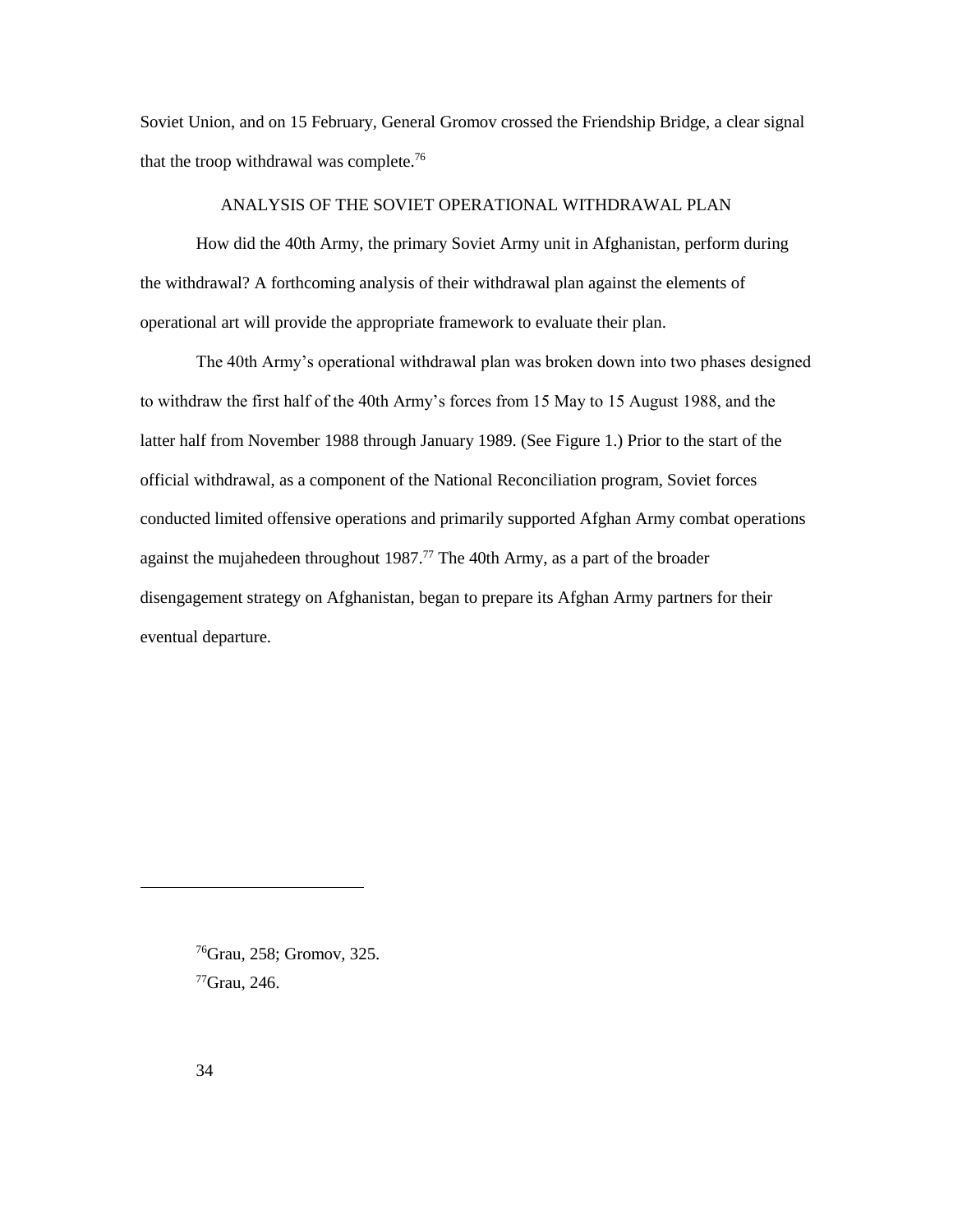

Figure 1. General Concept and Scheme of Soviet Withdrawal

*Source*: Lester W. Grau, "Breaking Contact Without Leaving Chaos: The Soviet Withdrawal from Afghanistan," *Journal of Slavic Military Studies* 20, no. 2 (13 June 2007), 248.

After the Ministry of Defense issued the withdrawal order on 7 April 1988, the 40th Army began to collapse its smaller garrisons into their larger bases. Garrisons at Asadabad, Gul'bakhar, Bamian, Baraki, Chagcharan, and Shadzhoy were closed, and the units that occupied those bases moved back underneath the control of their parent units.<sup>78</sup> Closing the smaller garrisons allowed the 40th Army to consolidate combat power and units in preparation for the withdrawal. It also allowed them to turn these smaller outposts over to the Afghan forces, which facilitated an incremental territorial transition.

78Grau, 247.

 $\overline{\phantom{a}}$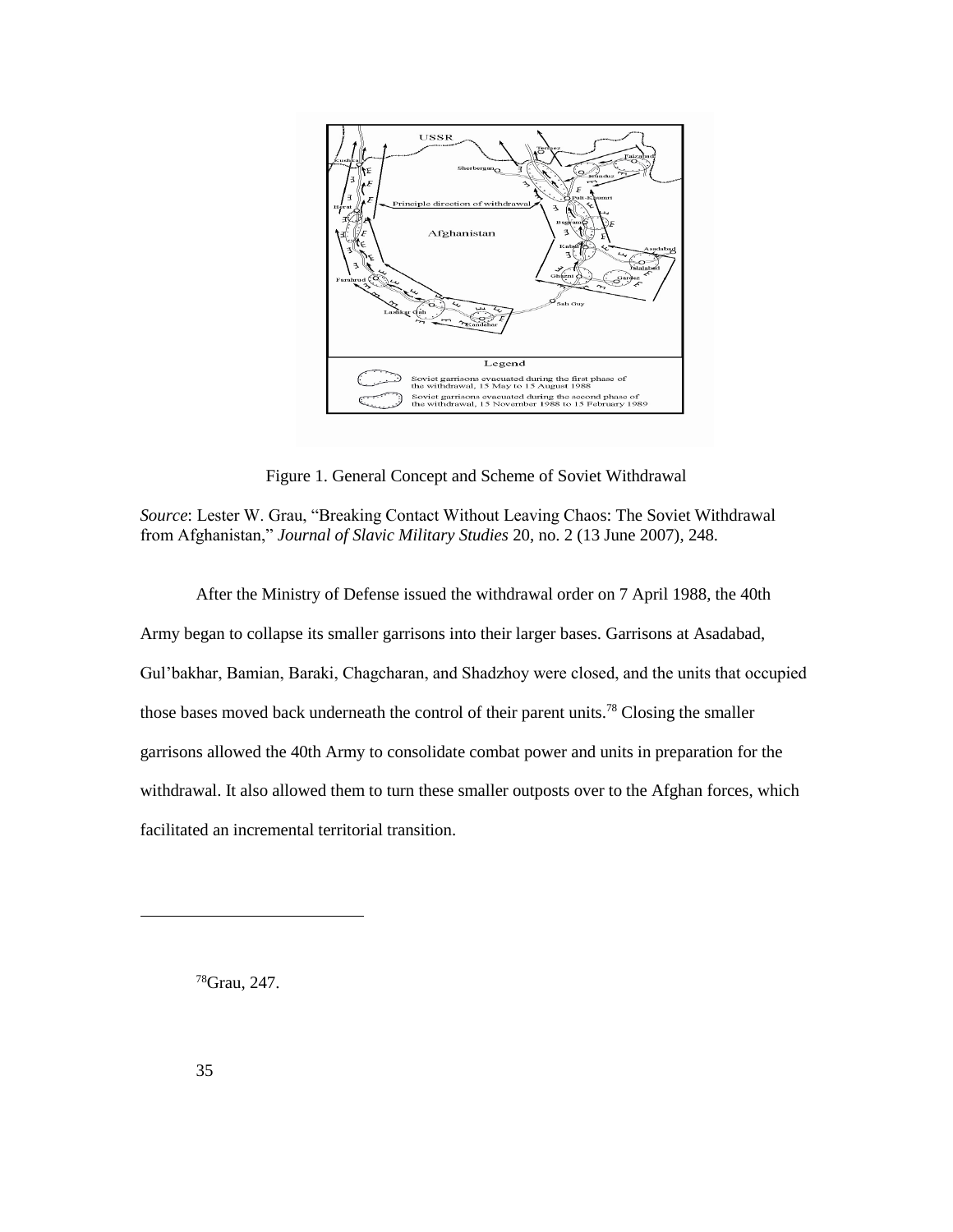The first phase of the withdrawal plan, was well organized and well executed. The latter half of the withdrawal plan, however, was hastily conducted due to the political constraints outlined in the previous chapter. Military planners could not control the political environment thrust upon them during the second half of the withdrawal. However, the second phase should have been scrutinized further during initial planning, specifically the time analysis for the remaining forces to withdraw.

Grau has argued that the 40th Army executed a well-organized, disciplined withdrawal from Afghanistan, and that the environment that the Soviet Union left behind was relatively stable. While the 40th Army did execute a generally well-organized withdrawal, the Soviet Union did not leave behind a tenable post-conflict environment for Najibullah's regime in Kabul. For further analysis, the elements of operational art will serve as the framework to evaluate the withdrawal plan itself, and the conclusion will analyze the effects of nine plus years of Soviet occupation in Afghanistan—and what the Soviets truly left behind.<sup>79</sup>

 $7^9$ Dr. Lester Grau provided his analysis of the 40th Army's withdrawal plan, and more broadly, the Soviet disengagement strategy from Afghanistan. Dr. Grau's 2007 article from *The Journal of Slavic Military Studies* provided the baseline for analysis of the withdrawal plan. Dr. Grau's personal friendship with Dr. Alexander Lyachovsky allowed him access to maps and documents that previously were not accessible in the United States, making his article a critical source for research on this topic.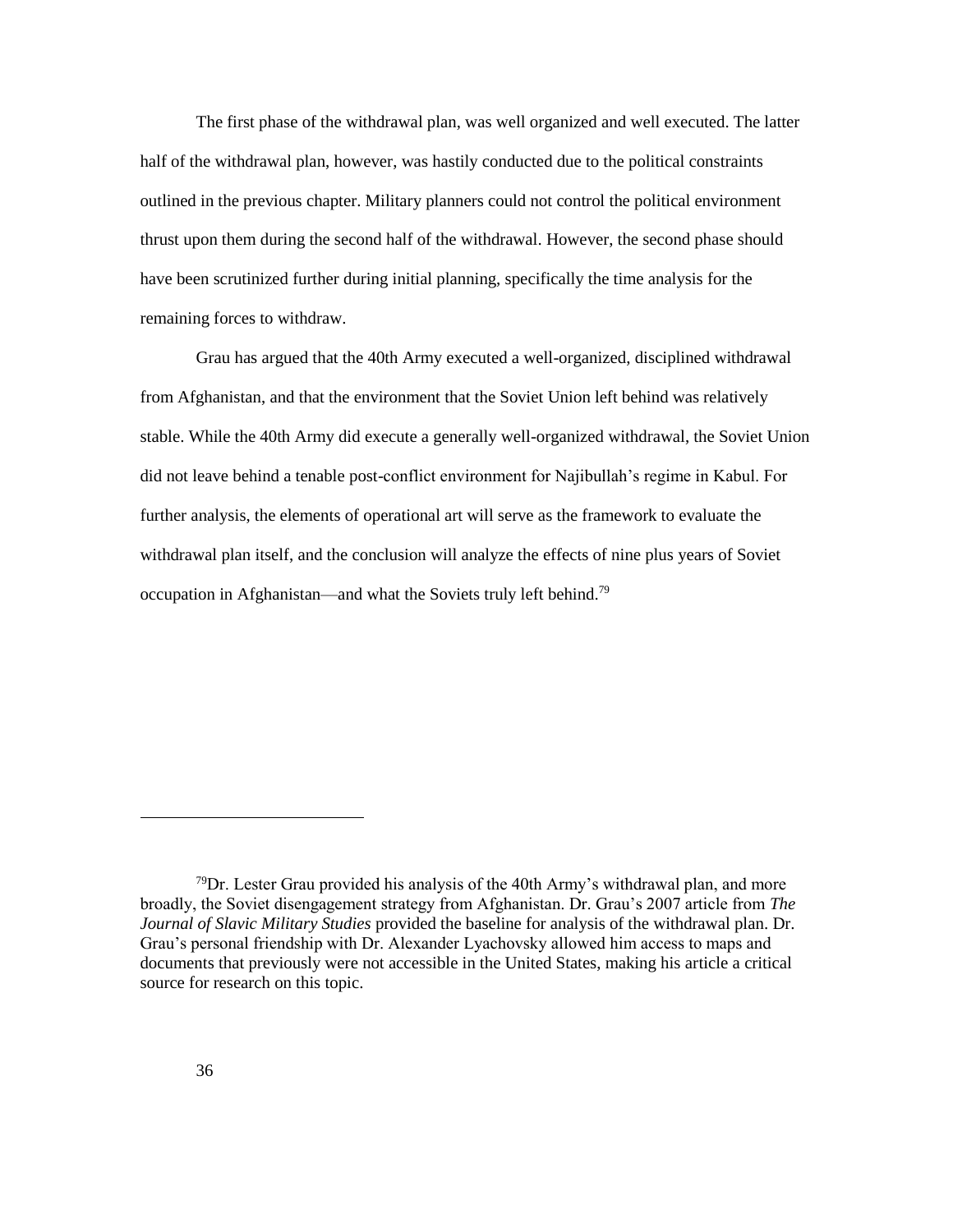#### Elements of Operational Art

<span id="page-43-0"></span>1. End state and conditions.<sup>80</sup> The strategic end state set forth by Gorbachev was that Afghanistan remain a friendly, neutral state upon the Soviet Union's departure. For their part, the military did everything in its power to achieve this objective for Gorbachev.

- Friendly**:** The Soviet Union was required to have all of its forces out of Afghanistan by 15 February 1989. The 40th Army plan gave special attention to the security of its forces during the withdrawal in an attempt to lose as few soldiers as possible. After nine years of involvement, the 40th Army did not want to assume any unnecessary risk.<sup>81</sup> As part of the withdrawal, the 40th Army also turned over a large number of garrisons and equipment to the Afghan Army.

- Enemy: Contrary to the narrative that has been built in books such as *Charlie Wilson's War*, the Soviet Union was not handed an overwhelming tactical defeat in Afghanistan. The 40th Army and other Soviet forces that served in Afghanistan fought to a tactical stalemate with the mujahedeen. There are multiple cases of successful operations on both sides during this war, with neither being able to bring about a decisive end to the war. Two Soviet operations in particular, Operation 333 and Operation Magistral in the winter of 1987-88, were brilliantly executed.<sup>82</sup>

Upon withdrawal, the Soviets understood that the primary mujahedeen elements were intact and still dangerous. Commanders such as Massoud in the north, and Hekmatyr and

<sup>80</sup>Army Doctrinal Reference Publication (ADRP) 3-0 defines End State as "a set of desired future conditions the commander wants to exist when an operation ends."

<sup>81</sup>Gromov, 258.

 $82$ Grau, 235-236. For further reading on Operation Magistral see The Bear Went Over the Mountain: Soviet Combat Tactics in Afghanistan and The Soviet-Afghan War: How a Superpower Fought and Lost, both edited by Dr. Lester Grau.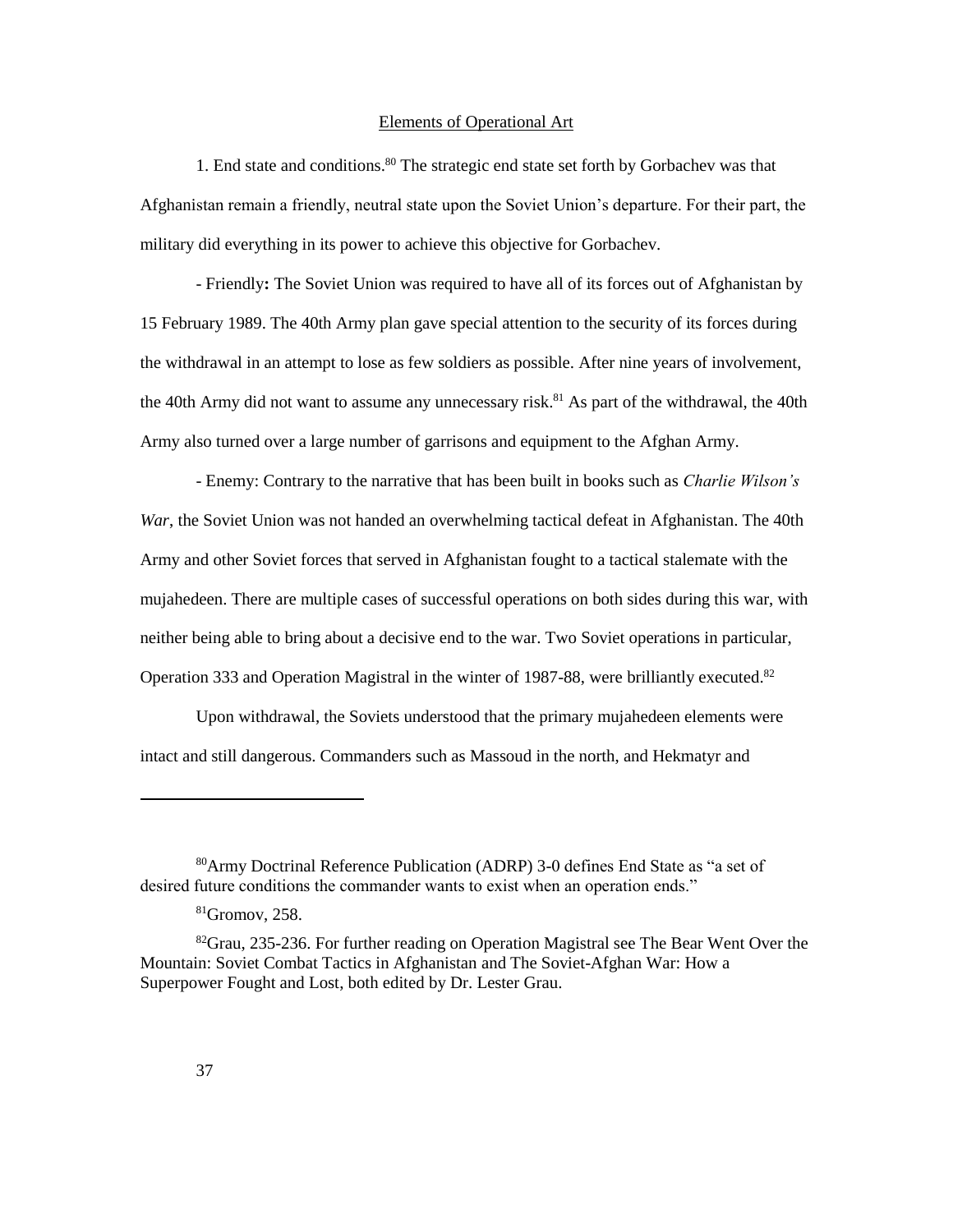Jalaladdin Haqqani in the East retained powerful guerrilla forces. While some, such as Massoud, took a primarily passive stance during the Soviet withdrawal, other mujahedeen commanders fought bitterly until the last Soviet element left Afghanistan. The Soviets accounted for the likelihood of continued tactical engagements along the primary main supply routes (MSRs) and near their major garrisons in cities like Kabul, Kandahar, and Jalalabad.

- Terrain: Soviet forces were primarily arrayed along the main lines of communication and in the larger population centers in the eastern and western halves of Afghanistan at the start of the withdrawal. At end state, the Soviets turned over all of their major and minor garrisons to the Afghan forces in these locations and intended to keep the MSR from Kabul to the Soviet Union open in order to continue to provide logistical support to Najibullah's government following the Soviet Union's departure.<sup>83</sup>

- Civilian population: The 40th Army attempted to limit civilian casualties during the withdrawal. The Soviets understood that little could be done during the withdrawal to repair nine years of bitter frustration and anger towards them from the Afghan population. However, Soviet officers were not indiscriminate robots who did not care about civilian casualties—they were serious professionals who ensured concrete steps were taken to avoid unnecessary civilian casualties. During the conduct of *Operation Typhoon*, for example, 40th Army subordinate commanders directed fires into unpopulated areas to avoid civilian casualties.<sup>84</sup>

<sup>&</sup>lt;sup>83</sup>The route that was critical to remain open was from Kabul to Khariton. Khariton is located next to Termez, just across the Afghanistan border inside Uzbekistan.

<sup>84</sup>Kalinovsky, *A Long Goodbye,* 168.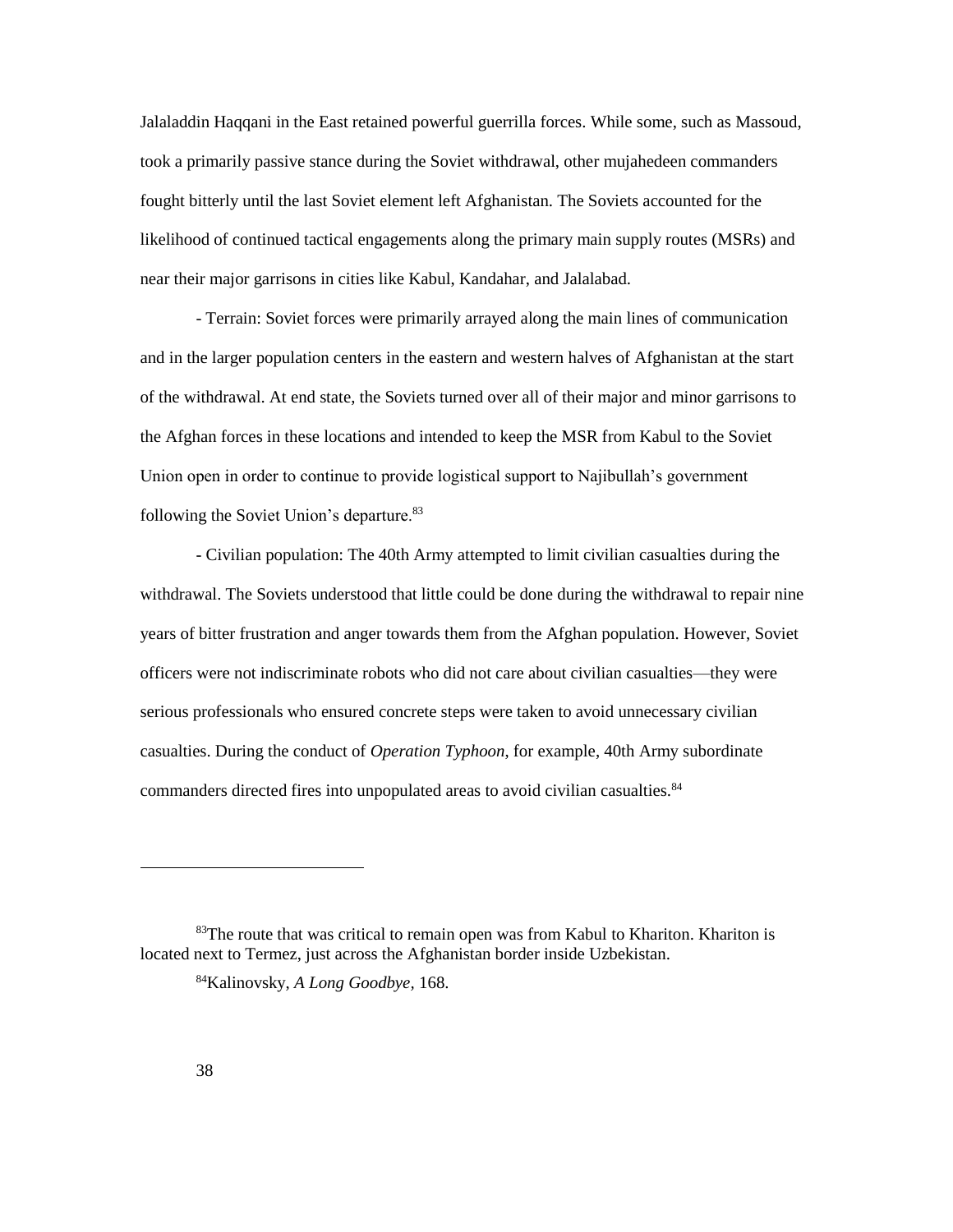2. Center of Gravity.<sup>85</sup> Task organization and mission allocation indicate that the 40th Army may have thought their center of gravity to be the forces assigned to conduct route security along the MSRs and in the vicinity of the Salang Pass north of Kabul.<sup>86</sup> The 40th Army knew that a critical vulnerability for their withdrawing forces was security along the primary routes used for north-south traffic in the eastern and western corridors. If convoys of withdrawing units were harassed along the withdrawal routes, the pace of the withdrawal may have been slowed dramatically—and the Soviets may have missed their 15 February deadline set in the Geneva Accords.

For the most part, the 40th Army did an excellent job protecting their critical vulnerability—route security—by appropriately task organizing their forces and placing them along critical areas during the withdrawal. Figure 2 provides a graphical representation of security in the western corridor during the withdrawal, and the reader can assume security was similar, if not much better, in the eastern corridor. A few reasons for this were: the eastern corridor contained more Soviet forces, was closer to Pakistan and therefore had an elevated threat level, and contained the Salang Pass—which was key terrain for the 40th Army during the withdrawal.

<sup>&</sup>lt;sup>85</sup>Defined in ADRP 3-0 as "the source of power that provides moral or physical strength, freedom of action, or will to act. The center of gravity is a vital analytical tool for planning operations."

<sup>86</sup>The Salang Pass is a major mountain pass that connects the northern portion of Afghanistan with the Parwan and Kabul provinces. Bagram Airbase is located in Parwan province. The Salang Pass runs through the Hindu Kush mountains. The Salang Tunnel, a major feature of the pass, was built in the 1960s by the Soviet Union. The tunnel cuts directly through the mountains and cuts travel time from 72 to 10 hours moving north. The tunnel sits at approximately 11,300 feet elevation.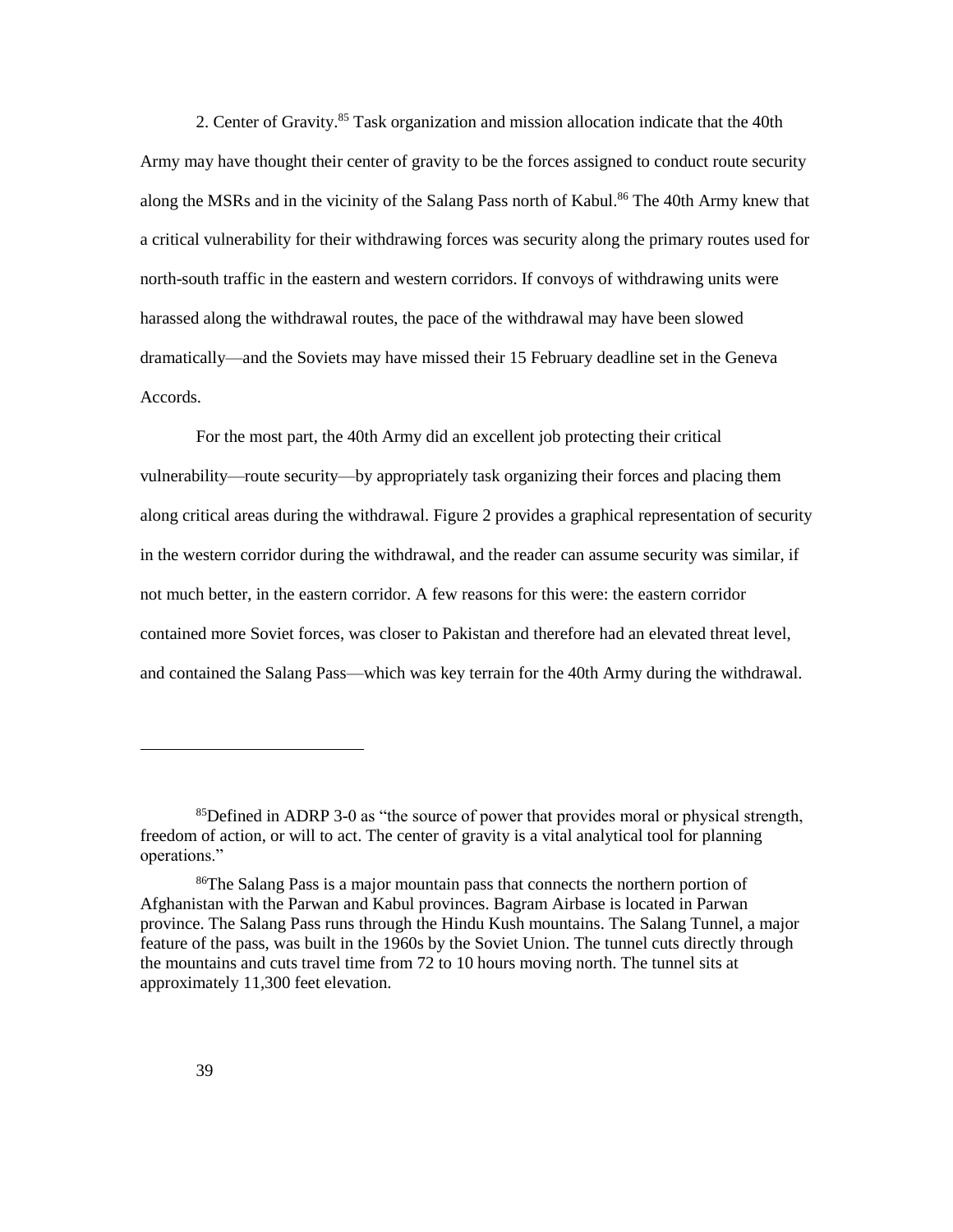

Figure 2. Mujahedeen Areas and Directions of Attack

*Source*: Lester W. Grau, "Breaking Contact Without Leaving Chaos: The Soviet Withdrawal from Afghanistan," *Journal of Slavic Military Studies* 20, no. 2 (13 June 2007), 259.

3. Decisive Points.<sup>87</sup> Not only was the Salang Tunnel key terrain for the 40th Army during the withdrawal, it was decisive terrain. The security of the Salang Tunnel was a decisive point for the 40th Army, and perhaps the only decisive point within the 40th Army's withdrawal plan. The security of the Salang Tunnel was decisive because its closure or partial destruction would have caused serious issues for the logistical flow of men and materiel out of Afghanistan in the eastern corridor. In the second phase of the withdrawal alone, 30,000 troops and their equipment stationed in the eastern corridor had to travel through the Salang Tunnel.

<sup>87</sup>Department of the Army, ADRP 3-0, *Unified Land Operations* (Washington, DC: Government Printing Office, 2012) defines a decisive point as a "geographic place, specific key event, critical factor, or function that, when acted upon, allows commanders to gain a marked advantage over an adversary or contribute materially to achieving success."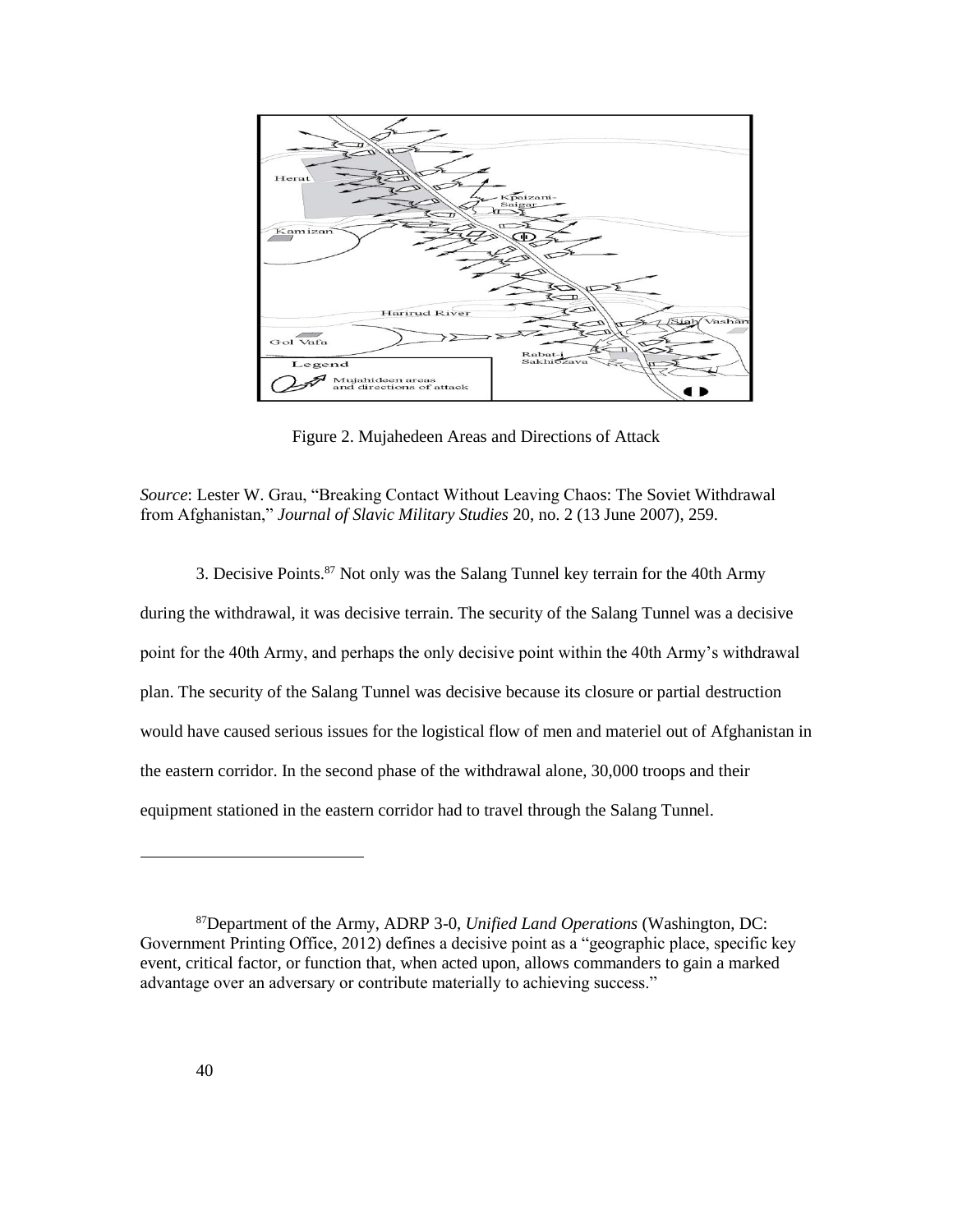The second and third order effects of losing access to the Salang Tunnel are important to note. First, the loss of the Salang Tunnel would have required a complete reroute of forces and equipment in the eastern corridor, taking days and perhaps even weeks longer to withdraw forces out of Afghanistan. In the summer months, this would have been less of a problem with warmer weather and better road conditions, but in the winter months, rerouting battalion and brigade size elements leaving Afghanistan would have been no small task. Some units or equipment may have been forced to move by air, which would have required a major reshuffle in the Soviet air transportation plan since the entirety of the Soviet air force flew home by 4 February.<sup>88</sup>

Second, if access to the Salang Tunnel were lost, the 40th Army would have had to reorganize their route security plan for the withdrawal, which may have caused them to miss their 15 February withdrawal deadline established in the Geneva Accords. The Soviets placed such a heavy emphasis on route security prior to unit departures from Afghanistan that the loss of the Salang Tunnel would have meant a shift in security to a southern route or an improvised northern route. Along the eastern corridor alone, 14,500 troops manned 199 outposts to secure the route. Shifting almost 15,000 troops as part of a lock step, zero-risk withdrawal plan certainly would have taken several days, which at the end of the withdrawal the Soviets did not have based on their compressed timeline.

The resources and manpower dedicated to protect the tunnel demonstrate its decisiveness to the 40th Army's overall withdrawal plan, and the Soviet Union's long-term plan to continue to

<sup>88</sup>Grau, 257. It is reasonable to conclude that multiple contingency plans were in place in the event that the 40th Army lost access to the Salang Tunnel. Operational planners would have had to refine and issue those plans if access to Salang Tunnel was lost.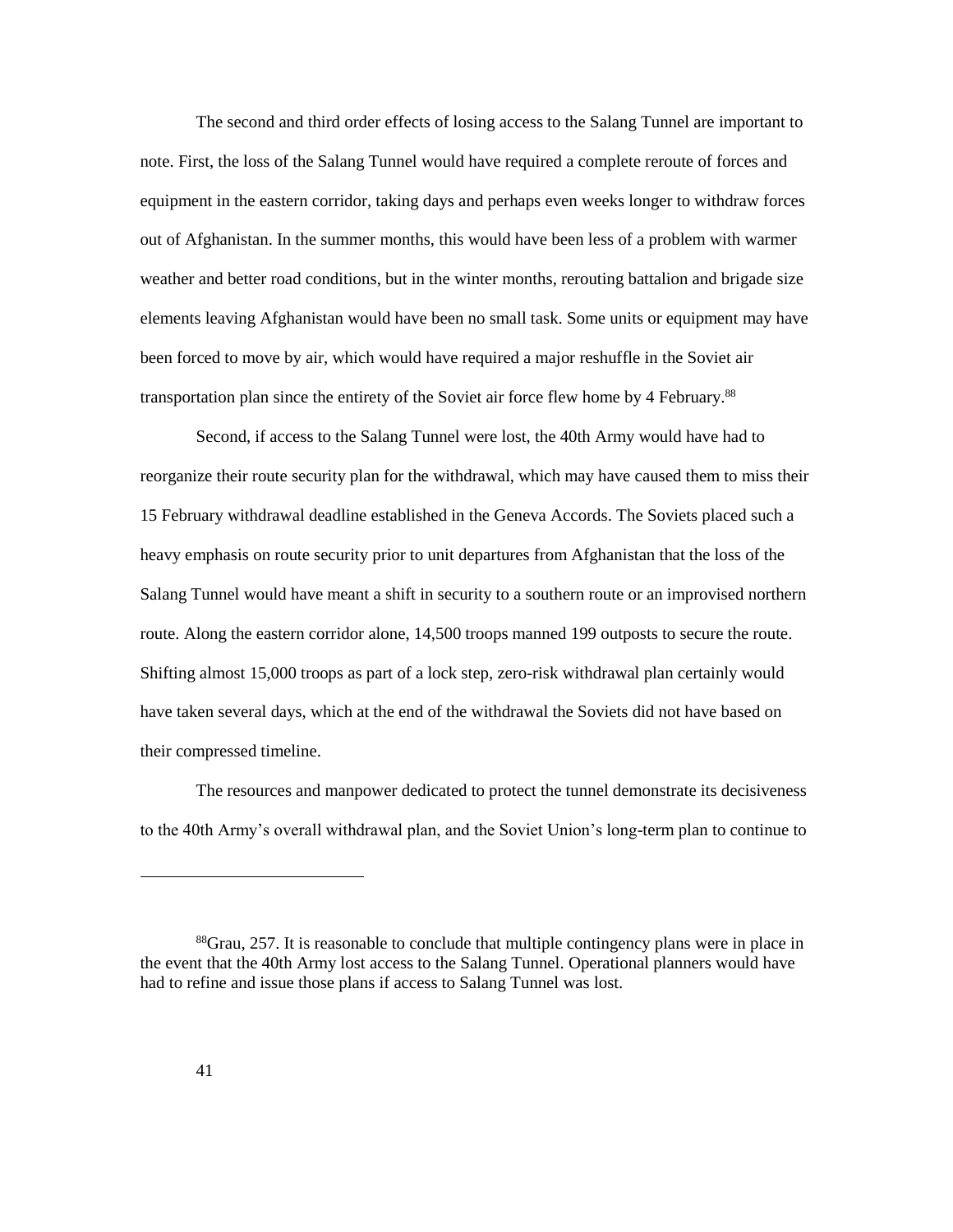assist Najibullah's regime. Following the Soviet withdrawal, the Afghan government conducted a weekly 600-truck convoy, through the tunnel, to the Soviet Union to receive logistical resupply.<sup>89</sup> Damage to the tunnel certainly would have hampered this weekly effort, damaging the chances of survival for Najibullah's already weak regime.

4. Lines of Effort.<sup>90</sup> The 40th Army had two distinct lines of effort during the withdrawal. The first was security, which has already been discussed, and the second line of effort was transition. The 40th Army did an excellent job of first handing over smaller garrisons to the Afghan Army, and then transitioning the larger garrisons closer to the targeted withdrawal date of 15 February. (Figures 3 and 4 show the disposition of Afghan forces prior to, and then after the first phase of the withdrawal, respectively.)

<sup>89</sup>Grau, 258.

<sup>90</sup>ADRP 3-0 defines a line of effort as a "line that links multiple tasks using the logic of purpose rather than geographical reference to focus efforts toward establishing operational and strategic conditions."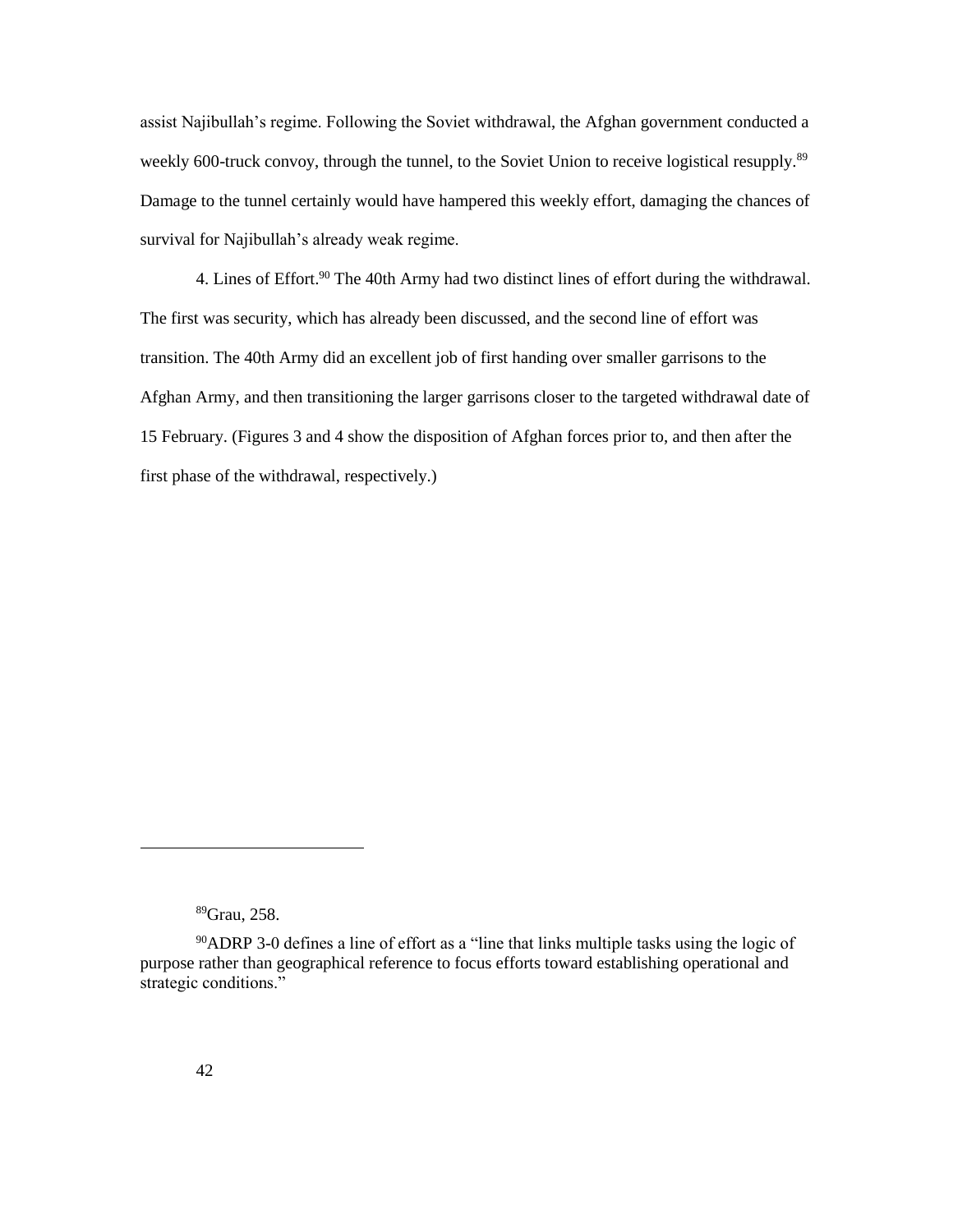

Figure 3. DRA before 15 November 1988

*Source*: Lester W. Grau, "Breaking Contact Without Leaving Chaos: The Soviet Withdrawal from Afghanistan," *Journal of Slavic Military Studies* 20, no. 2 (13 June 2007), 243.



Figure 4. DRA on 15 November 1988

*Source*: Lester W. Grau, "Breaking Contact Without Leaving Chaos: The Soviet Withdrawal from Afghanistan," *Journal of Slavic Military Studies* 20, no. 2 (13 June 2007), 245.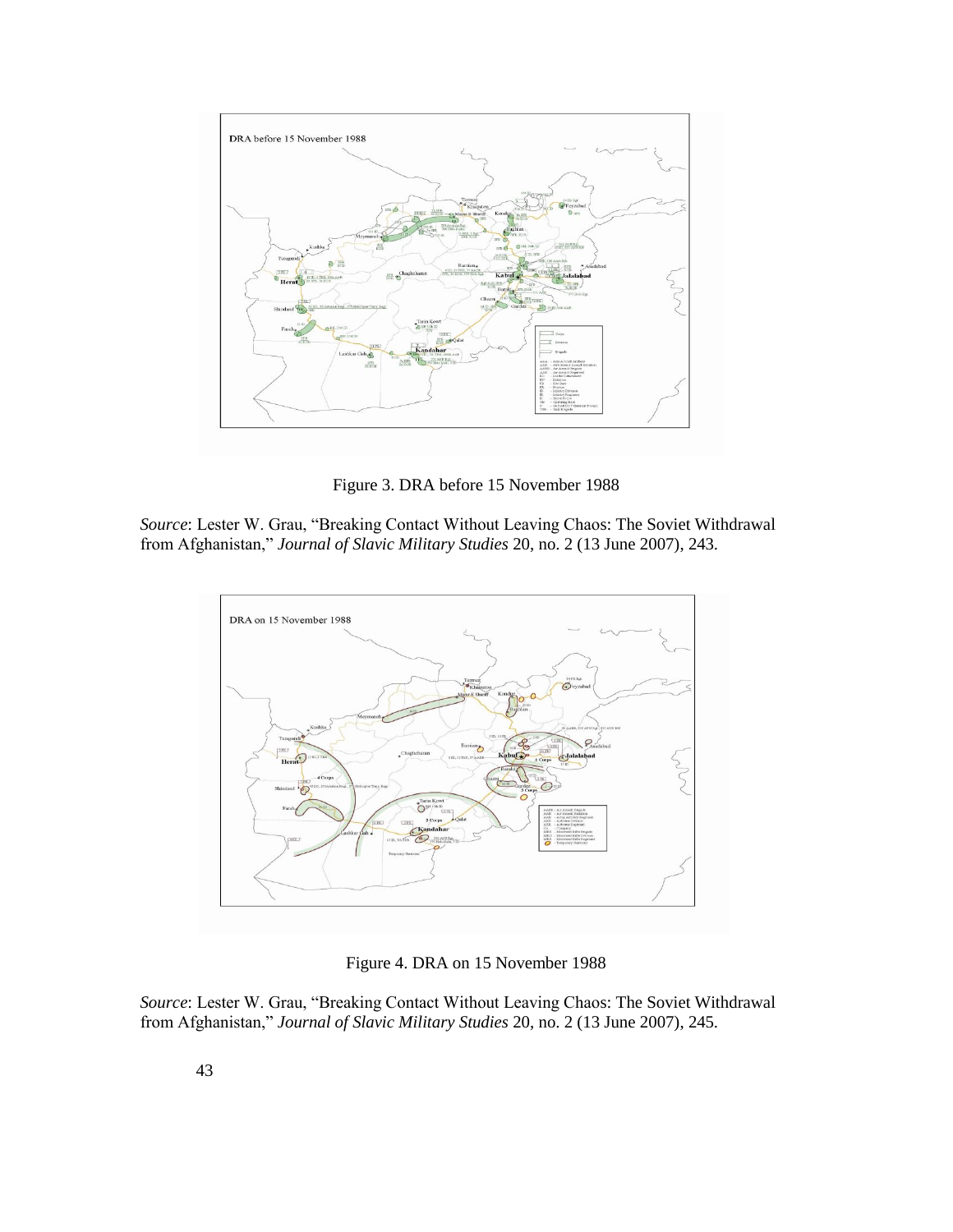While the 40th Army performed well in developing a gradual basing transition plan, their handover of operational areas went far less smoothly. Some of this was due in part to the fact that the 40th Army secured cease-fire agreements with several mujahedeen factions that did not include the Afghan Army, which allowed almost immediate attacks on the newly acquired Afghan Army outposts and bases.<sup>91</sup> The mujahedeen conducted coordinated attacks in an attempt to seize bases at Jalalabad, Konduz, and Faizabad from the Afghan Army following the transition from the 40th Army.<sup>92</sup> While the mujahedeen were not able to seize their intended objectives, the attacks foreshadowed their future intentions following the full withdrawal of the 40th Army.

Why did the Soviets obtain cease-fire agreements only for themselves, and not for their Afghan Army partners, at least for the withdrawal period? This action not only demonstrated selfishness on the part of the 40th Army, but also a lack of foresight. Soviet forces trained the Afghan Army for several years bringing their total strength to approximately 52,000 soldiers organized across 14 divisions. They also transferred 990 armored vehicles, 3,000 trucks, and hundreds of artillery and multiple rocket launch systems to the Afghans.<sup>93</sup>

If the Soviet Union was committed long term to Najibullah and his government, why would they sacrifice those trained forces and some of those critical capabilities so early on after departing? By making separate cease-fire agreements with certain mujahedeen factions, the Soviets did not enable the Afghan Army to have early success following their departure from

 $91$ Grau, 257.

<sup>92</sup>Ibid., 251.

 $93$ Grau, 241. Dr. Grau notes that while the paper strength of the Afghan Army was 132,000, the actual strength was approximately 52,000 due to regular desertions.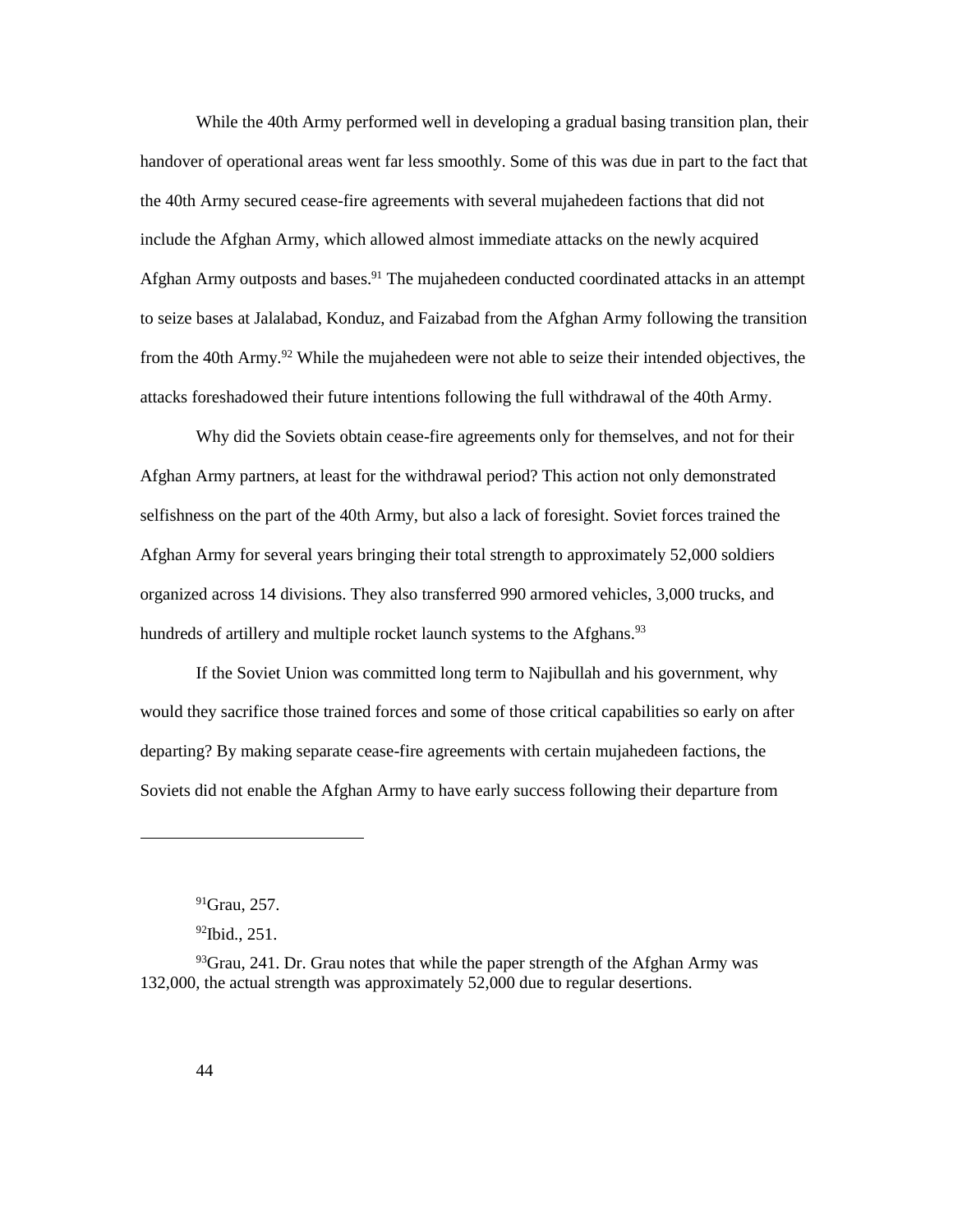several areas. Cease-fires brokered for both parties fighting in Afghanistan would have been symbolically important to the Afghan Army, and would have displayed more long-term thinking about sustaining the Afghan Army's fighting capabilities beyond the initial withdrawal.

5. Basing and Tempo.<sup>94</sup> Basing and tempo are included together here because the operational tempo that the 40th Army established in the first phase of the withdrawal hinged largely on their plan for basing during the withdrawal. The Soviets collapsed their smaller garrisons into their larger garrisons before the official withdrawal began on 15 May 1988. This allowed the 40th Army to do two things. First, it facilitated a more gradual transition of the smaller garrisons and their associated areas of operation to the Afghan Army. Second, it allowed the 40th Army to begin the withdrawal in earnest on 15 May. The 40th Army did not have to wait to consolidate its forces and organize for the withdrawal; this was largely accomplished between mid-April and mid-May. (See Figure 5.)

<sup>&</sup>lt;sup>94</sup>ADRP 3-0 defines tempo as "the relative speed and rhythm of military operations over time with respect to the enemy. It reflects the rate of military action. ADRP 3-0 defines a "base" as a locality from which operations are projected or supported.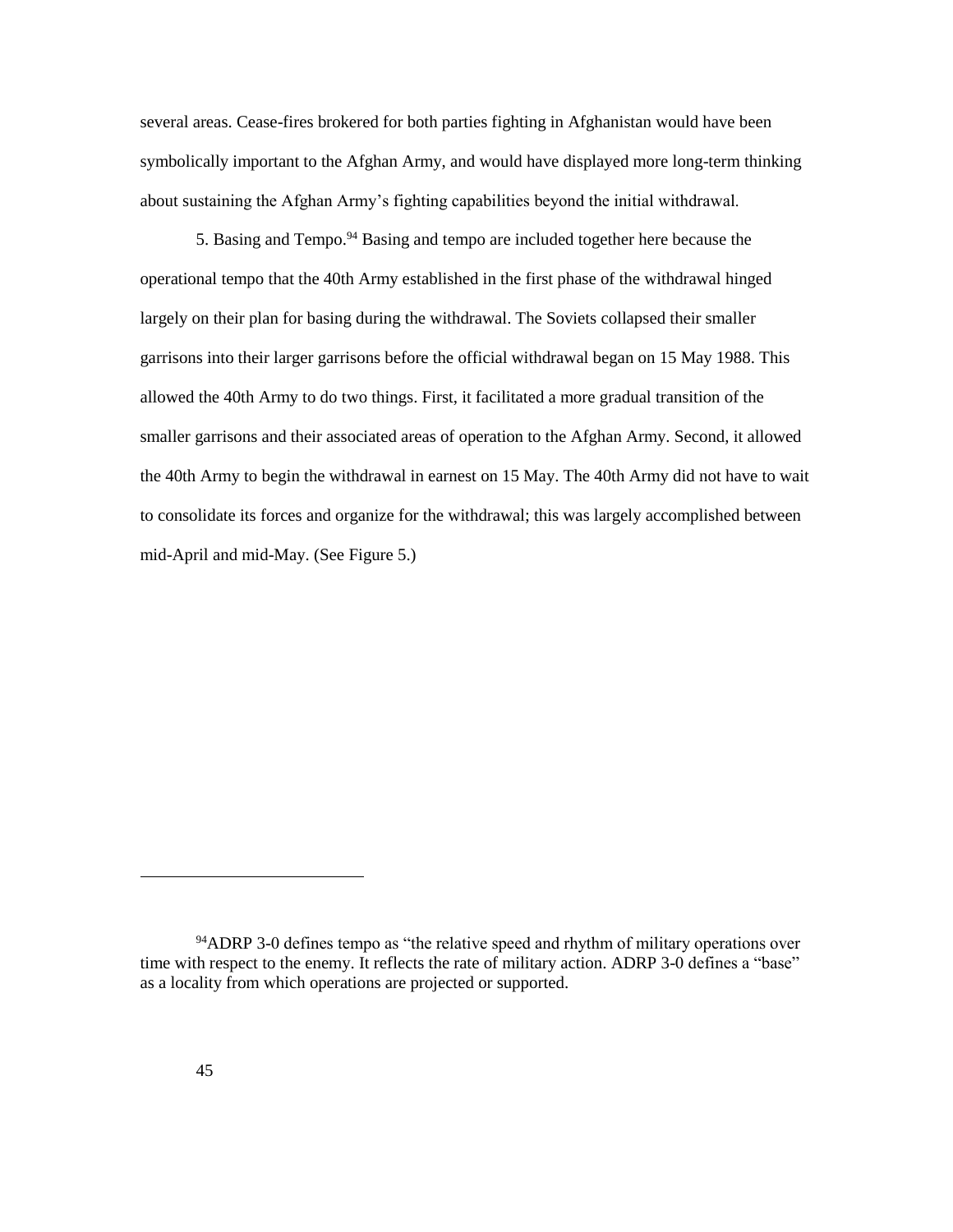

Figure 5. 40th Army Prior to Start of Withdrawal

*Source*: Lester W. Grau, "Breaking Contact Without Leaving Chaos: The Soviet Withdrawal from Afghanistan," *Journal of Slavic Military Studies* 20, no. 2 (13 June 2007), 249.

Uninterrupted by political constraints during the first phase of the withdrawal, the 40th Army established a sound operational tempo that allowed them to withdraw approximately 50,000 Soviet troops, as mandated in the Geneva Accords. In the east, large garrisons at Faizabad, Kunduz, Ghazni, Gardez, and Jalalabad withdrew north to Termez with little complication. In the western portion of the country, garrisons at Lashkargah and Kandahar withdrew through Kushka back into the Soviet Union. The 40th Army had to be pleased with how the first phase of the withdrawal plan unfolded as they suffered minimal casualties and transferred multiple garrisons to the Afghan Army.

The second phase of the withdrawal was anti-climatic. (See Figure 6.) Following the political drama that played out between key Soviet military and political leaders, the 40th Army closed out of Afghanistan in short order. After *Operation Typhoon,* the withdrawal resumed and the remaining 40th Army units began to depart Kabul. By 8 February 1989, the 40th Army units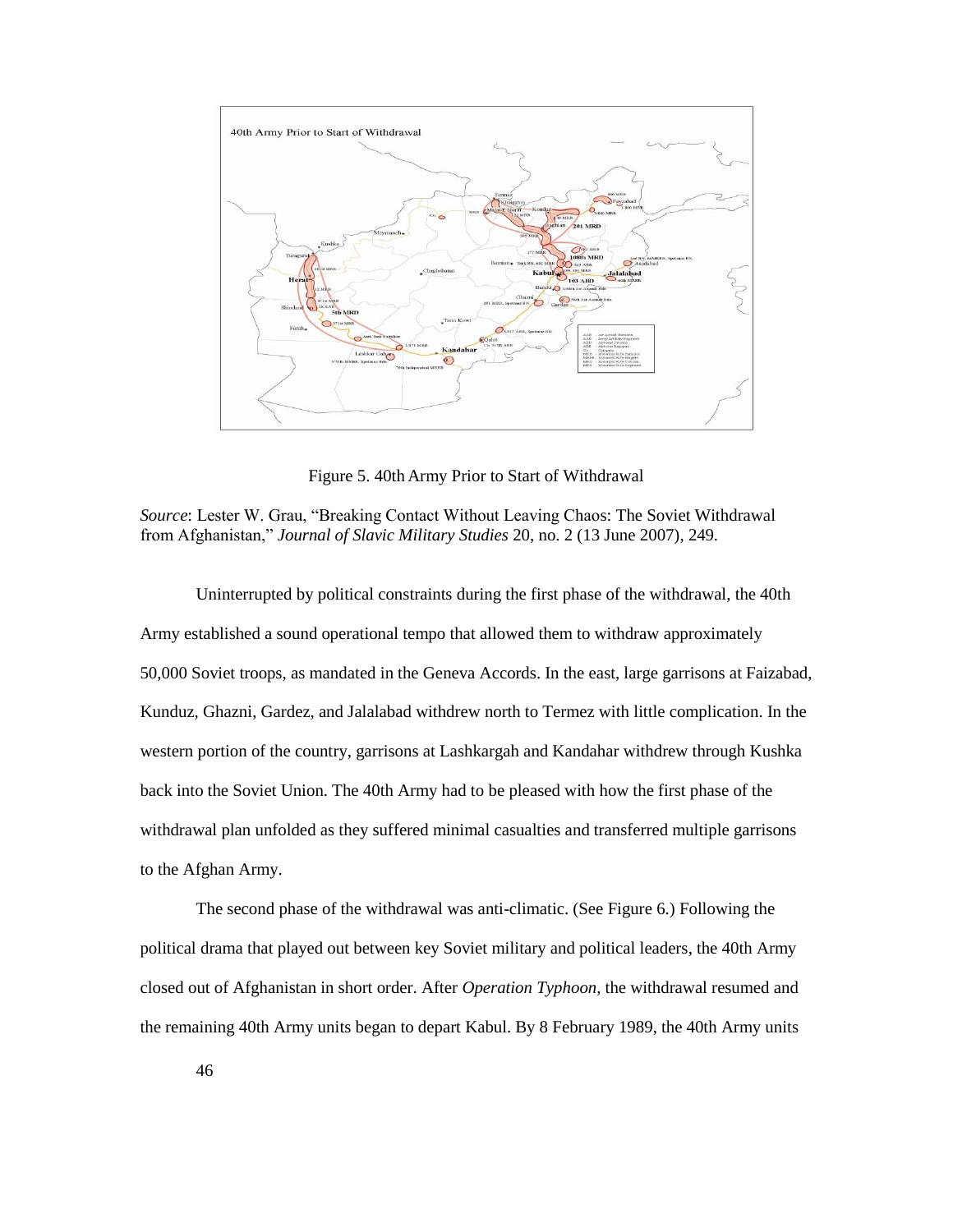stationed in the eastern corridor cleared the Salang Tunnel. In the west, units departed Shindad on 4 February and Herat on 12 February.<sup>95</sup>

6. Phasing and transitions.<sup>96</sup> Why did the 40th Army and the Ministry of Defense initially plan for such a large time gap between the first and second phase of the withdrawal? A twophased withdrawal plan for a large retrograde operation constitutes sound planning, but starting the second phase of the plan as the Afghan winter set in was questionable at best.



Figure 6. 40th Army on 15 October 1988

*Source*: Lester W. Grau, "Breaking Contact Without Leaving Chaos: The Soviet Withdrawal from Afghanistan," *Journal of Slavic Military Studies* 20, no. 2 (13 June 2007), 256.

95<sub>Gromov</sub>, 325.

<sup>96</sup>ADRP 3-0 defines a phase as a "planning and execution tool used to divide an operation in duration or activity."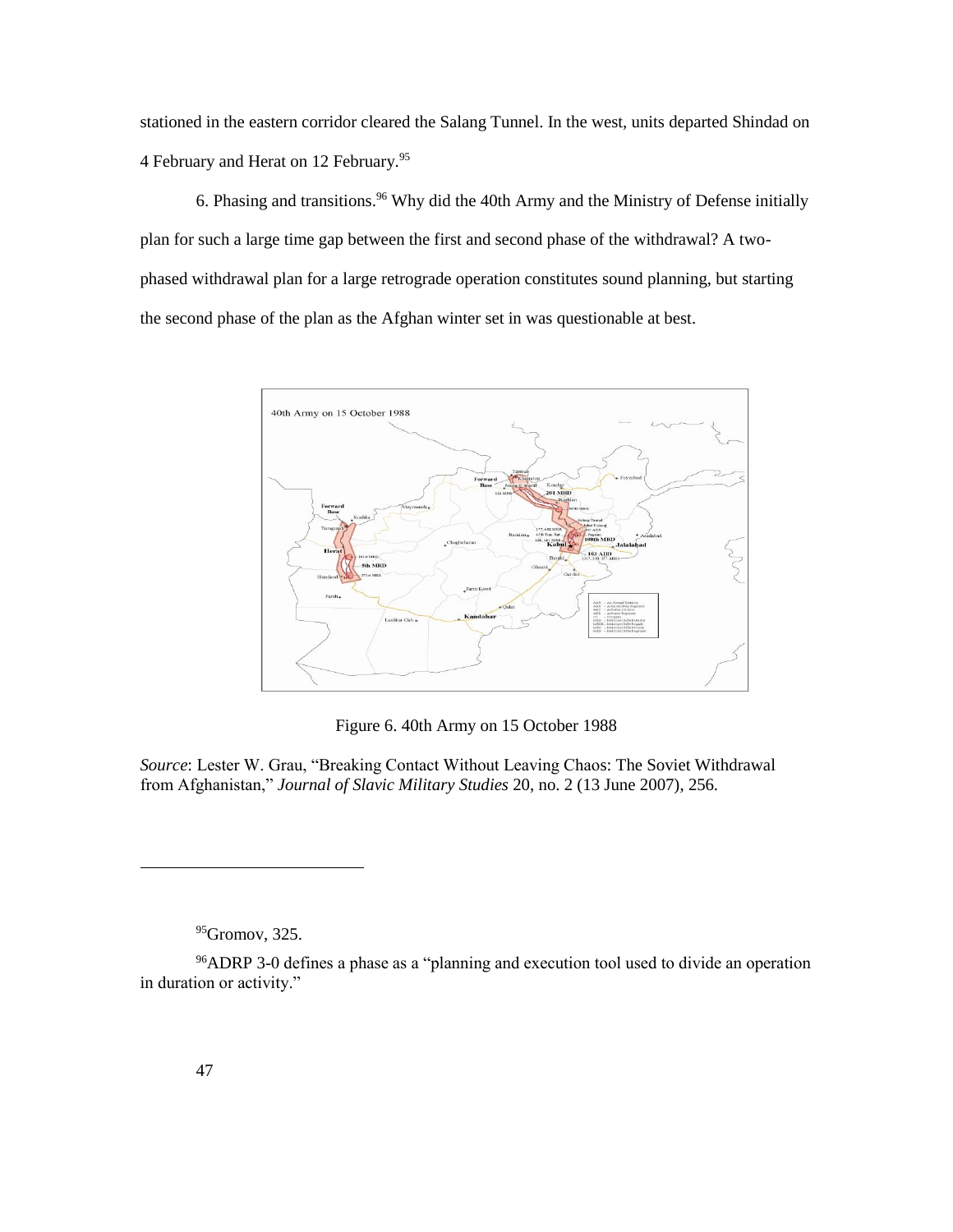In fairness to General Gromov and his staff, there were political constraints that did not allow elements of the 40th Army to depart Kabul until the beginning of February. Najibullah was paranoid, and rightly so, about his own personal safety and the security of the Afghan capital city and therefore would not allow Soviet troops to depart earlier.<sup>97</sup> This political constraint, however, does not excuse the initial plan put forward by 40th Army and Ministry of Defense planners.

Why begin the second phase of the withdrawal as the Afghan winter sets in? Why not begin the second phase of the withdrawal in September or October?<sup>98</sup> 40th Army planners knew they would likely deal with extreme weather conditions during the winter months that may delay the withdrawal plan. Even after receiving permission to resume the withdrawal in early January 1989, General Gromov could not move any of his forces north from Kabul through the Salang Tunnel because of permanent fog, sub-zero temperatures, frost, and icy roads at 12,000 feet above sea level.<sup>99</sup> Even if a complete withdrawal was not possible prior to the winter of 1988-89 because of Najibullah's security concerns, a partial withdrawal of 20-25,000 troops in the eastern corridor was certainly possible in September or October, alleviating potential congestion moving through the Salang Tunnel during the harsh winter months that lay ahead.

In the end, the 40th Army's operational withdrawal plan worked and they suffered low casualties during the withdrawal. However, successful execution of the plan does not alleviate the

 $97$ Gromov, 325.

<sup>&</sup>lt;sup>98</sup>Answers to these questions and others may have been available from Dr. Alexander Lyachovsky, who maintained a personal friendship with Dr. Lester Grau. Following Dr. Lyakhovsky's death in 2009, access to insightful historical documents and older versions of the Soviet withdrawal plan was lost.

 $99$ Gromov, 329.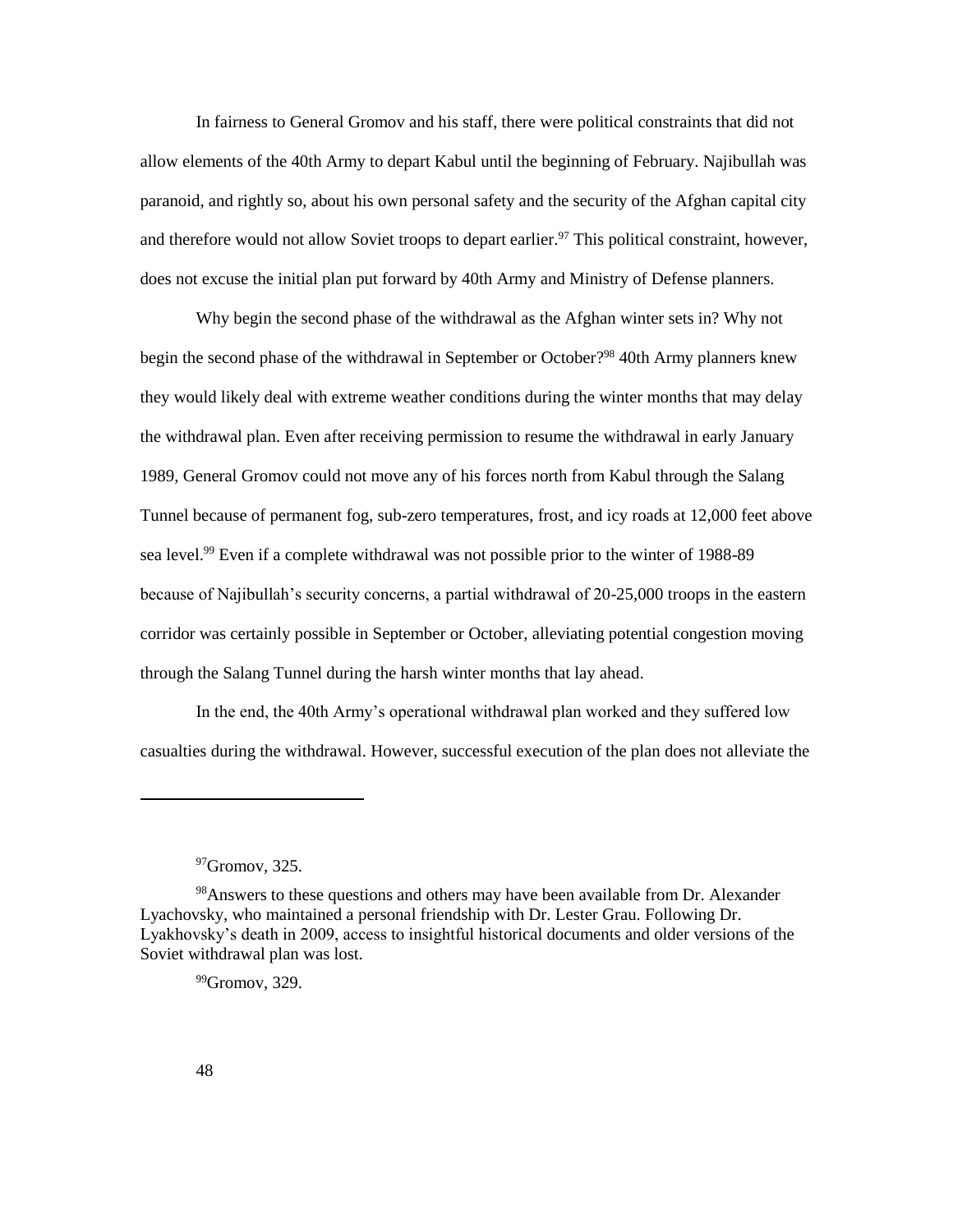40th Army and MoD staff from responsibility for developing a plan that could have been timed far better at its outset, thereby avoiding a semi-hasty withdrawal of 30,000 troops over a threeweek period in January and February 1989.

7. Risk.<sup>100</sup> General Gromov accepted little to no risk during the withdrawal. This was evident by the amount of forces dedicated to both route and airfield security during the withdrawal. Along the eastern corridor, for example, 26 battalions comprised of 14,500 soldiers were arrayed along 199 outposts from Kabul to Khariton. Three battalions performed the same task along the more sparsely populated western corridor. Additionally, 25 battalions comprised of 7,000 soldiers were tasked to secure airfields vital to personnel and equipment movement during the withdrawal.<sup>101</sup> The 40th Army staff conducted rigorous analysis of the security requirements for the withdrawal, which set the conditions for a secure withdrawal of Soviet troops.

In addition to sound staff analysis, General Gromov ordered his subordinate commanders to take all necessary measures to avoid casualties during the withdrawal. General Gromov thought that the Soviet soldiers and their families had suffered enough during the Soviet involvement in Afghanistan, and was unwilling to accept even a single casualty during the withdrawal. Gromov explicitly stated that, "for everyone who died in battle, firing at the airfield, the garrison outpost or some other object, its commander must bear the strictest punishment."<sup>102</sup>

<sup>&</sup>lt;sup>100</sup>ADRP 3-0 discusses risk. "Risk, uncertainty, and chance are inherent in all military operations. When commanders accept risk, they create opportunities to seize, retain and exploit the initiative and achieve decisive results." Also, with respect to planning it says, "inadequate planning and preparation recklessly risks forces."

<sup>&</sup>lt;sup>101</sup>Gromov, 258.

<sup>102</sup>Ibid., 258.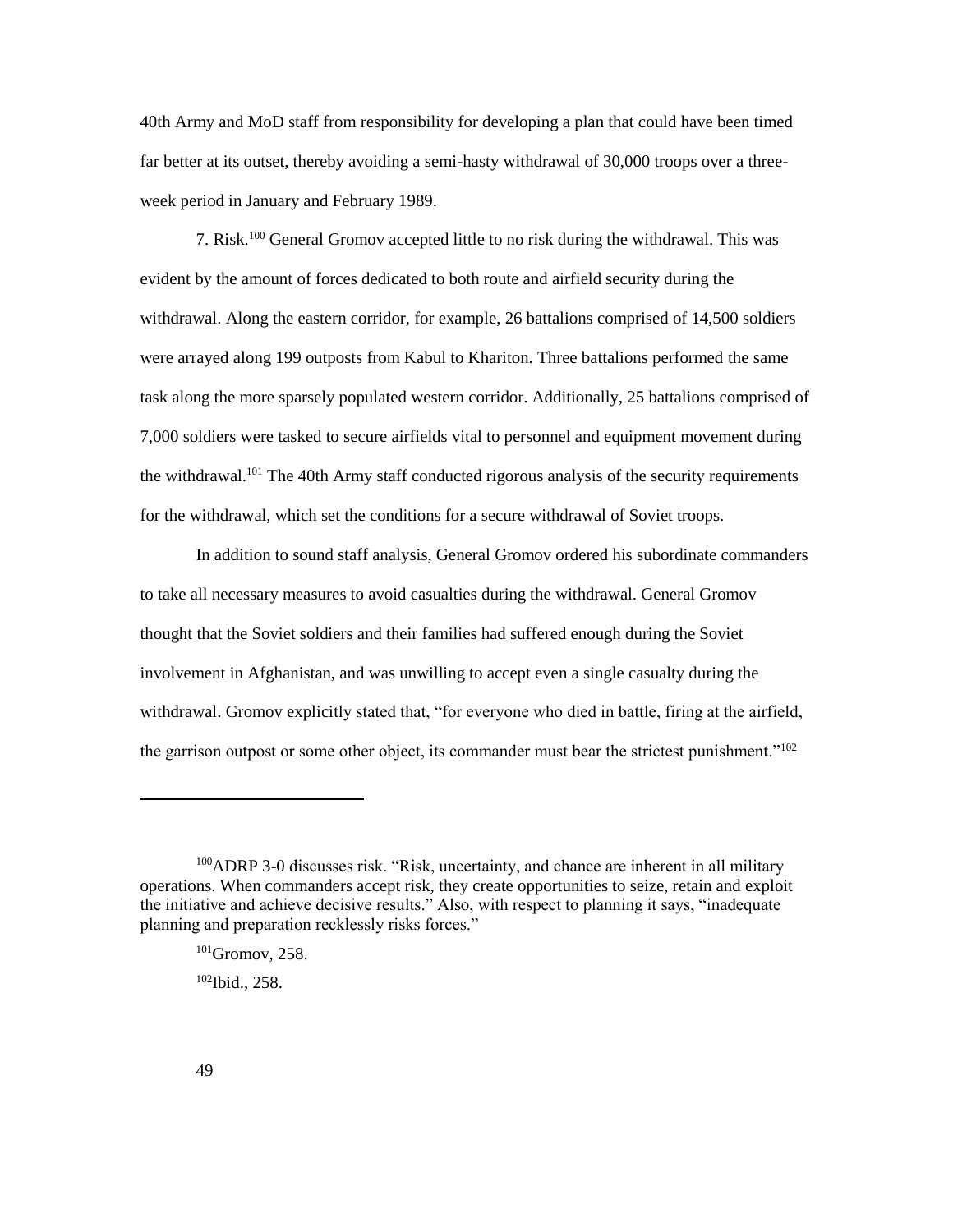The force protection measures established, along with General Gromov's exhortations to his commanders, led to minimal casualties during the withdrawal.<sup>103</sup>

8. Conclusion. What did the Soviets really leave behind? Grau contended that the Soviet withdrawal from Afghanistan provided an "excellent model for disengagement from direct military involvement in support of an allied government in a counter-insurgency campaign."<sup>104</sup> Since Grau's 2007 analysis, several key sources have been published to provide further insight into Soviet thinking during the withdrawal. Given the shortcomings identified here, how is this an excellent model for disengagement from a counter-insurgency campaign? While the 40th Army executed a fairly well-planned withdrawal, the Soviet government did not have a clear, long-term policy for Afghanistan. In its departure, the Soviet Union left behind a dependent state, a weakened Afghan military, a dangerous enemy, and a slew of placated disaffected mujahedeen fighters.

Afghanistan was wholly dependent on the Soviet Union for its economic and military survival. The 600-truck convoy that traveled weekly from Kabul to Khariton not only provided the military with the necessary fuel and ammunition it needed to survive, it also provided food to feed the Afghan Army and other security forces. In addition to the weekly ground convoy, the Soviets maintained an active air bridge to friendly territory that supplied everything from SCUD

<sup>&</sup>lt;sup>103</sup>Braithwaite, 290. Other than three dead lost during *Operation Typhoon*, the 40<sup>th</sup> Army suffered light casualties during the withdrawal. Only 39 soldiers were killed between 1 and 15 February 1989.

<sup>104</sup>Grau, 260.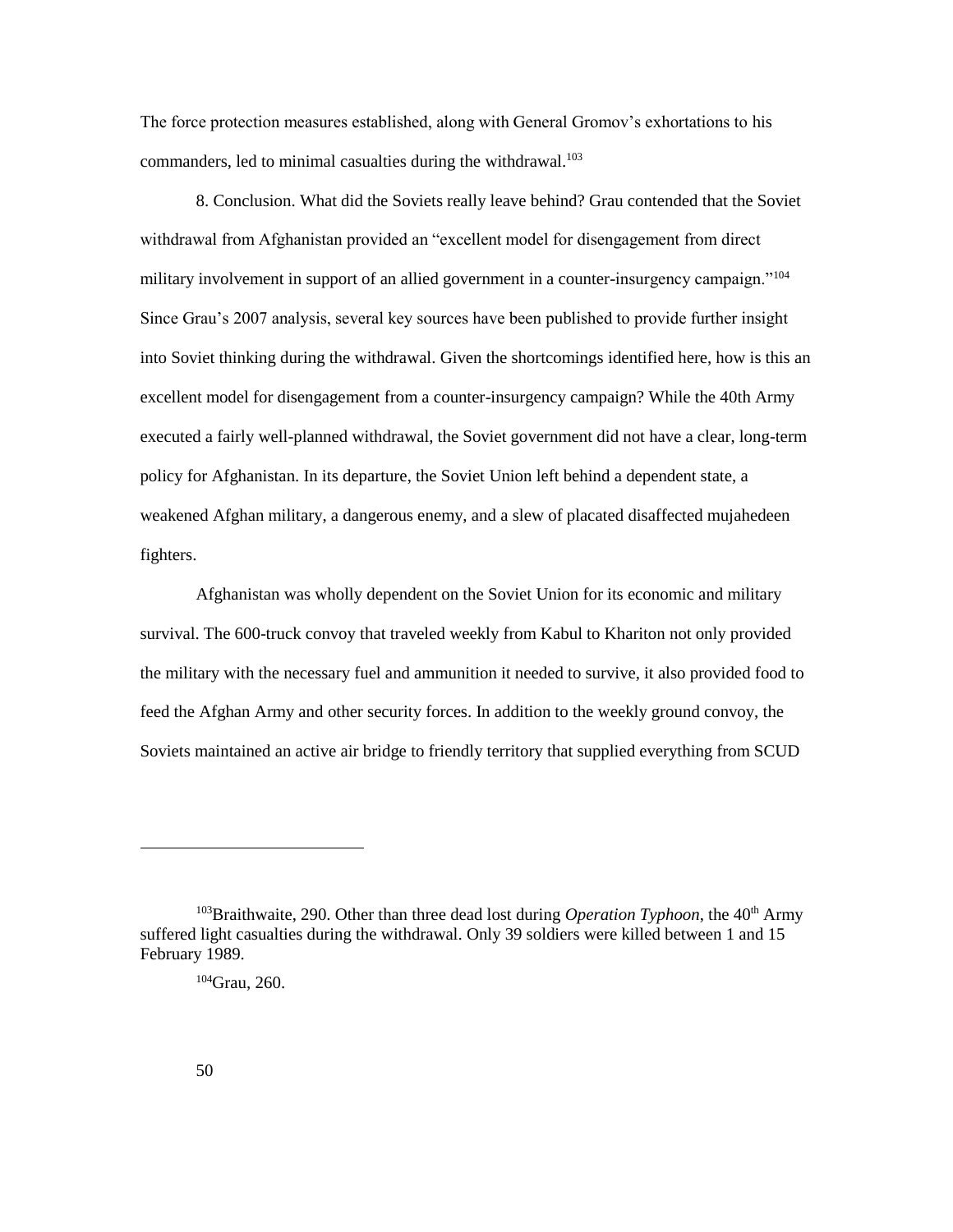missiles to flour for baking bread.<sup>105</sup> Najibullah's government did not have to develop selfsufficient organizations or attempt to develop the country's economic potential because Soviet aid was the primary vehicle that sustained the Afghan economy and its military.

Despite having a multitude of high-tech capabilities and a functioning air force, the Afghan security forces were a paper tiger. The Afghan Army was racked by desertions to the tune of 32,000 annual departures from active service, and the entire security force apparatus was mildly dysfunctional. The Afghan security forces—comprised of the Army, the secret police, and the armed forces of the Ministry of the Interior—did not have unity of command.<sup>106</sup> Each element reported separately to Najibullah by design. A lack of unity of command did not allow the separate security elements to coordinate a coup, but it also made them weak and less able to ward off external threats to the government.

As long as Soviet money, ammunition, fuel and supplies continued, Najibullah's regime remained viable. One of the other key items that Soviet money bought was loyalty from the disaffected mujahedeen, who returned to their homes once the Soviets withdrew. Najibullah's government co-opted a large number of these former fighters to guard the Kabul-Khariton highway to prevent active mujahedeen from disrupting the weekly Soviet convoys.<sup>107</sup> This plan was short-sighted though. How long were the Soviets going to be able to pay 100,000 militiamen to prevent attacks along an essential ground line of communication, and generally not attack the Afghan security forces? The militia's loyalty was sincere as long as Soviet payments continued.

<sup>105</sup>Grau, 258. <sup>106</sup>Ibid., 241-43. 107Ibid, 254.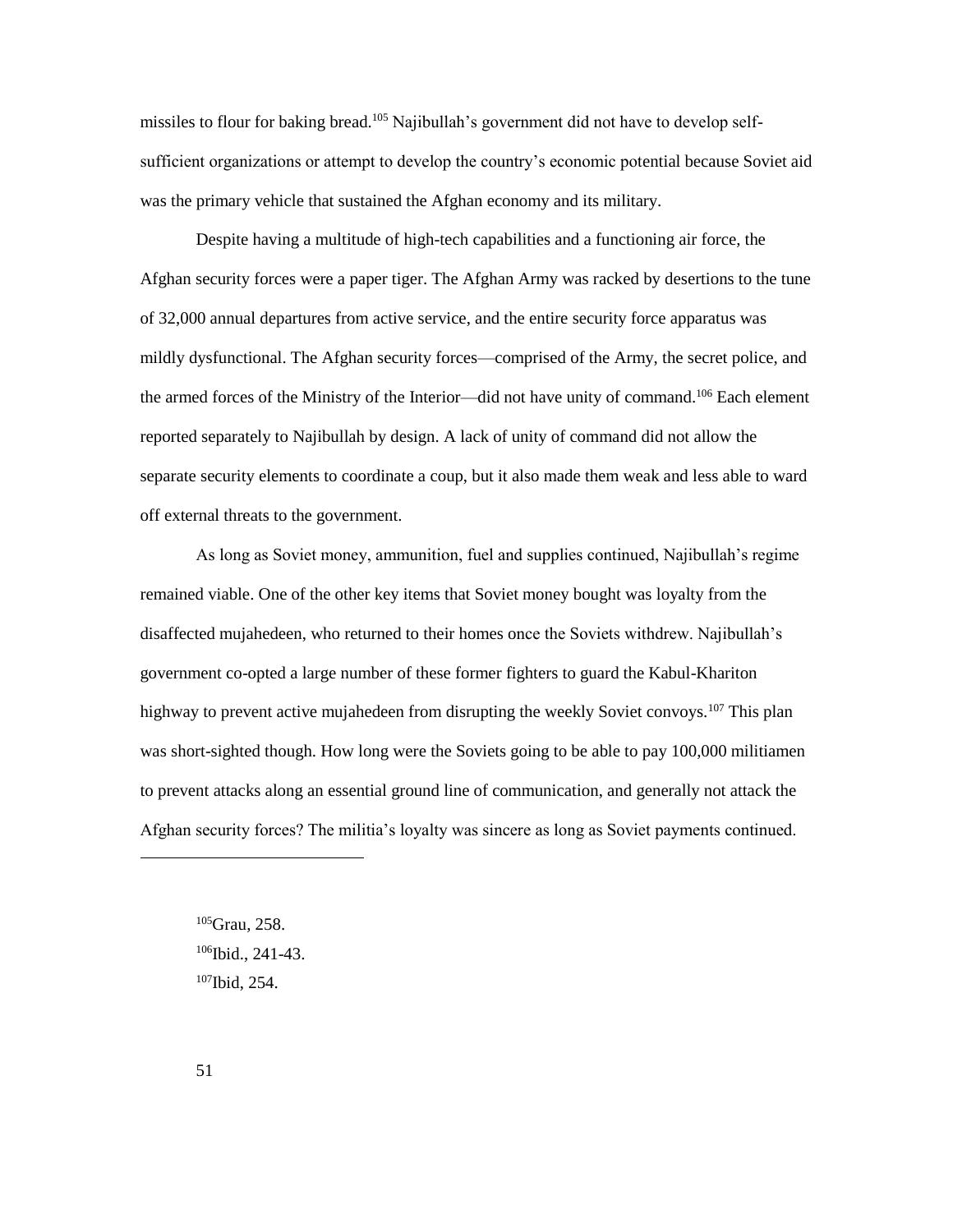While Soviet cash kept a large portion of former mujahedeen on the sidelines during the initial period following the withdrawal, other mujahedeen elements were still active and very dangerous after the Soviets' departure. The mujahedeen continued to receive supplies, money and ammunition through the CIA and Pakistan, which bolstered their confidence following the Soviets' departure.<sup>108</sup> A coordinated attack on the major city of Jalalabad shortly after the Soviets withdrew was illustrative of the mujahedeen's renewed confidence. New recruits, trained and equipped by the CIA, and in coordination with the highest levels of the Pakistani government, launched an attack on Jalalabad in early March 1989. While Najibullah's government survived the attack on Jalalabad, the attack foreshadowed the continued pressure that the mujahedeen would place on Najibullah over the next two years.<sup>109</sup>

The most critical issue that the attack on Jalalabad raised was not the CIA-equipped mujahedeen or the surprisingly respectable performance of the Afghan Army - it was the Soviet response to the attack. After the attack began, Gorbachev called a meeting of Politburo members to discuss potential Soviet responses. Should the Soviets intervene with air strikes? Remain on the sidelines? Not surprisingly, Shevardnadze and Kryuchkov—the "Najib lobby"—advocated for Soviet military intervention to prevent Jalalabad from being overrun. Gorbachev, however, was firmly against active military support to Najibullah's regime. He remained consistent on his

<sup>108</sup>Braithwaite, 296.

<sup>109</sup>Kalinovsky, *A Long Goodbye,* 180. Benazir Bhutto, the newly appointed Prime Minister of Pakistan, approved the attack on Jalalabad. During the attack, Najibullah's military performed far better than expected. Soviet aircraft, flown by Afghan pilots, bombed mujahedeen positions and overpowered their more lightly armed opponents.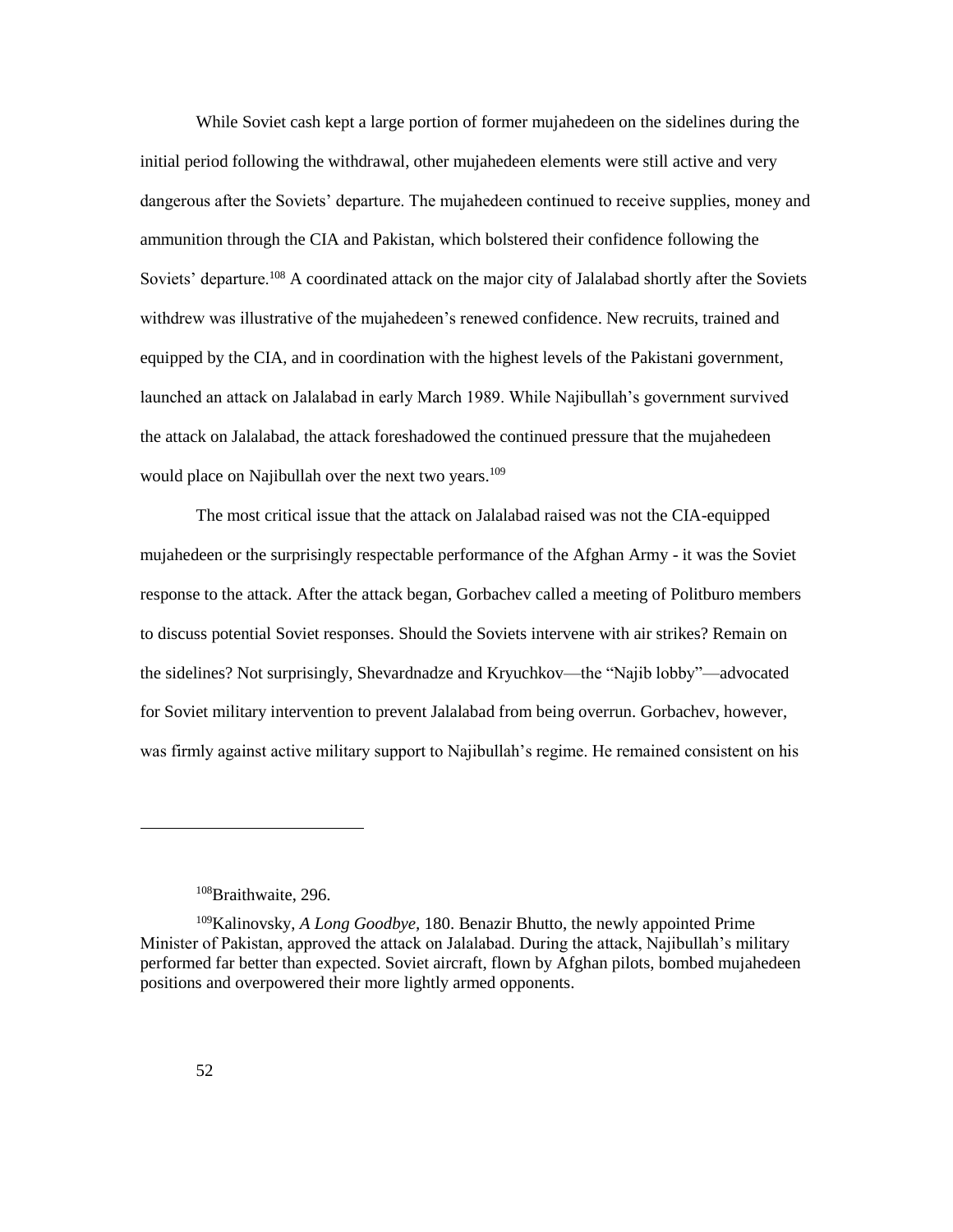position from the fall of 1988 that he would support Afghanistan with money and supplies, but not direct military intervention.<sup>110</sup>

The Soviet response begs the question: Did Gorbachev and other members of the Politburo not discuss this type of scenario before the withdrawal was complete? It is clear they did not, highlighting a serious fault with Soviet-Afghan policy following the withdrawal namely, that there was no clear policy. Despite still having military and political advisers inside Afghanistan, Gorbachev's government did not develop a long-term policy, or even a short-term policy, for their involvement in Afghanistan. This was evident when General Gareev, appointed to take over as the senior military representative in Kabul after the Soviet withdrawal, was told by the minister of defense to report to Kabul for "two to three months, and then we'll see."<sup>111</sup>

After nine years of involvement in Afghanistan, thousands of soldiers wounded and killed, and billions of rubles spent, Gorbachev and his political leadership were willing to adopt a "we'll see what happens" approach. For the military professional, this means, in no uncertain terms—"we don't have a plan, and we're banking on Najibullah's regime to crumble." After Gorbachev's rhetoric about loyalty to Soviet friends and Shevardnadze's constant pandering to Najibullah, it appeared that all of the talk was disingenuous at best. Gorbachev wanted the Soviet Union out of Afghanistan, and once all of his forces were withdrawn, Afghanistan fell off his day-to-day radar.<sup>112</sup>

<sup>110</sup>Ibid., 181-182.

<sup>111</sup>Kalinovsky, *A Long Goodbye,* 183.

<sup>112</sup>Ibid. At the beginning of 1989, the political situation in Eastern Europe and the economic situation in the Soviet Union dominated Gorbachev's agenda. Following the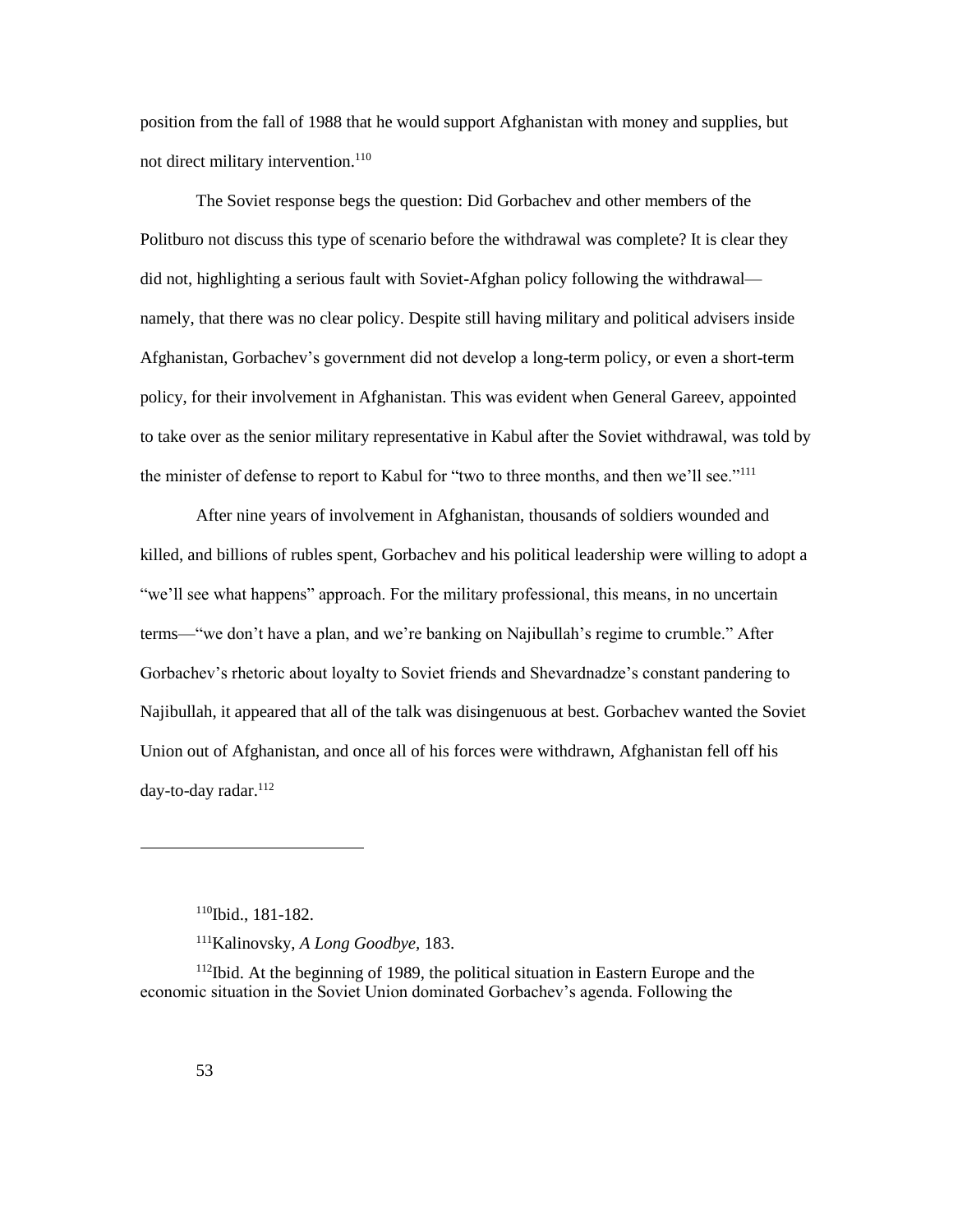## **CONCLUSION**

<span id="page-60-0"></span>We must at least announce that the introduction of our troops was a gross error. —Edward Shevardnadze, April 1988<sup>113</sup>

The accounts of why the Soviets failed in Afghanistan are too numerous to count. The purpose of this monograph has been to examine the key decisions made by Mikhail Gorbachev and his political leaders, namely Eduard Shevardnadze, leading up to and during the withdrawal—and the subsequent impact those decisions had on the 40th Army's operational withdrawal plan. This study has also analyzed the motives underlying Gorbachev's and Shevardnadze's decisions and attempted to understand the strategic and political contexts surrounding each decision. In summary, three key decisions made between late 1986 and early 1989 altered the course of the Soviet withdrawal from Afghanistan.

The first decision, to encourage Najibullah to embrace the policy of National Reconciliation, was the most costly in terms of time to the Soviet Union. Without conducting a feasibility assessment, and clinging squarely to the coattails of hope, Mikhail Gorbachev and Eduard Shevardnadze supported National Reconciliation as a panacea that would bring stability to a country he desperately wanted to depart. Ultimately, National Reconciliation failed because the key mujahedeen factions were not involved in the process and because the Soviet Army and

implementation of Gorbachev's "new political thinking," Soviet power began to erode in East Germany, Hungary and Poland.

<sup>113</sup>Braithwaite, 282. It should be noted that in his auto-biography *The Future Belongs to Freedom*, Shevardnadze, who served as Soviet minister of foreign affairs for five years, four of which revolved around Afghanistan, discusses Afghanistan for 4 out of 200 pages.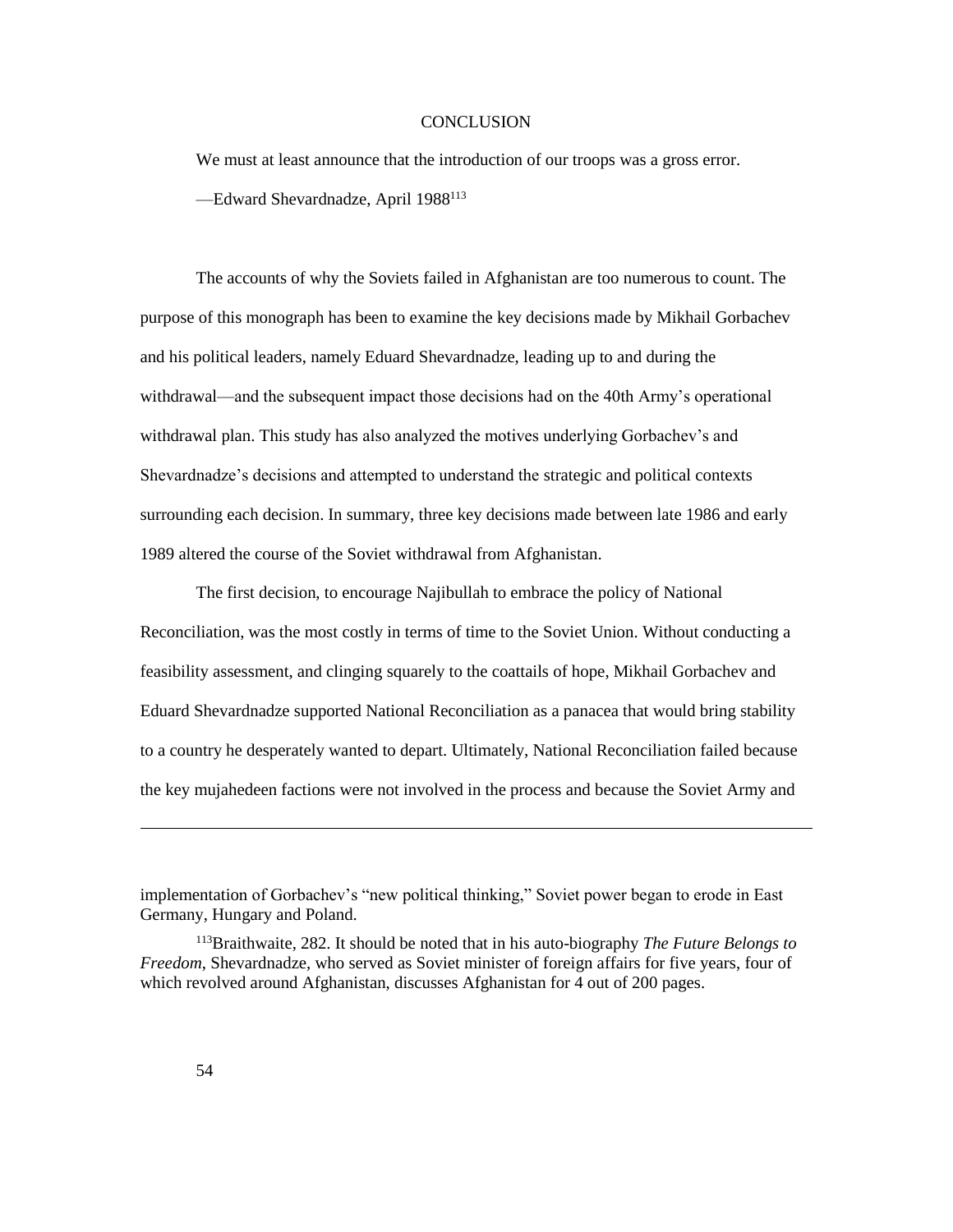the PDPA did not fully support the policy. This policy cost the Soviet Union one full calendar year in Afghanistan, and the lost lives of 2,300 soldiers.<sup>114</sup>

The second key decision—Gorbachev's unilateral announcement on 8 February 1988 that the Soviet Union would withdraw from Afghanistan beginning in May 1988—was made primarily to please the United States. As the lead aid supplier to the mujahedeen, the U.S. had been calling for the Soviet Union's withdrawal from Afghanistan since it entered the country nine years earlier. Gorbachev's new policy of *glasnost*, which encouraged transparency in political dealings, heavily influenced the announcement. Two supplementary reasons he made the solo announcement were infighting between the military and KGB leadership and the Army's warnings that its operations were no longer effective. This surprise announcement almost certainly caught his military leadership off guard, which was forced to adapt their current withdrawal plans to meet the timeline Gorbachev established.

The final decision Gorbachev made that impacted the withdrawal of his forces was that he placed too much trust in his foreign minister, Eduard Shevardnadze. Shevardnadze and the chairman of the KGB, Vladimir Kryuchkov, dominated the Soviet Union's Afghan policy. Shevardnadze in particular developed a close personal relationship with Najibullah and began to advocate Soviet policies that were primarily helpful to Najibullah, not the Soviet Union's longterm strategic interests. The best example of this was *Operation Typhoon*, for which Shevardnadze persistently advocated on behalf of Najibullah. In three days of artillery and rocket strikes in the Salang Pass, the Soviet political leadership delinked the notion of honor and prestige

<sup>114</sup>Grau, Soviet-Afghan War, 44.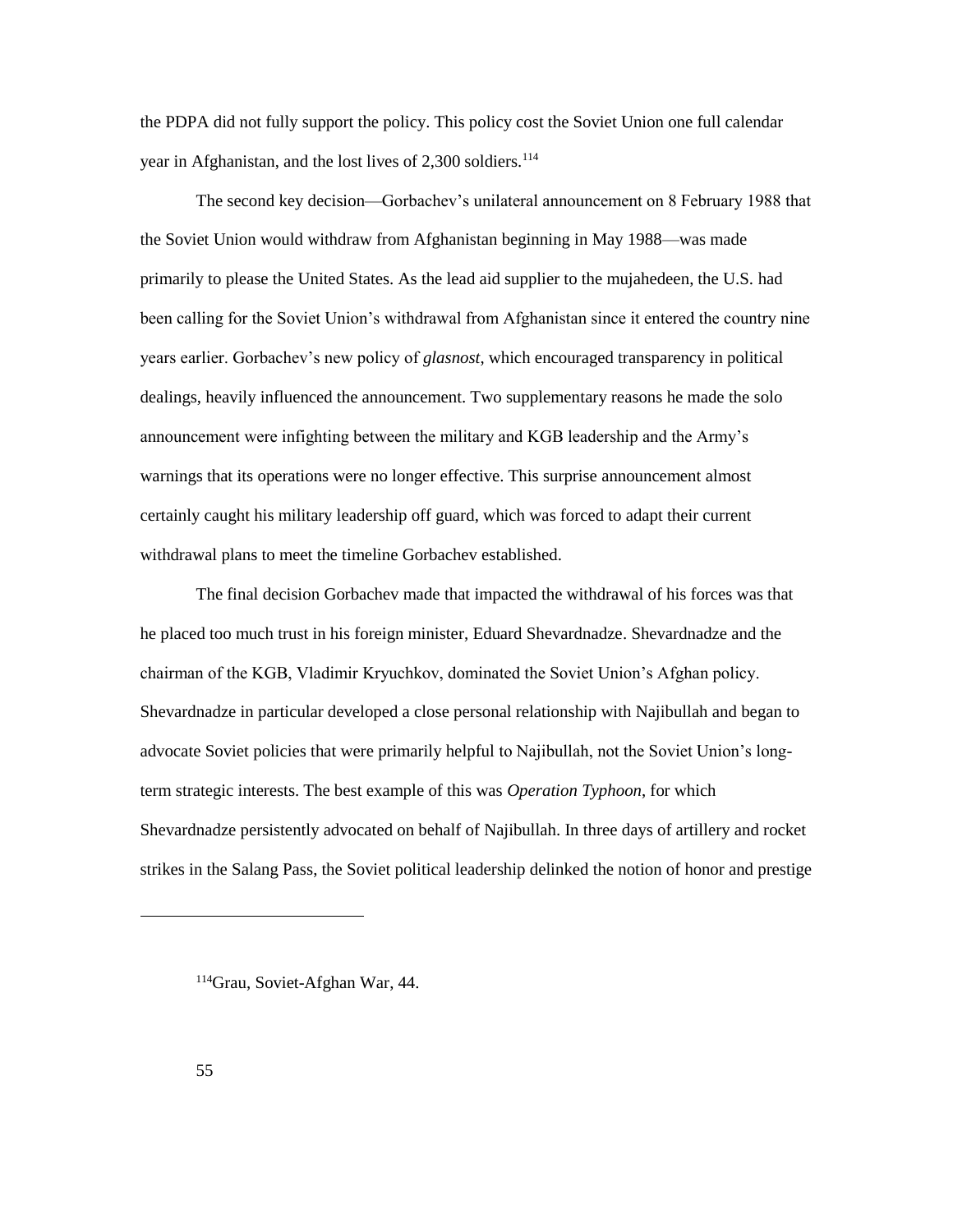from the withdrawal process.<sup>115</sup> Shevardnadze's meddling and constant pandering to Najibullah's concerns disrupted the final months of the withdrawal, ultimately causing 30,000 troops to withdraw in just a few weeks' time.

The operational headquarters in charge of the withdrawal, the Soviet 40th Army led by General Boris Gromov, performed well. General Gromov's staff, with assistance from Ministry of Defense officials in Kabul, developed a sound plan that gradually transitioned Soviet garrisons to the Afghans and incrementally decreased Soviet presence throughout Afghanistan while maintaining a strong security presence along the main MSRs. The plan, however, allowed too much time to elapse before the second phase of the withdrawal began. The 40th Army staff did not build in time to accommodate for political friction that was bound to occur at the end of this conflict. Lastly, the Soviet-orchestrated cease-fires that did not include the Afghan Army were simply poor form. The 40th Army did not enable success for the Afghan Army as they were routinely attacked immediately following the Soviet's departure from an area.

While the 40th Army executed an organized withdrawal from Afghanistan, Mikhail Gorbachev and his leaders did not establish a clear policy for Afghanistan upon their departure. Other than the pre-determined logistical support to sustain Najibullah's regime, important discussions about Soviet contingency plans to deal with specific situations inside Afghanistan did not occur until it was too late. Once the Soviet Union withdrew from Afghanistan, Gorbachev had attained his perceived political victory and Afghanistan's importance quickly diminished as events in Eastern Europe and throughout the USSR itself began to heat up.

<sup>115</sup>In his article for the *Journal of Slavic Military Studies* Dr. Grau called Operation Typhoon a "violation of national decency."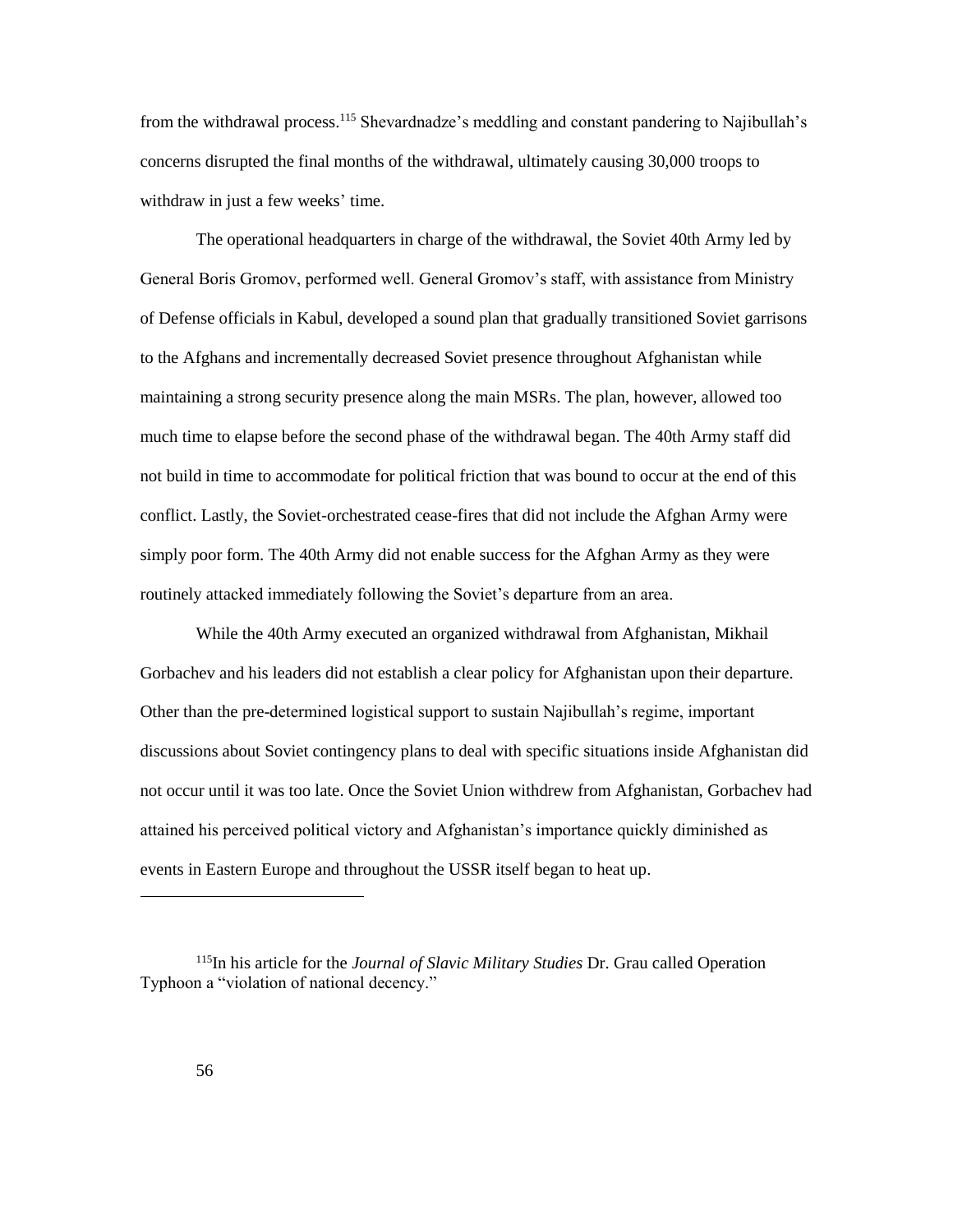Gorbachev's concept of Soviet honor and prestige, within the framework of his "new political thinking," undergirded almost every decision he made during the withdrawal. The military withdrawal was not based on any concrete metrics, but rather Gorbachev's personal view of when the Soviets could "honorably" withdraw with minimal political damage.

This study is yet another example of how strategic-level decisions create operationallevel constraints that affect commanders and their staffs. The operational artist must always consider the strategic situation, as it will inform his decisions. In the case of the Soviet Union's military leadership, it can be argued that they understood the strategic environment perhaps better than their civilian masters. However, with Gorbachev's subjective views and political motivations driving the Soviet Union's departure from Afghanistan, he left a more complex situation than he inherited in 1985. Afghanistan had become a dependent nation led by a weak central government still facing a well-funded, dangerous enemy—clear consequences of decisions made by Gorbachev and Shevardnadze.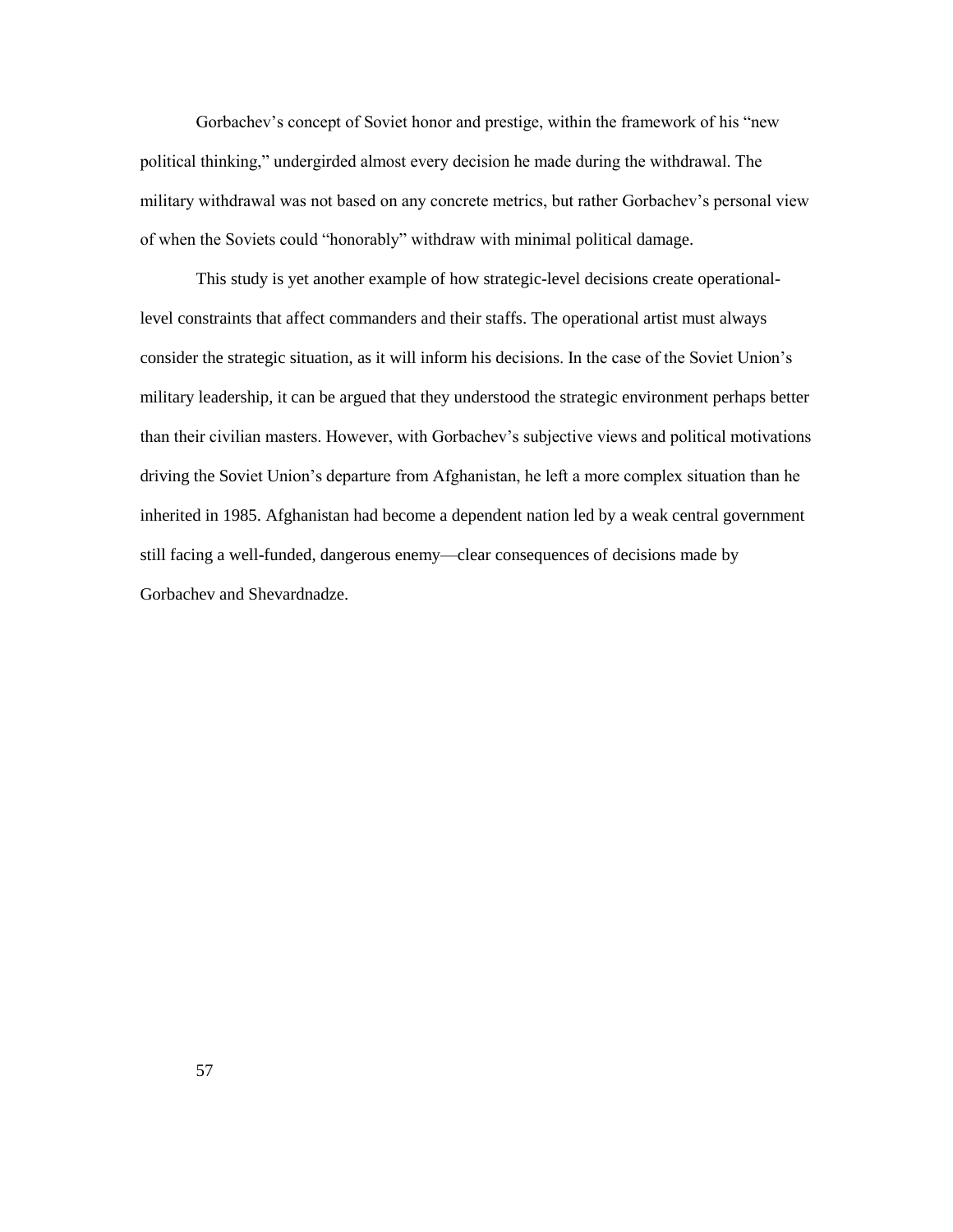#### APPENDIX: DOCTRINAL CROWD REFERENCES

<span id="page-64-0"></span>Key Actors (listed in alphabetical order by last name)

- Rodric Braithwaite—British Ambassador to the Soviet Union from 1988-1992. Mr. Braithwaite is listed here because the author maintained personal email contact with him throughout this project. He provided insight and further clarification to points he made in his book, *Afghantsy.*
- Diego Cordovez—Undersecretary-General for Special Political Affairs of the United Nations from 1981-1988; Primary UN negotiator at the Geneva Accords in April, 1988.
- Mikhail Gorbachev—General Secretary of the Communist Party of the Soviet Union from 1985- 1991; President of the Soviet Union from 1990-91.
- General Boris Gromov—Commander, 40th Army, 1987-89. General Gromov was the last Soviet soldier to leave Afghanistan, crossing the Friendship Bridge on 15 February 1989. Following his military service, Gromov was a successful politician in Russia.
- Babrak Karmal—General Secretary of the Central Committee of the People's Democratic Party of Afghanistan from 1979-1986.
- Ahmad Shah Massoud—famous Tajik political and military leader; lived primarily in the Panjshir Valley in northern Afghanistan; nickname was "Lion of the Panjshir."
- Major General Alexander Lyakhovsky—rose to the rank of Major General in the Soviet army, and in retirement became an eminent military historian and the leading Russian authority on the Soviet war in Afghanistan. During the war, he worked in the General Staff of the USSR Armed Forces, and in 1987-1989 he served as personal aide to General of the Army Valentin Varennikov, the head of the USSR Defense Ministry Operations Group in Afghanistan and President Najibullah's top military adviser.
- Mohammed Najibullah—General Secretary of the Central Committee of the People's Democratic Party of Afghanistan from 1986-1992; President of the Republic of Afghanistan from 1987-1992.
- Eduard Shevardnadze—Soviet Union minister of foreign affairs from July 1985 December 1990.
- General Valentin Varennikov—personal representative of the Soviet Defense Minister in Kabul from 1986-1989; later named commander-in-chief, Soviet ground forces and Deputy Minister of Defense.

Yuli Vorontsov—Soviet ambassador to Afghanistan from 1988-89.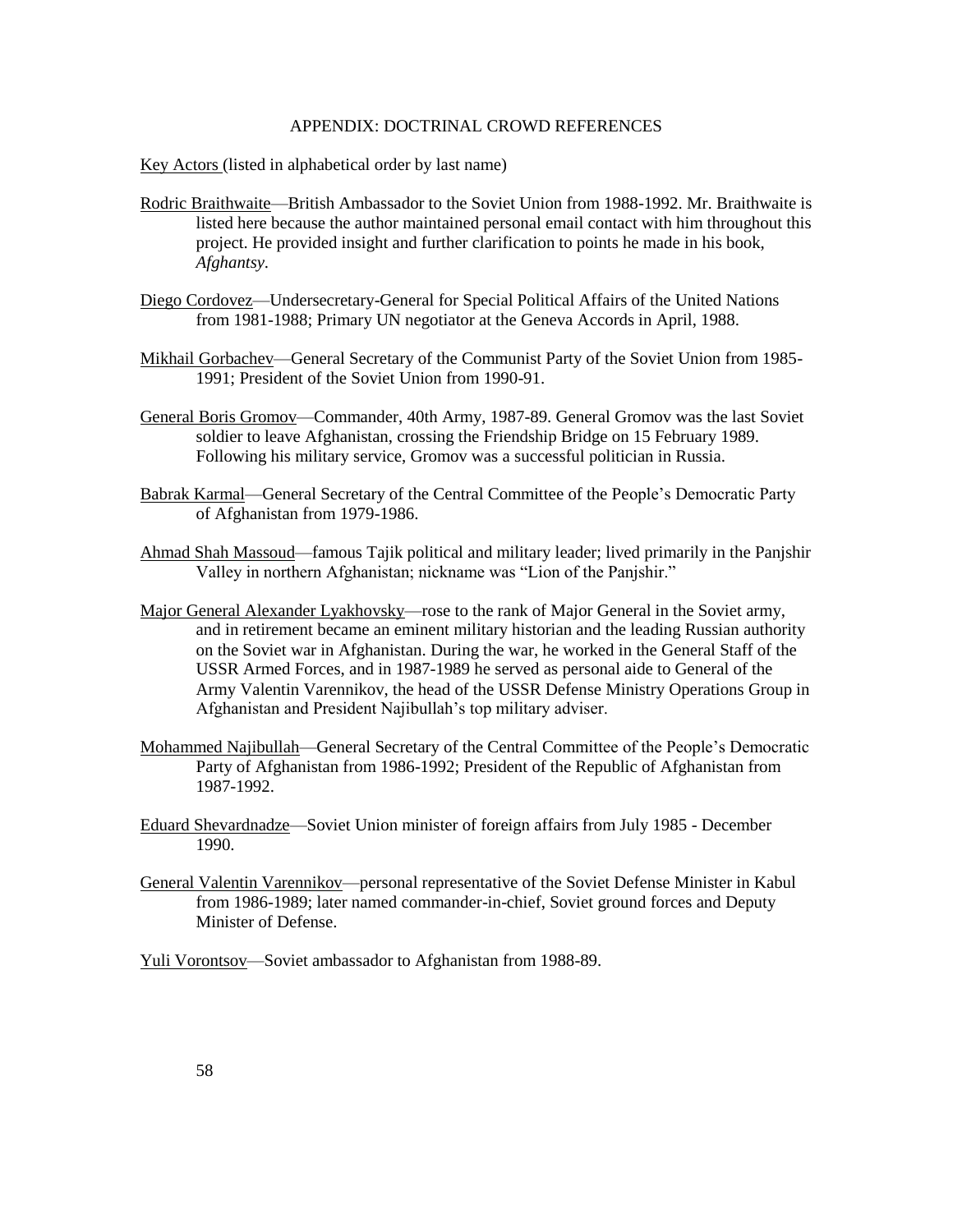#### BIBLIOGRAPHY

- <span id="page-65-0"></span>Braithwaite, Rodric. *Afgantsy: the Russians in Afghanistan, 1979-89*. New York, NY: Oxford University Press, USA, 2011.
- Chernyaev, Anatoly S. Notes taken during Politburo Session, 26 June 1986. Translated by Jayson Stoinski and Svetlana Savranskaya. Moscow: The Gorbachev Foundation Archive.
	- \_\_\_\_\_\_\_\_. Notes taken during Politburo Session, 13 November 1986. Translated by Jayson Stoinski and Svetlana Savranskaya. Moscow: The Gorbachev Foundation Archive.
	- \_\_\_\_\_\_\_\_. Notes taken during Politburo Session, 23 February 1987. Translated by Jayson Stoinski and Svetlana Savranskaya. Moscow: The Gorbachev Foundation Archive.
- Clausewitz, Carl Von. *On War*. Edited and translated by Michael Howard and Peter Paret. Princeton, New Jersey: Princeton University Press, 1984.
- Cordovez, Diego, and Selig S. Harrison. *Out of Afghanistan: the Inside Story of the Soviet Withdrawal*. New York: Oxford University Press, USA, 1995.
- *Current Digest of the Soviet Press*. Multiple volumes. Eastview Publications.
- Dallin, Alexander, and Gail W. Lapidus, eds. *The Soviet System: From Crisis to Collapse*. Boulder, CO: Westview Press, 1995.
- Gorbachev, Mikhail S. *Perestroika: New Thinking for Our Country and the World*. Cambridge; New York: Harper Collins, 1987.
- Gorbachev, Mikhail. "Gorbachev Opens 27th Party Congress." Edited by Robert S. Ehlers and Frederick C. Schulze. Translated by Bruce Collins, Deborah Hunter, and Erik Carlson. *Current Digest of Soviet Press* 38, no. 8 (26 March 1986): 29.

\_\_\_\_\_\_\_\_. "Gorbachev Accents Soviet Role in Asia." Edited by Robert S. Ehlers and Frederick C. Schulze. Translated by Bruce Collins, Deborah Hunter, and Erik Carlson. *Current Digest of Soviet Press* 38, no. 30 (27 August 1986): 8, 32.

\_\_\_\_\_\_\_\_. "Gorbachev visits India, talk with Gandhi." Edited by Robert S. Ehlers and Frederick C. Schulze. Translated by Bruce Collins, Deborah Hunter, and Erik Carlson. *Current Digest of Soviet Press* 38, no. 48 (31 December 1986): 11-14.

\_\_\_\_\_\_\_\_. "Gorbachev: Afghan Exit Could Start May 15." Edited by Robert S. Ehlers and Frederick C. Schulze. Translated by Bruce Collins, Deborah Hunter, and Erik Carlson. *Current Digest of Soviet Press* 40, no. 6 (9 March 1988): 1-5.

- Grau, Lester W. "Breaking Contact Without Leaving Chaos: The Soviet Withdrawal from Afghanistan." *Journal of Slavic Military Studies* 20, no. 2 (13 June 2007): 235-61.
- Grau, Lester W., and Thomas P. Wilhelm. "Soviet Withdrawal from Afghanistan: Lessons to Frame Success and Avoid Failure." *FMSO* (11 November 2011).
- Grau, Lester W., ed., trans. *The Bear Went Over the Mountain: Soviet Combat Tactics in Afghanistan*. 1995. Washington, DC: National Defense University Press, 2005.